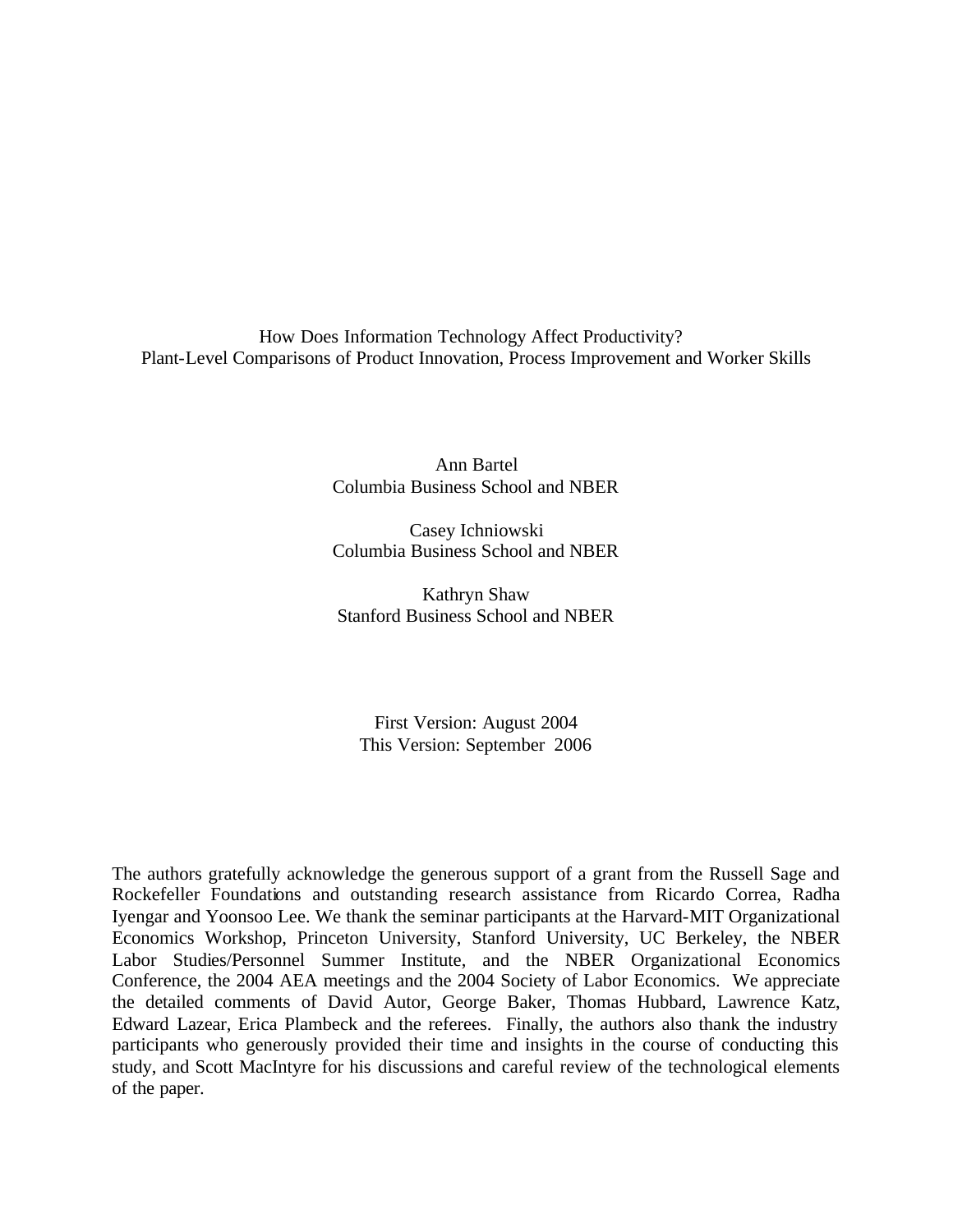#### ABSTRACT

To study the effects of new information technologies (IT) on productivity, we have assembled a unique data set on plants in one narrowly defined industry – valve manufacturing – and analyze several plant-level mechanisms through which IT could promote productivity growth. The empirical analysis reveals three main results. First, plants that adopt new ITenhanced equipment also shift their business strategies by producing more customized valve products. Second, new IT investments improve the efficiency of all stages of the production process by reducing setup times, runtimes and inspection times. The reductions in setup times are theoretically important because they make it less costly to switch production from one product to another, and support the change in business strategy to more customized production. Third, adoption of new IT-enhanced capital equipment coincides with increases in the skill requirements of machine operators, notably technical and problem-solving skills, and with the adoption of new human resource practices to support these skills.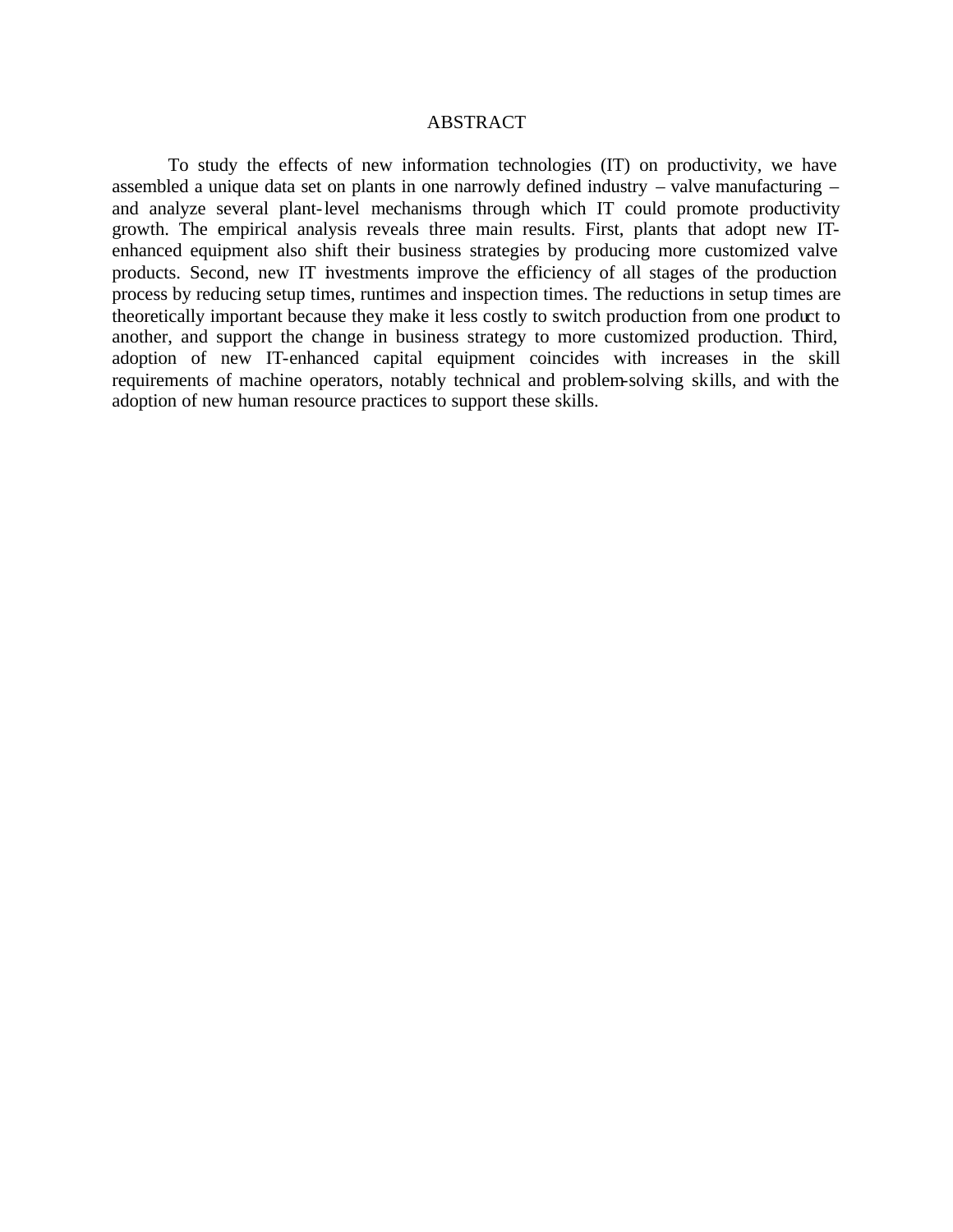### **I. Introduction**

 $\overline{a}$ 

This study presents new empirical evidence on the relationship between investments in new computer-based information technologies (IT) and productivity growth. While rapid advances in computing equipment have spawned hosts of new information technologies that have undoubtedly reshaped the economy in many ways, evidence from industry-level and economy-wide studies on the timing and industry location of IT investments suggests that new IT may be responsible for the accelerated productivity growth of the 1990's (Jorgenson, Ho and Stiroh, 2003; Oliner and Sichel, 2000). To better understand the relationship between investments in IT and productivity growth, we have assembled a unique plant-level data set in one narrowly defined industry, valve manufacturing, and analyze several plant-level mechanisms through which IT could promote productivity growth including the effects of IT investments on production process efficiency, product customization, worker skills and work organization.<sup>1</sup>

These unique data permit particularly convincing empirical tests of the effects of IT. The homogeneity of the plants' production processes within this narrowly defined industry together with the estimation of longitudinal models eliminate many sources of unmeasured heterogeneity that confound productivity comparisons in more aggregated data and in broader samples. Also, industry-specific measures of IT are more detailed than expenditures on computing equipment or employees' use of computers, and instead identify specific types of IT-enhanced capital equipment used in valve manufacturing. The IT measures vary across stages of production within a plant and permit the estimation of within-plant stage-specific models of the effects of IT.

The empirical analysis reveals three main results that highlight how the adoption of new IT-enhanced machinery involves much more than just the installation of new equipment on the factory floor. First, valve manufacturers that adopt new IT-enhanced equipment also shift their business strategies and begin produc ing more customized valve products. Second, new IT investments improve efficiency of all stages of the production process by reducing setup times, run times and inspection times. The reductions in setup times are theoretically important because they make it less costly to switch production from one product to another, and support the

<sup>&</sup>lt;sup>1</sup> Examples from the extensive literature on the effects of computer technologies on worker skills are Autor, Katz and Kearny (2005), Autor, Katz and Krueger (1998), Autor, Levy and Murnane (2003), Caroli and van Reenen (2001), Dunne and Schmitz (1995), Dunne, Haltiwanger and Foster (2000) and Doms, Dunne and Troske (1997). Bresnahan, Brynjolfsson, and Hitt, (2002), Black and Lynch (2001), Bresnahan and Greenstein (1996), and Mendelson (2000) present evidence on the link between computer-based IT and new work practices.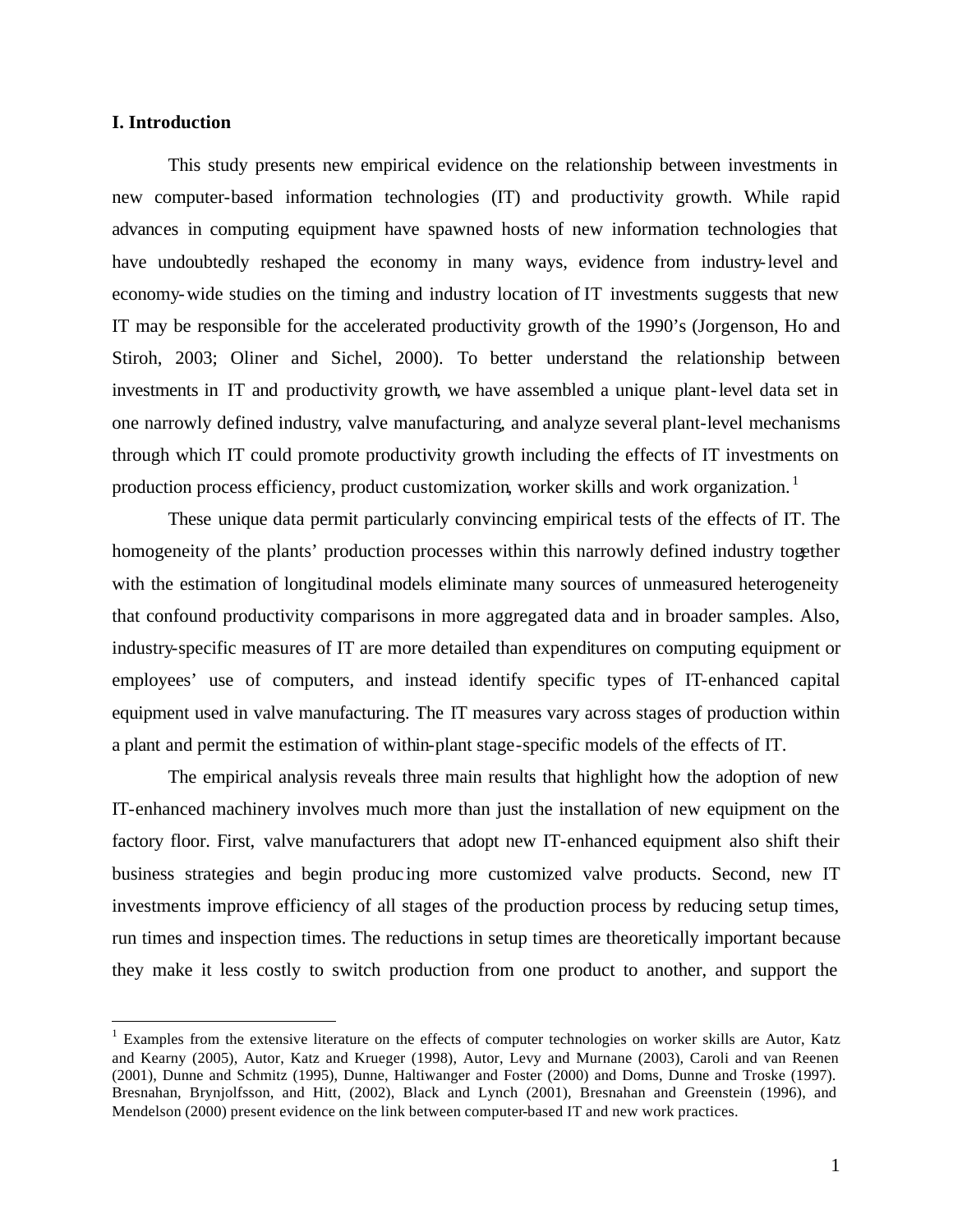change in business strategy to more customized production. Third, adoption of new computerbased IT coincides with increases in the skill requirements of machine operators, notably technical and problem-solving skills, and with the adoption of new human resource practices.

While an obvious limitation of such a plant-level study from a single industry is its generalizability, the increases in process efficiency and product customization that we document for valve manufacturing characterize many industries during the 1990's. Research on service sector industries including call centers, hospital emergency rooms, and concert entertainment offer examples in which increases in process efficiency and customization of services are often accompanied by the adoption of new computer-aided IT (Gabor, 2004). Just as new IT promotes more customized production by reducing setup times for valve makers, faster information processing technologies foster customization in these industries by reducing the time it takes to prepare a customized telephone script for the next customer, a customized evaluation and treatment of a new patient, or a customized ticket package for the next concert fan with prices tailored to that day's demand.<sup>2</sup> While new IT appears to promote customization of products and services in many industries, documenting these productivity-enhancing effects of new computerbased technologies requires the kind of detailed data we have collected on product varieties, operating efficiencies, worker skills, and work practices from plants in a single industry.

Sections II and III describe the valve-making production process, present case study regression results from one plant, and develop a theoretical model of the decision to invest in new IT and its effects on productivity. Sections IV through VIII describe our survey data and present econometric evidence on the relationship of new IT investments to process efficiency, product innovation, worker skills and work practices. Section IX concludes.

### **II. The Valve-Making Production Process**

 $\overline{a}$ 

A detailed investigation of how IT investments affect productivity, skill demand and work organization requires rich establishment-level data. We ground this study in the context of a single narrowly defined industry, valve manufacturing, to make the measures and models of IT investment and productivity growth more convincing. This section reports on observations from visits to five plants that we use to inform the study's data collection efforts, theoretical model,

 $2$  Michael Rapino, CEO of Clear Channel reported that his concert production business "used to be fairly generic: three ticket prices and maybe a T-shirt and a hat. [Now it] has become a lot more about customization. There's an incredible amount of pressure to innovate." USA Today, September 27, 2005, p. 2B. For evidence on how the Internet has increased product variety, see Brynjolfsson, Smith and Yu (2003). For an intra-industry study documenting productivity increases due to computerization, see Hubbard's study of trucking (2003).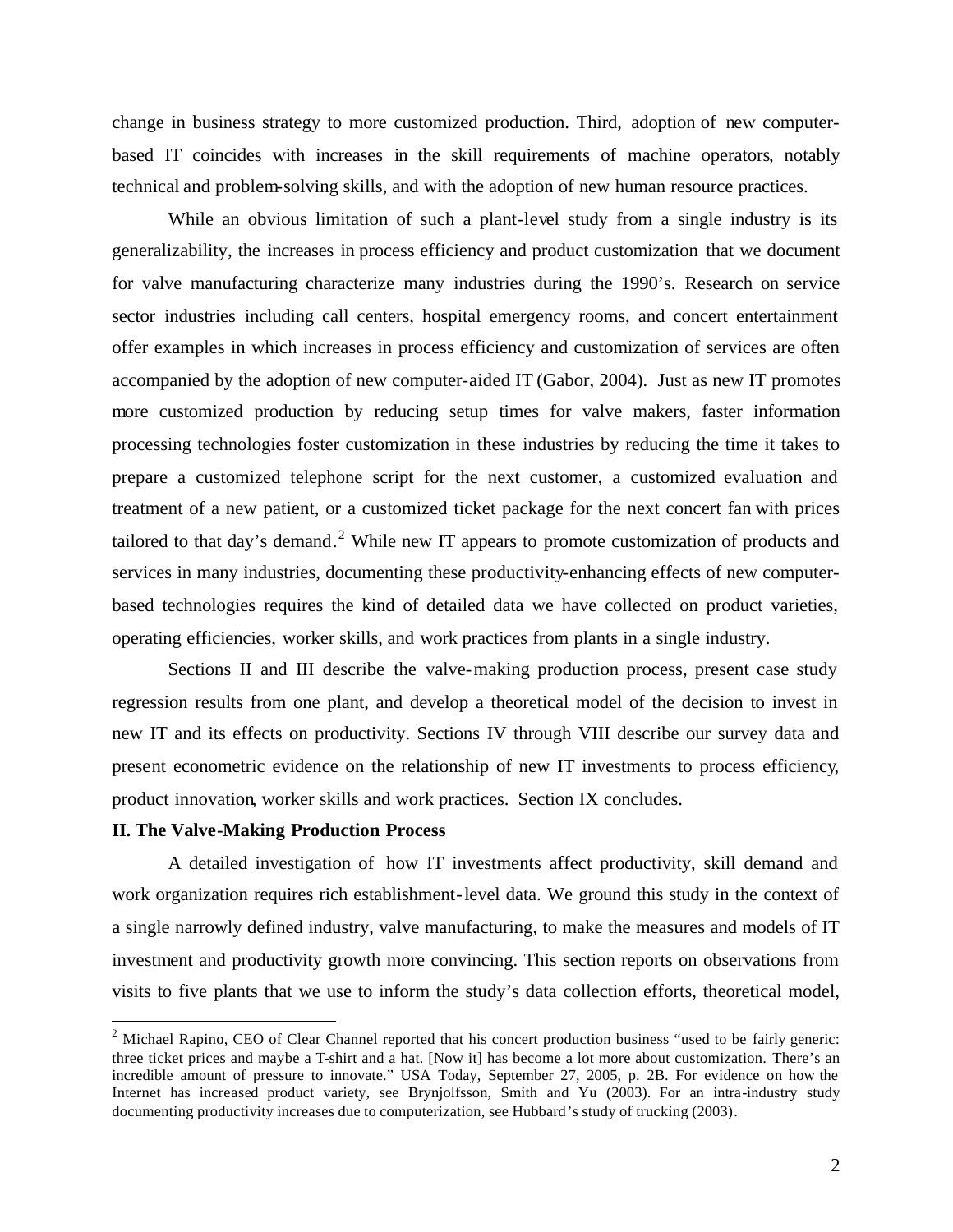and empirical tests. We first describe the industry's production process and how innovations in IT have changed the process. The section concludes with an analysis of detailed performance and technology data from one plant.

### IT and the Production Process for Valve Manufacturing

A valve is a metal device attached to pipes to regulate the flow of liquids or gases. Valves can be a commodity product, such as valves that control the flow of air in standard air conditioners, or a highly customized product, such as valves built to order for a new chemical plant or a submarine. The production process in valve making is a machining operation.<sup>3</sup> A valve is made by taking a section of raw material and completing several processes on one or more machines, such as machining threads at each end for screwing the valve to pipes, boring holes at different locations to attach control devices, and manufacturing and assembling various devices that control the flow.

Forty years ago, skilled machinists used machine tools to manufacture valves manually Today, valve manufacturing is highly automated with new computer-based IT features embedded directly in valve manufacturing machines. The central piece of equipment is a *computer numerically controlled (CNC) machine* that fixes the raw material on the pallet of the machine and automatically machines the valve component using commands entered as code into the machine's operating software. <sup>4</sup> The *CNC controller* box, the main IT element of these machines, tells the CNC machine exactly what to do – where to cut, how deep, the angle of the cut, the diameter, how many times to cut, how to move the steel to re-cut, and so on. CNC machines are now in widespread use in the industry.

Today, substantial amounts of information processing technology and computing power are embedded directly into new CNC machine controllers. Because the computing power is embedded inside controller boxes, only field research under the guidance of experts in these technologies can identify the IT features of new CNC machines and how these features change and improve valve production. We describe three of the most important IT-based improvements in CNC's in recent years – fusion control, greater axis capabilities, and more efficient software.

 $3$  Other processes are welding and assembly of multiple machined parts and final packaging and shipping.

<sup>&</sup>lt;sup>4</sup> CNC machines were predated by numerically controlled (NC) machines in which fixed computer programs for a given run, originally input on tape, controlled the action of machines during that run. The earliest CNC machines were introduced in the 1970's and controlled by punched paper tapes that were programmed off line by programmers and then fed to the machines via tape readers. Manual, NC, and CNC machines of different vintages all still exist in the industry, but sophisticated CNC are now dominant as our survey data below will show.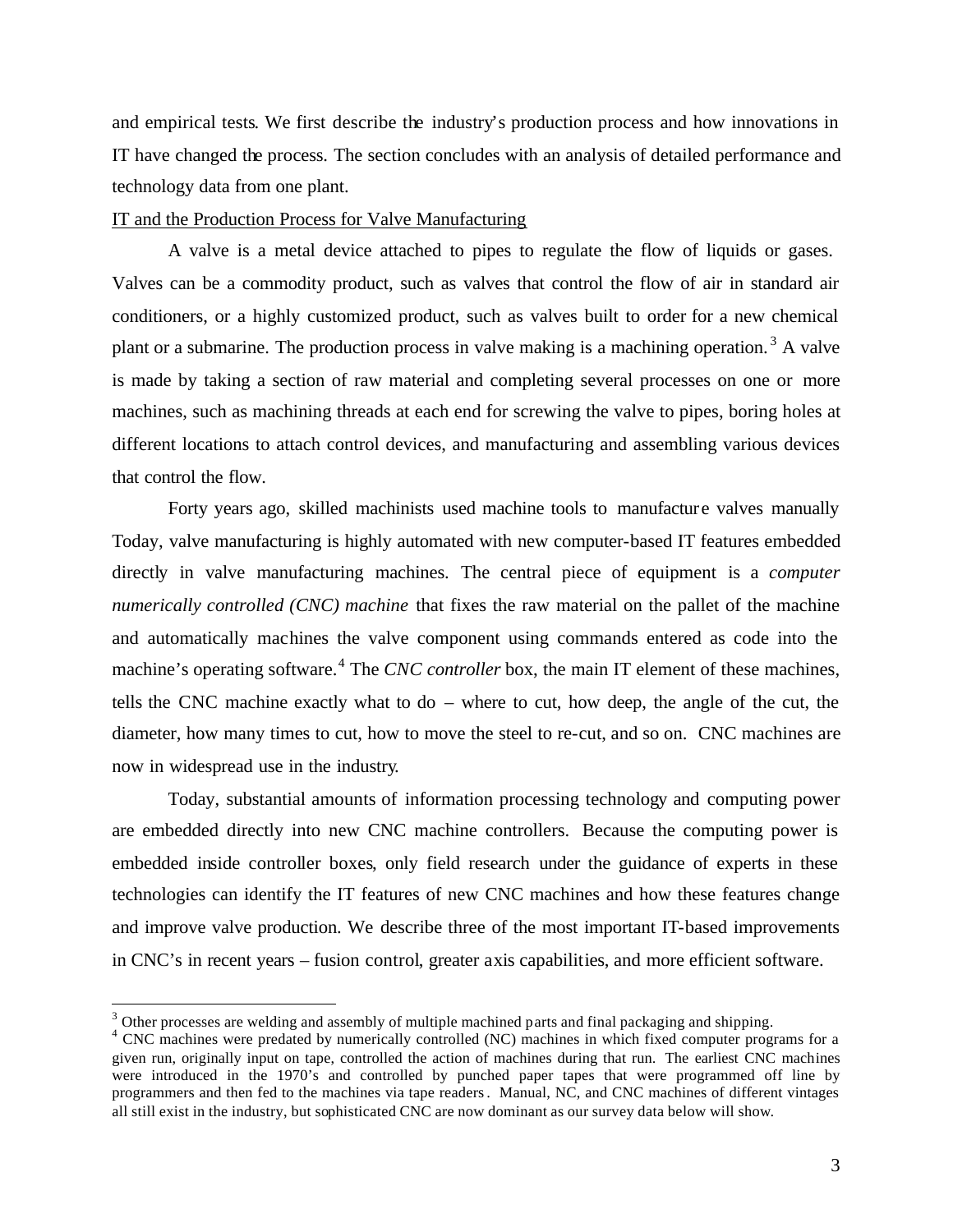After 1998, CNCs were equipped with "fusion control*.*" This computer control feature contains more flash memory with sophisticated programs that improve CNC productivity in several ways. First, these new controls reduce machine setup time – the time it takes operators to give CNC's the directions on how to turn and cut the steel to make the valve and to change parts in the machine -- since the programs in fusion control are more conversational, and far simpler to complete. Second, a key part of the setup process is that operators must "qualify" a job by making a test run that produces the part and then adjusting the program to correct any errors. During this setup time, the operator must setup a rack of tools or fixtures inside the machine that are used for the cutting process, and the CNC accesses these tools. New fusion controllers decrease the time it takes to qualify the part by making fewer errors in the initial programming and by automating the process of getting the right cutting tools into the CNC's tool rack. In sum, the more sophisticated fusion controller will speed up the process of programming the many tasks of machining and adding fixtures, thus leading directly to reductions in machine *setup times.* Fusion control was standard in new CNC machines by 2003.

 New advances in computerization of the CNC have also reduced *run-time* – the time it takes CNC machines to perform the machining processes. New CNC controllers have improved the 'axis capabilities' of these machines. Newer 5-axis CNC millers can machine a valve component on five different angles or axes in one "fixturing" operation. An older 3-axis CNC machine tool would require the valve to be manually repositioned within the machine tool to machine on a fourth or fifth axis. Run times are shorter on CNC machines with greater axis capabilities when they eliminate the need for any such repositioning. IT advances also allow the CNC controller to use its computing resources more efficiently. An example is "curve interpolation," which allows CNC machine tools to create smooth curves on a valve component instead of having to approximate curves using a large number of linear cuts. These software advances permit more sophisticated machining operations with smaller programs that use less memory to perform a given task. Smaller programs are also easier to edit, troubleshoot and optimize thus reducing setup and run-times.

Overall, managers report that efficiency gains of newer CNC machines are not so much a matter of reductions in time it takes to complete a given cutting or drilling task since there are limits on the speed that any equipment can machine a specific type of material. Rather, newer CNC machines are more "flexible" – they can perform a much greater variety of operations on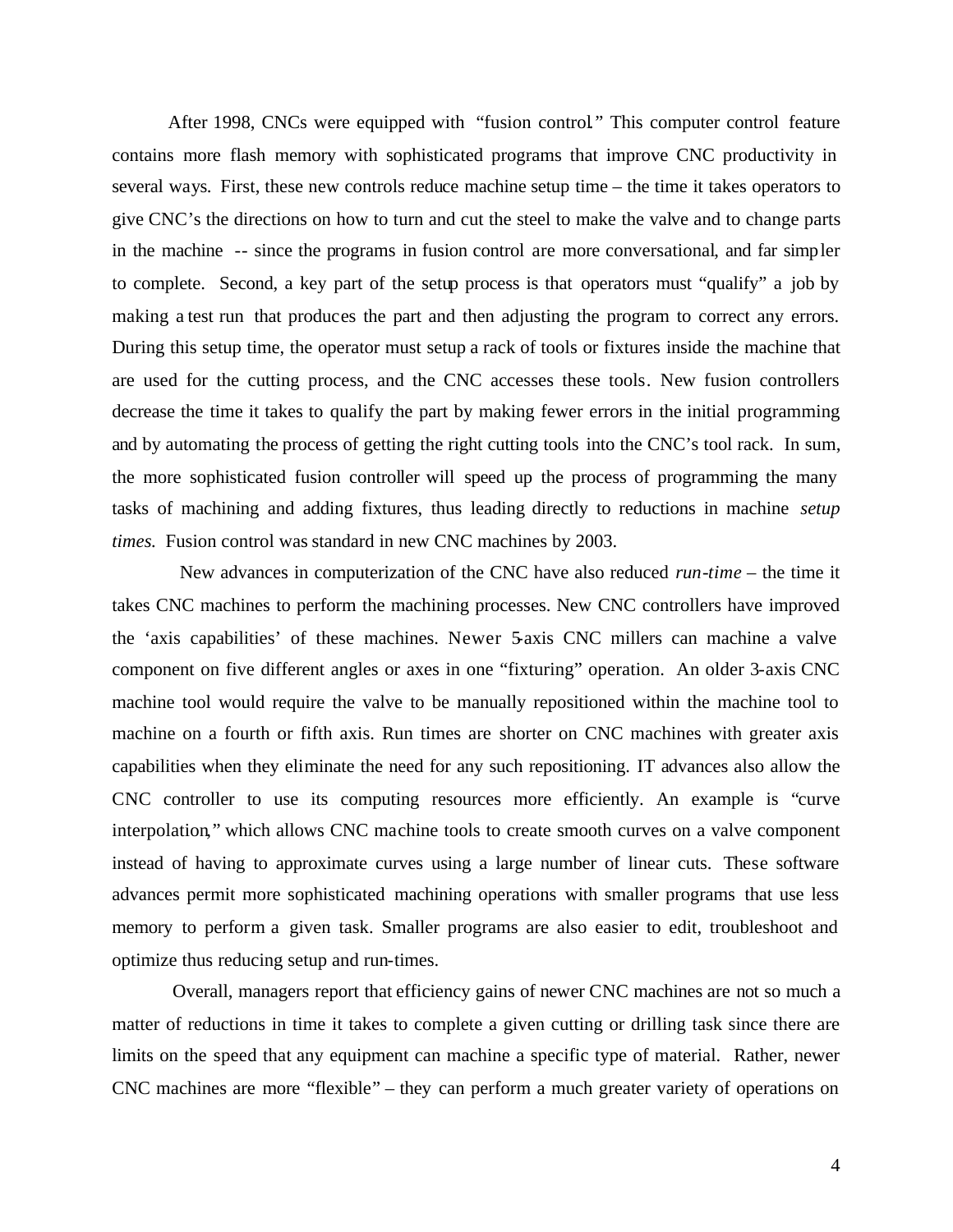one CNC machine, thereby eliminating the need to switch the block of raw material across multiple machines or to stop the machine to reposition the block for the next machining operation. In plant visits, it was common to hear how the production of a particular valve part today can be machined on just one or two CNC machines, whereas in the past it would require the use of many more CNC machines that could cut at different angles and positions or that could only use smaller sets of machine tools in their racks. For example, at one plant, producing a typical product required seven machines in 1980; by 2002 that same product is made with only two CNC machines that are more sophisticated.

These observations are important for construction of the CNC technology variables used in the empirical work in this study. We measure *improvements in CNC quality* by whether there was *a reduction in the number of CNC machines used to produce a given product*. Because IT is completely embedded in new CNC machines, managers stated that a decrease in the number of machines used to produce a given product reflects an increase in degree of 'computerization' for newer versus older CNC machines, and was also relatively simple for managers to identify.<sup>5</sup>

A second technological advance in valve manufacturing is the use of *flexible manufacturing systems* (*FMS*) which is the use of a main computer that sends instructions to sets of CNC machines simultaneously to coordinate their machining operations when these machines jointly produce a product. FMS helps optimize decisions about which parts of a valve should be produced on which CNC machine, thereby reducing runtime. FMS also automatically monitors which cutting tools the CNCs are using and reduces the number of tool changes that are required as the controller allocates jobs across different CNC machines, which also reduces run times. The computerized instructions that coordinate machining tasks across different CNC machines can also reduce the time it takes to complete setup tasks. 6

Finally, our interviews identified IT advances that reduce the *inspection time* in the quality control process. Each dimension of a complicated valve often must be produced to an

<sup>&</sup>lt;sup>5</sup> Longitudinal data from the single plant case study reported in this section as well as cross-plant data from our own survey reported in the next section strongly support managers' claims that a reduction in the number of CNCs it takes to produce a given product reflects an improvement in CNC technology and quality. We considered asking about alternative measures of CNC quality in the plant-level survey we describe below, such as the current depreciated monetary value of a CNC, auction prices of CNC machines, or extensive listings of CNC capabilities. However, given the large number of machines that most plants have and their different vintages, survey questions on these features were too difficult and time consuming to answer in pilot surveys. Data on these kinds of measures from other sources were either unavailable or could not be linked back to plants in the survey we developed.

<sup>&</sup>lt;sup>6</sup> Some plants that implement FMS also put higher-quality controllers on their CNC machines, which reduces setup time and runtime. In the setup and run time regressions below, this would show up as a return to FMS.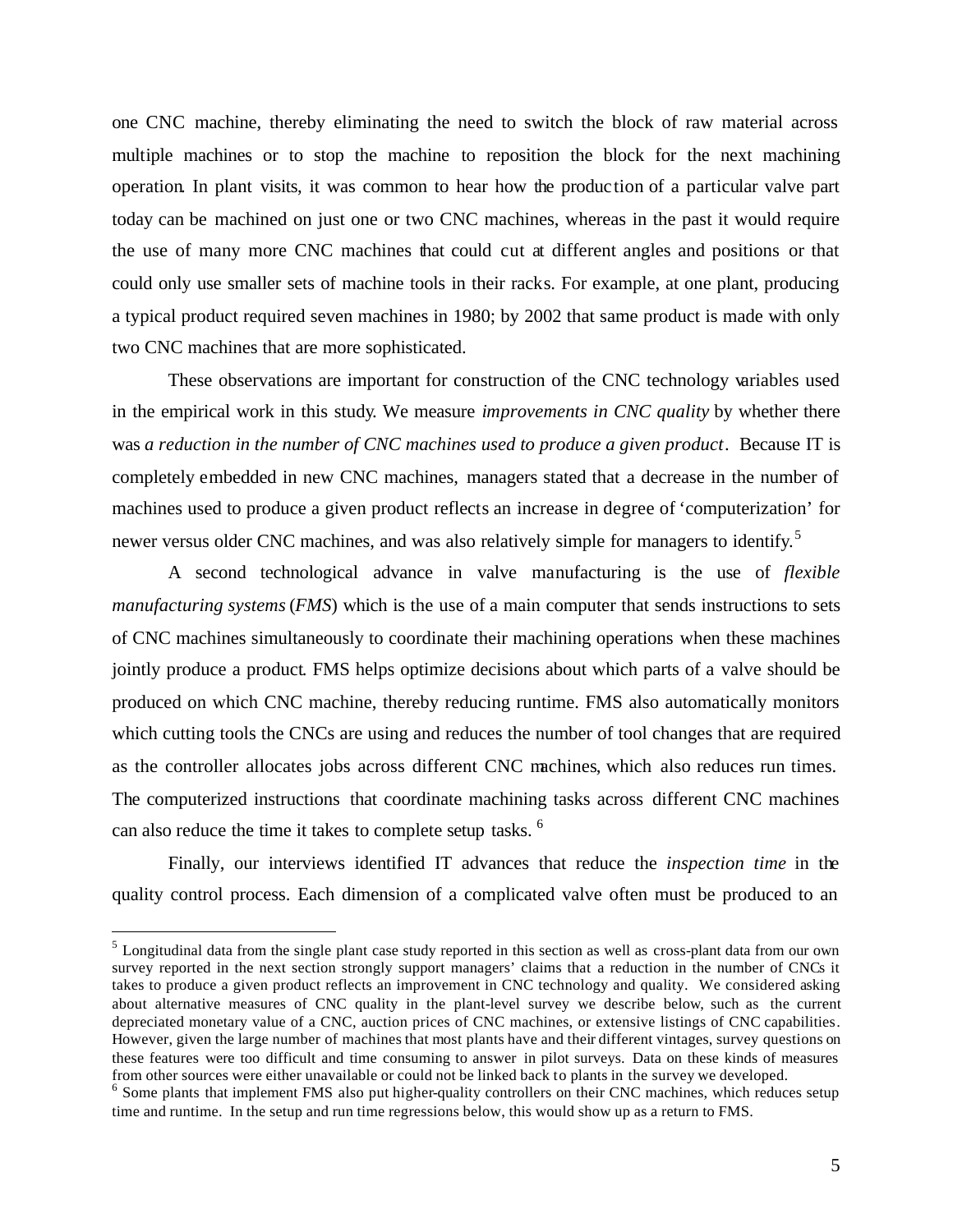accuracy of 1/1000 of an inch, so inspection is a critical part of the production process. For many years, employees did time-consuming inspections with manual measuring devices. Over the last several years, *automated inspection sensor* machines have been introduced which use a touch-probe technology. Operators touch each feature of the valve with sensor probes and the automated inspection equipment then uses data from the probes to compare dimensions of the actual valve to the three-dimensional picture of the valve that was created from the original machine instructions. The newest inspection technology allows inspection to be done without any human contact. Inspection equipment surrounds the valve, operates the probe to measure its features, and checks measurements against specifications.

Another technology that is becoming more common in valve plants is *three-dimensional computer-aided-design* (*3D-CAD*). This is a constantly advancing IT for turning customers' valve specifications into a specific design. This product design software should have its most direct impact on the plant's capabilities of designing more complex products and reducing the time that elapses between the customer placing an order and plant management presenting its design back to the customer.

Managers we interviewed consistently underscored two operational imperatives for remaining competitive in this industry. First, filling customer orders quickly is important since many plants can produce a given customer's order. The reductions in setup, run, and inspection times made possible by new IT are therefore also critical. But managers also emphasized the importance of a second area of competition in the industry – product innovation and customization. Production of more standardized commercial valves is moving abroad to low wage countries, so U.S. valve-makers are relying on a strategy of increasing their capabilities of customizing valves to meet specific customers' needs. According to these interviews, many U.S. valve makers have been increasing the number of customized products they make while reducing sales of standardized catalog products.

The IT advances described in this section also play a critical role in a move toward product customization. As more sophisticated controllers make changeovers between product runs faster and therefore less costly, plants will be able to start producing a greater number of different products in smaller manufacturing lots. New controllers in CNC machines that produce a valve component more accurately and with a greater number of features also allow plants to produce more product varieties at a reduced cost.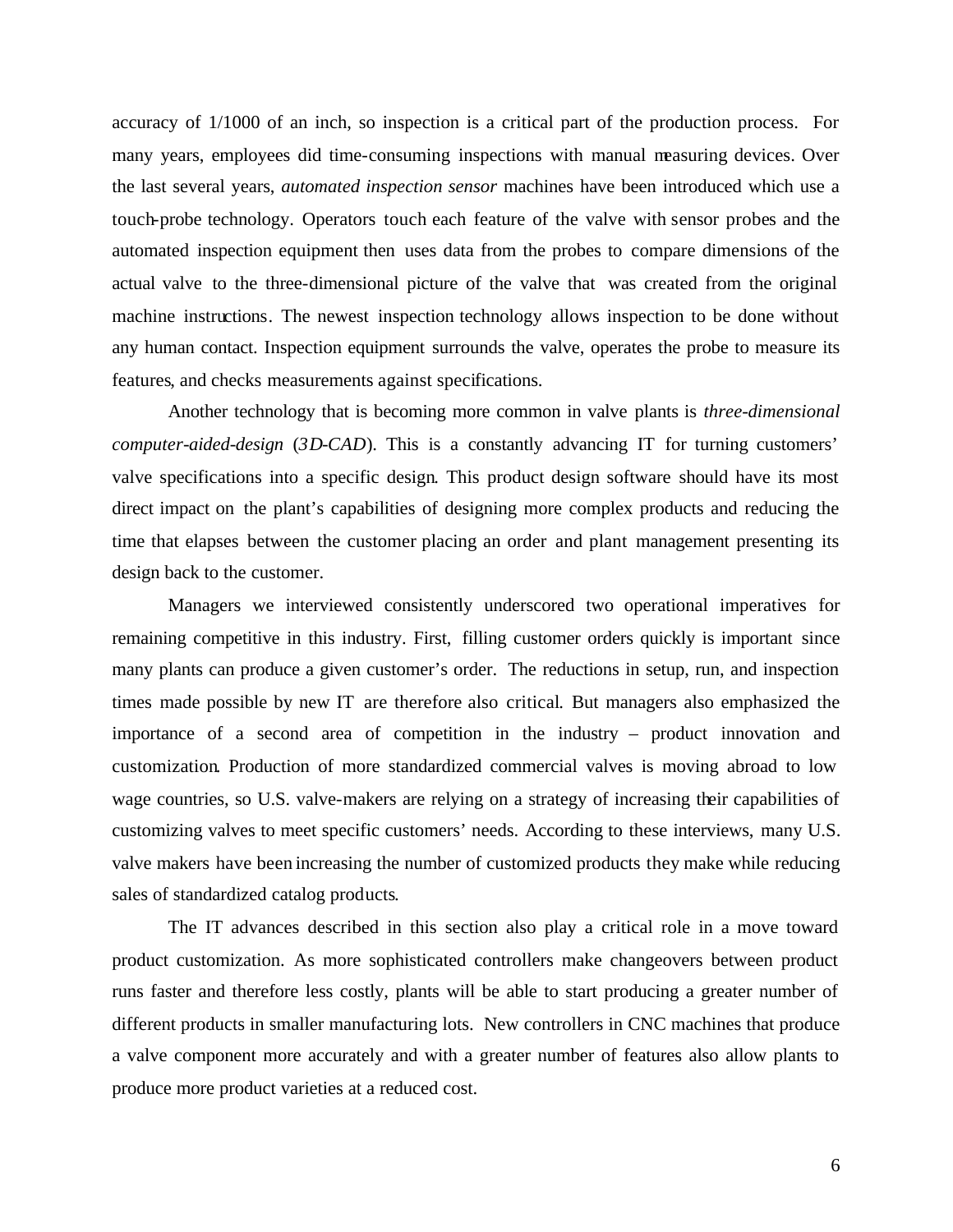#### Econometric Case Study Evidence: the Effects of IT on Process Efficiency

Managers at one of the five plants we visited provided us with their own proprietary data. These data illustrate several important points about how to measure operating efficiency in this industry. First, product heterogeneity is important. The data describe the production of 331 distinct valve products that the plant made during 1999-2003. Second, plants track operations in distinct stages of valve production. Data for this plant are available on setup-time and run-time but not inspection time. For this plant, the largest component of production times was in setup. Managers indicated their plant was not unusual in this respect.

These longitudinal, product-specific data provide the opportunity to examine productivity gains over time as the plant introduced new valve-making technology. We estimate models that control for product-specific fixed effects that express setup time and run time as a function of changes in production technology. The plant did not introduce FMS technology during the period but has continually purchased new CNC machines to raise the quality of the machines in use. As described in other plant visits, machine operators here concurred that the best measure of CNC quality that we could use from the available data was the number of machines used to produce a given product – the introduction of a new higher quality CNC machine into the production process for a given valve routinely means that more than one CNC machine of an older vintage is replaced.<sup>7</sup> Based on these arguments from operators and managers at the plant, we define the technology variable, "*CNC Quality,*" as the negative of the number of CNC machines used to produce the product and enter it as a determinant of production times. Because these models control for product-specific fixed effects, the coefficient on the CNC Quality variable in these models estimate the changes in setup and run times required to make a given valve after the plant begins making that specific product with a smaller number of more sophisticated machines.

A reduction in the number of machines used to make a given valve product undoubtedly reflects the use of new machines with greater capabilities since the smaller number of machines executes all of the tasks that a larger number of machines had to execute to make the valve. What is not clear is whether the smaller number of newer, more flexible CNC machines can be set up and then complete the run time tasks faster than before when a larger number of machines were used. If the smaller number of newer, more advanced CNC machines is also easier to set

 $<sup>7</sup>$  In our larger survey dataset that is described below we find that plants that reduce their number of machines to</sup> produce a given product between 1997 and 2002 are plants that also report purchasing new CNC machines during the same period. Purchasing new machines allows plants to use fewer new machines to make a given product.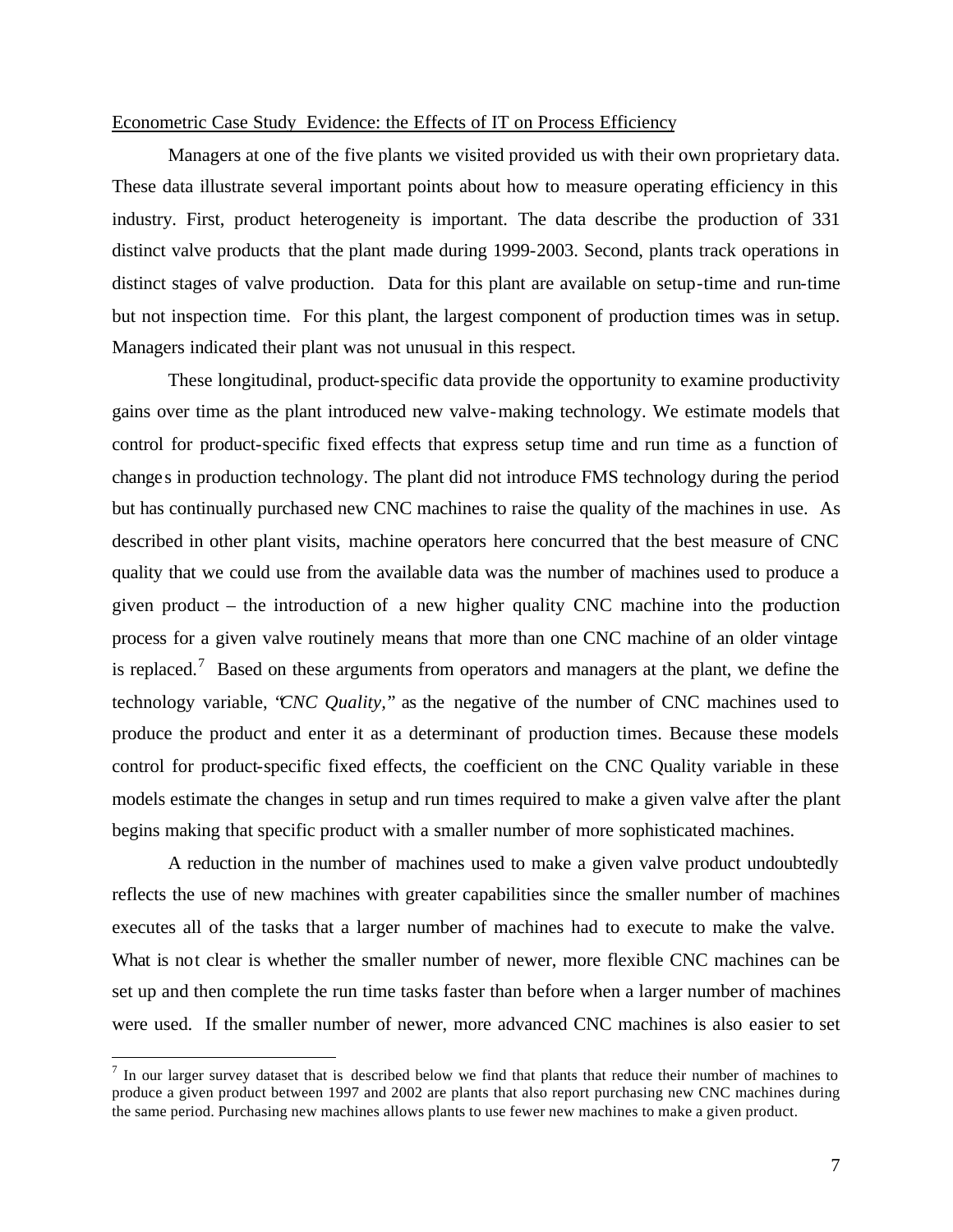up and can also accomplish the run time tasks faster, then the coefficient on this CNC quality variable in these product-specific change-in-production-time equations will be negative.

The sample for these product-specific setup time and run time models includes observations for valves that were in production at some point during the 1999-2003 time period and that had been produced at least two different times. Some data on these valves extend back prior to 1999, but 75% of the observations are for 1999-2003. This data set contains 790 observations for 331 distinct valve products. The product-specific observations include data on the total number of CNC machines used to make each product and the scheduled setup-time and runtime for each machine used.

When these production time models with controls for product-specific fixed effects are estimated, the results in Table 1 are obtained. An increase in CNC quality (a reduction in the number of CNC machines used to make a product) significantly decreases both setup and run times. Not only can a smaller number of newer, more flexible machines make the same valve that was previously made by more machines, they can make the valve faster. The log(setup-time) regression shows that a 10 percent reduction in the number of machines used to make a given product (i.e. an increase in the quality of the CNC machines used) reduces setup-time by 9 percent (Table 1, column 1). Equivalently, when we estimate these equations without taking logs, the coefficient on the "number of machines" variable is -55.7 minutes. A decrease of 55.7 minutes due to a one machine decrease in the number of CNC machines used to produce a valve product is 11% of the median setup-time of 495 minutes for this sample. Moreover, the Rsquared is large -- for the overall regression it is .60; for the within effects (i.e., by product) it is .42; and for the between effects it is .68.

The effects of an increase in the CNC quality variable are also sizable in the run-time equation. A 10 percent decrease in machines (increase in CNC quality) reduces run-time by 6 percent. However, because typical run-times (at 46 minutes for an average run) are much shorter than setup-times, the most important quantitative gains are in setup-time reduction. Note that the inclusion of a year time trend variable in the column 2 and 4 models has little effect on the estimated effects of the variable measuring the number of machines used to produce the valve. The time series that we have for most valve products is very short, and perhaps as a result, we find no strong time trend reduction in either the setup-time or run-time models.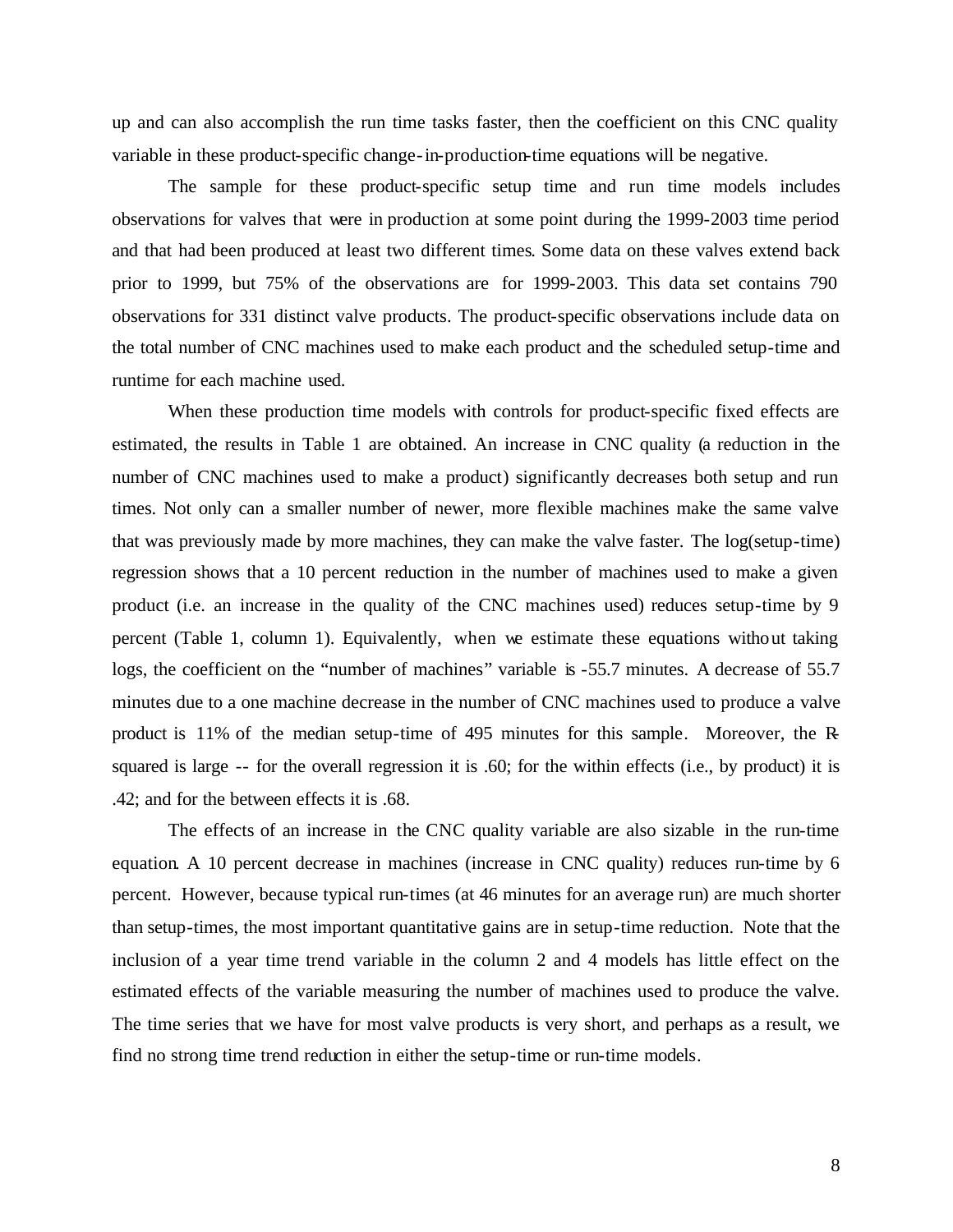While the estimates from the product-specific regressions in Table 1 imply large reductions in production times, especially setup times, when the plant introduces a smaller number of more advanced CNC machines to produce a given valve product, two factors determine the exact size of the *CNC quality* coefficients in these regressions. First, the higher the quality of the new CNC machine introduced into the production process, the greater is the reduction in setup-time. Not all products use exactly the same CNC machines. The point estimates on the coefficient on the CNC quality variable in the Table 1 regressions reflect the average increase in quality of the CNC machines purchased. Second, the most complicated products that require especially long setups may benefit the most from purchasing new CNC machines to produce these products. But according to the calculations above, for a typical product at this plant, a switch from an average set of older CNC machines to an average set of newer CNC machines reduces setup time by 9% or 56 minutes.

The regression results from this case study reinforce the observations that managers made during our plant visits. Improvements in CNC quality, as measured by the reduction in the number of machines used to produce a given product, reduce setup-time significantly. To a lesser extent, improvements in CNC quality reduce run-time. The mechanism underlying the results of these simple regressions is clear: a reduction in the number of machines occurs only because the quality of the CNC technology is better. When a plant produces a given valve product with fewer more advanced machines, setup-times and run times go down.

#### **III. Theoretical Framework of the Impact of IT**

Valve manufacturing is a batch process. Products in many other manufacturing industries are also made in batches. Each compound in chemical production, each book in publishing, and each new piece of furniture in high volume furniture production is a new batch. Even in services, each new customer often creates a new 'batch' of orders that require separate adjustments. In all of these settings, just as in the econometric case study of the valve manufacturer above, the setup-time when machines are reconfigured from the requirements of one product run to the next is often a large part of overall production time. We posit that an important consequence of the dramatic reductions in the price of information technology is that setup costs are dramatically lower after firms adopt new production machinery that has IT improvements embedded in the machinery. Previously, switchovers between product runs entailed a great deal of hands-on adjustments of machinery by knowledgeable machine operators. With new machinery, a portion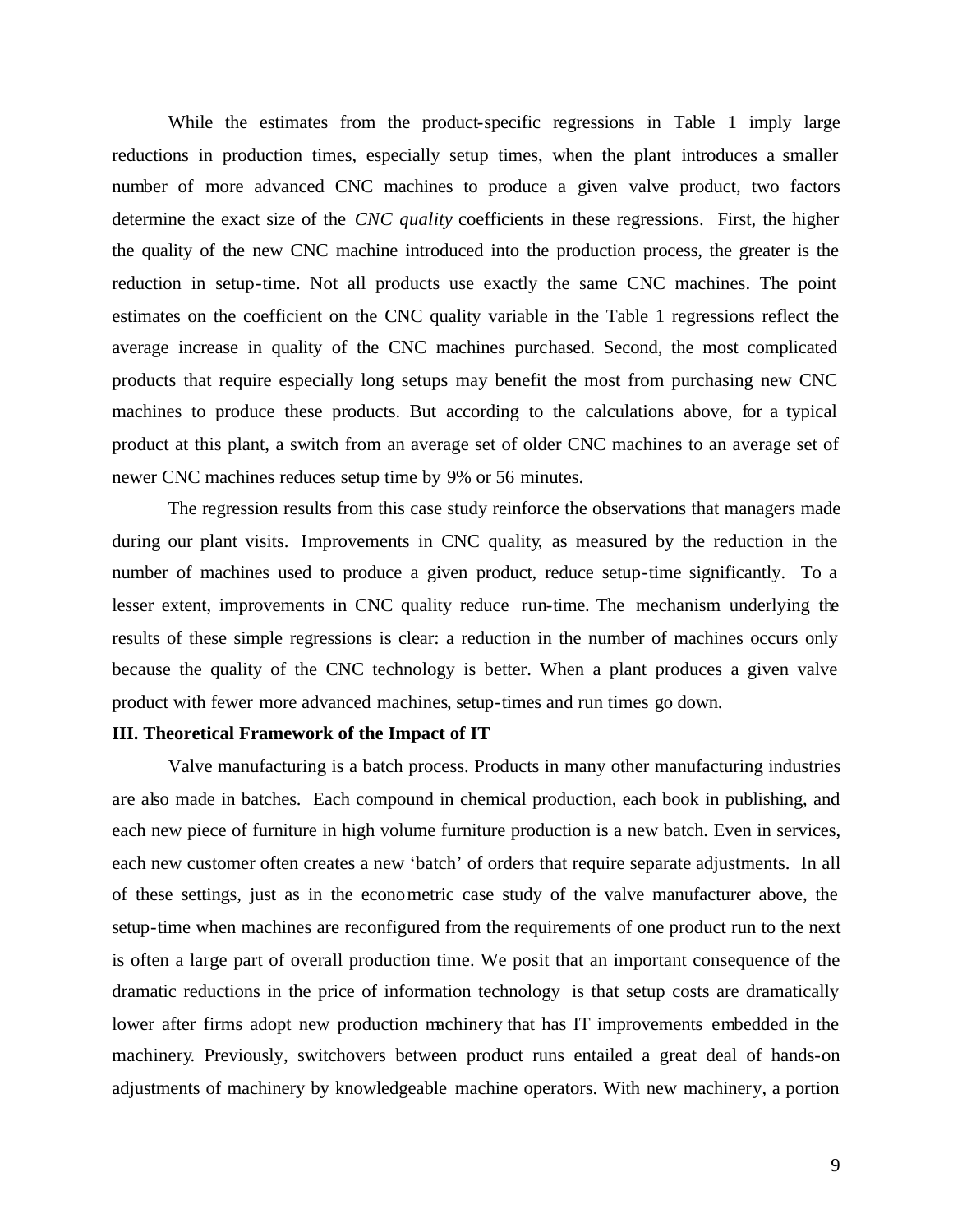of the setup is made as easy as touching a screen on a computer that sends the machine instructions for making the machine part.

To clarify the tradeoffs that firms face with improvements in information technologies, we model the change in profits that would be expected from falling prices of information technology. Assume that there are two product classes – commodity products (co) and customized products (cu). Commodity products are typically listed in a company's catalog and customers must order these products exactly as they are described in the catalog. Customized products may be variants of a commodity product but they are made to the customer's specification. Since customized products are made to fill a customer's specific order, they are made in shorter runs. The batch size for customized products  $(B<sub>cu</sub>)$  is larger than batch size for commodity products  $(B_{co})$ , all else constant. Assume for simplicity that these batch sizes are fixed for each product class and thus  $B_{cu} \lt B_{co}$ . Given these fixed batch sizes for the two classes of product, the firm maximizes profits,  $\pi$ , by deciding how many production runs of the customized product,  $N_{\text{cu}}$ , and how many runs of the commodity product,  $N_{\text{co}}$ , to undertake:

(1)  $p = N_{cu}B_{cu} [P_{cu} - (unit cost)_{cu}] + N_{co}B_{co} [P_{co} - (unit cost)_{co}] - P_{IT} IT$ Unit costs in (1) are a function of setup time ( $S_{\rm co}$  or  $S_{\rm cu}$ ), runtime ( $R_{\rm co}$  or  $R_{\rm cu}$ ), inspection time ( $I_{\rm co}$ or  $I_{\text{cu}}$ , materials costs ( $M_{\text{co}}$  or  $M_{\text{cu}}$ ), design and sales time ( $D_{\text{cu}}$ ):

(2a) (unit cost)<sub>cu</sub> = (w+r) ( $S_{cu}/B_{cu} + R_{cu} + I_{cu} - M_{cu} - D_{cu}/B_{cu}$ 

(2b) (unit cost)<sub>co</sub> = (w+r)  $(S_{\rm co}/B_{\rm co} + R_{\rm co} + I_{\rm co}) - M_{\rm co}$ 

where  $p =$  profits

 $S_i$  = hours to setup machine to run a batch of product; *j* = *co*, *cu*  $R_i$  = hours to run each piece of product; *j* = *co*, *cu*  $I_i$  = hours to inspect each piece of product; *j* = *co*, *cu*  $D_{cu} \equiv$  added cost of design and promotion for customized products only *B*<sup>*j*</sup> ≡ average batch size (number produced per scheduled batch) *j* = *co*, *cu*  $N_j \equiv$  number of batches of product *j*; *j* = *co*, *cu*  $M<sub>i</sub>$ ≡ materials costs per unit; *j* = *co*, *cu*  $P_j \equiv$  average price of product *j, j= co, cu*  $w \equiv$  wage rate  $r \equiv$  maintenance cost of capital  $P_{\text{IT}}$  T= price of new IT-imbedded machines times the quantity of IT-embedded machines

In equation (1), profits in the short run are a function of the difference between the revenues and the time costs of production, minus the materials costs and the cost of the CNC machines. The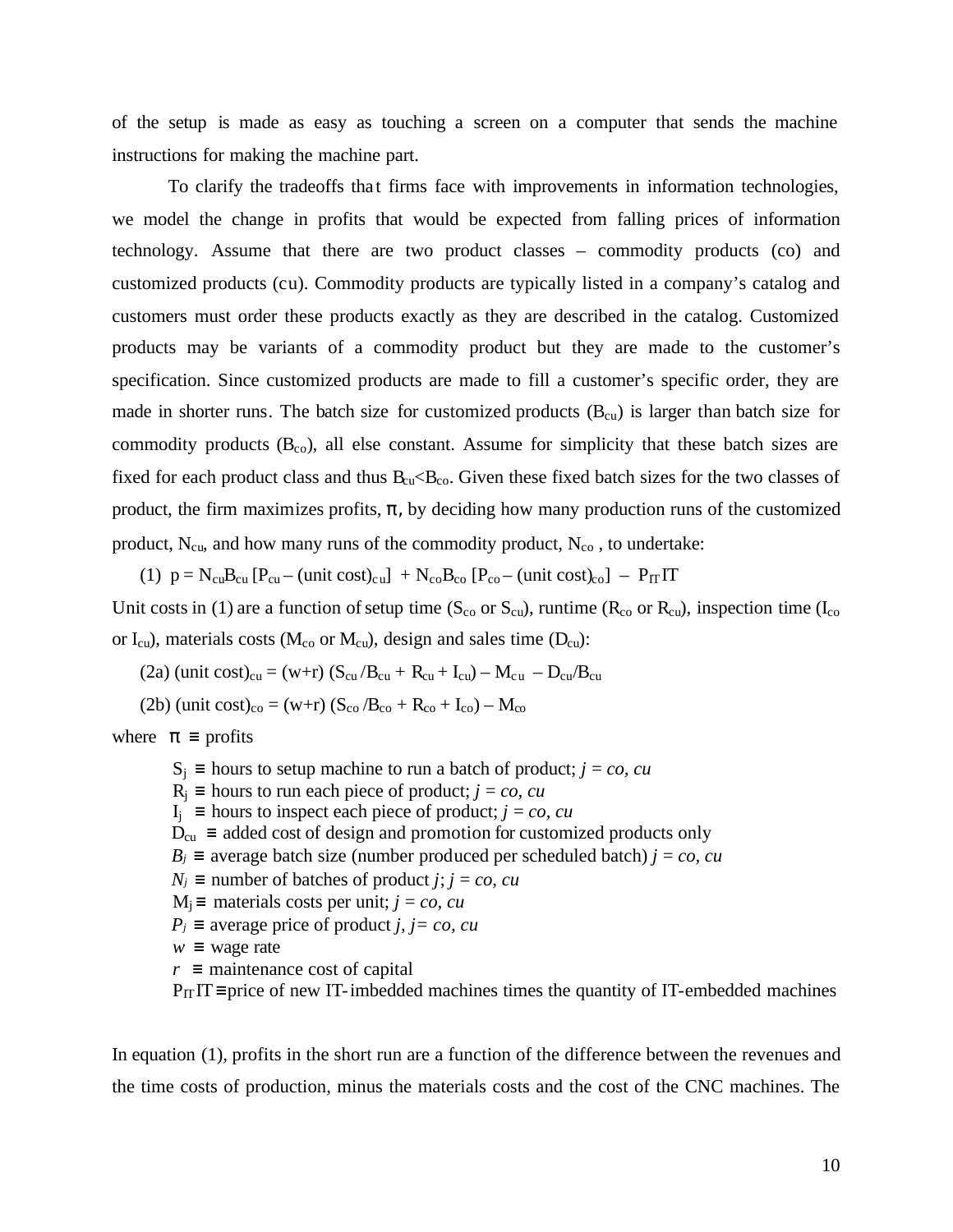time costs of production are the wage and the rental cost of capital for the time that it takes to produce the product. Thus, productivity increases if production time falls. Finally, for customized products, we assume that there is a design and marketing cost,  $D_{cu}$ , reflecting the cost of the specialized design of the product and the cost of finding customers for these products.

Underlying the model is the assumption that each hour of machine time requires an hour of operator time, or that  $L_j = (l_1S_j + l_2R_jB_j + l_3I_jB_j)$ ; for  $j = co$ , cu, where  $l_1 = l_2 = l_3 = 1$  if one person runs each machine, which is a reasonable approximation for valve manufacturing. Next, assume that all three components of production time, setup, run and inspection times, are a function of IT-imbedded capital and other variables:

(3) Sj =  $f^{\text{Set}}(IT_i^{\text{Set}})$  $\int_{i}^{T} T_j^{Set}$ , Skill, *X*), for  $j = co$ , *cu* 

(4) 
$$
Rj = f^{R}(IT_{j}^{R}, X), \text{ for } j = co, cu
$$

(5) Ij =  $f(IT_i^1)$  $IT_j^I$ , *X*), for  $j = co$ , *cu* 

where  $IT_j^{Set}$ ,  $IT_j^R$  $I\!I^{\,R}_{\,j},\;I\!I^{\,I}_{\,j}$  $I\!I\!I'$  are the IT-imbedded machinery that are used in the setup, running, and inspection of the product, and  $X$  is a vector of control variables. In  $(3)$ , we also assume that a more skilled or highly trained operator can do a setup in less time, an assumption described in more detail below.

With this model of the manufacturing process, how do falling prices of IT and the availability of more technologically sophisticated CNC machines affect the firm? We focus on five changes. First, firms purchase more IT; a decrease in  $P_{IT}$  raises IT all else constant. Second, production process efficiency should rise; setup time, runtime and inspection time should fall when plants adopt IT machinery relevant to these processes. Thus, in equations (3)-(5), we assume that  ${}^{2}S_{i}/{}^{2}(IT)$  <0,  ${}^{2}R_{i}/{}^{2}(IT)$  <0, and  ${}^{2}I_{i}/{}^{2}(IT)$  <0. This is an assumption rather than a prediction of the model, but one that is consistent with evidence from our plant visits and the econometric results from the case study in section II.

Third, the firm makes a strategic move towards producing more customized products. This change occurs because IT reduces setup costs. As setup time falls, the unit cost of production falls, and as equation (2) shows, the reduction in unit costs due to a reduction in setup time is greater for customized products than for commodity products. Setup costs are a bigger fraction of unit costs for customized products, because (?(unit costs)/ $?S_j = 1/B_j$ ) and  $B_{cu} \ll B_{co}$ . Given this falling cost of customized products relative to commodity products, plants increase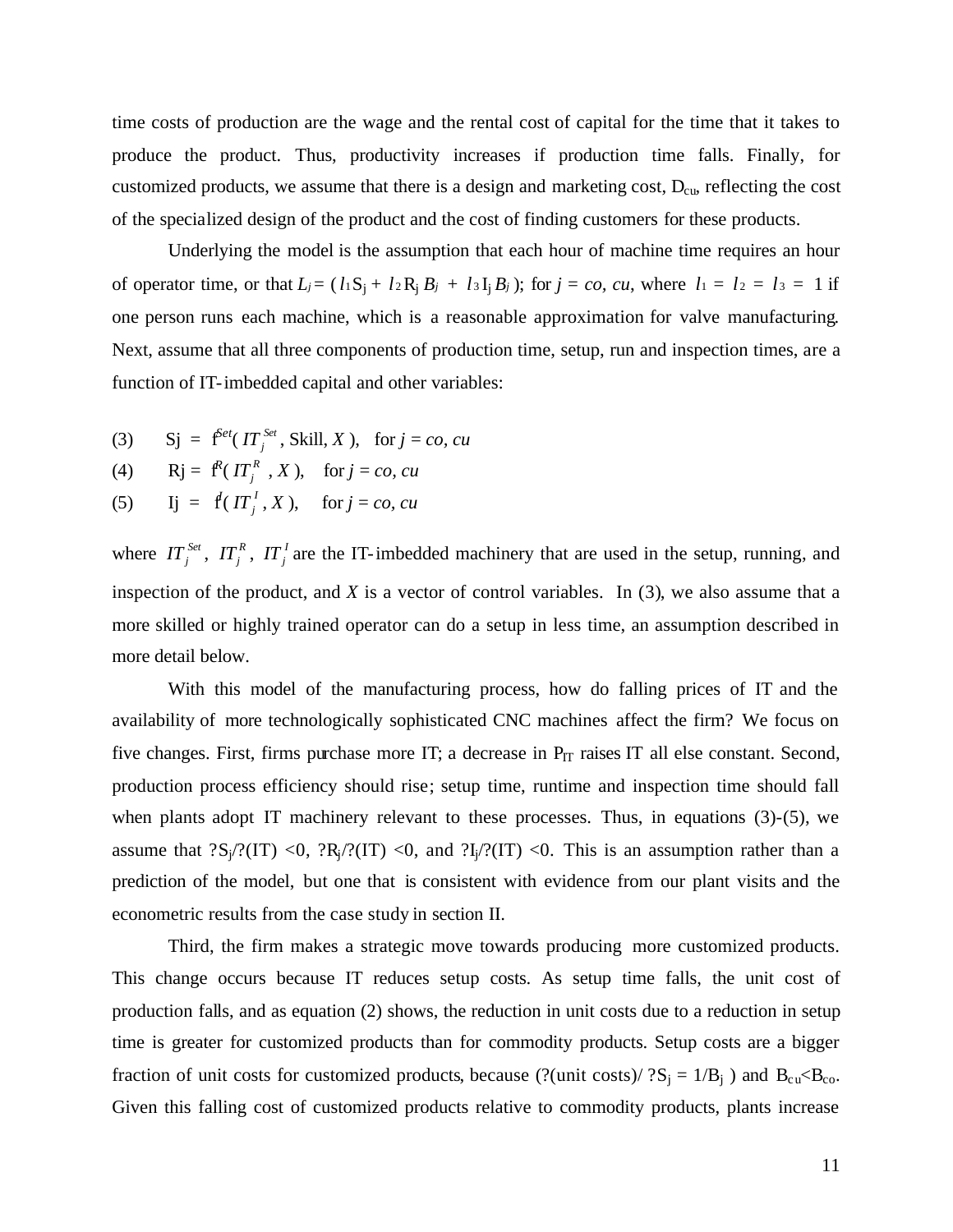their production of customized products, all dse constant. <sup>8</sup> Even if customized products and commodity products are produced in the same batch sizes so that the impact of IT on unit costs (net of design costs) is the same for both classes of products, plants would increase their customized production if customized products sell at higher prices.<sup>9</sup> Finally, another reason that IT will induce a move towards greater production of customized products is that some advances in IT, such as computer-aided design, lower design costs which, according to our model, are only relevant for customized products.

Fourth, increased investments in IT-enhanced machinery affect optimal skill demand but the direction of this effect is ambiguous. In equation (3), we assume that skilled workers are used primarily for machine setups.<sup>10</sup> Given this assumption, there are three effects associated with the optimal change in setup-time after new IT machinery is purchased that make the overall impact of IT on skill demand unpredictable. First, if setup time is reduced as a fraction of total production time (i.e., relative to runtime), then skill demand will fall since setup requires the most skilled workers. This would be true if plants did not change their product mix. However, plants should also shift to more setup-intensive products – i.e. customized products that have higher setup time relative to total runtime – which would increase skill demand, thereby offsetting the first influence of IT. The net effect of these two factors can not be predicted. A third factor not explicitly incorporated in the model above, however, could also affect the specific types of skills in demand. In the past, operators would have utilized routine machining skills to produce a valve (i.e. positioning the valve correctly on the machine and then choosing

<sup>&</sup>lt;sup>8</sup> Thus, firms move towards customized production if they are price takers and product prices are unchanged. Also domestic firms are even more likely to be moving towards customized products because the price of commodities is falling due to lower labor costs for unskilled labor abroad. In their model, Milgrom and Roberts (1990) make the assumption that their multi-product firm faces a downward sloping demand curve and then solve for the optimal amounts of output and other control variables. Likewise, to solve for the optimal amounts in our model, we would need to place constraints on the model that would limit the optimal output, such as downward sloping product demand and/or non-linear adjustment costs for changing the plant size or for finding new customers. For the valve industry, we envision both of these constraints. That is, firms are price takers for small increases in their output, but as output rises too much, the market is saturated and prices fall. Similarly, we are modeling the short run decision to become more customized, and in the short run, the costs of significantly increasing the size of the plant or seeking large numbers of new customers are accelerating, and therefore limit the increase in the optimal amount of customized product that is produced. Thus, our model of changes in product mix and IT purchase should be considered a model of short-run marginal changes.

<sup>&</sup>lt;sup>9</sup> Customized products are likely to sell at higher prices than commodity products because of greater competition in the commodity market, especially from foreign producers who have lower labor costs.

 $^{10}$  A skilled worker could also reduce runtime, by, for example, solving problems as they arise during the running of the job. For simplicity, we assume that skills affect only setuptime, because skills are likely to have a greater impact on setuptime. In the empirical section below we provide a richer description of skill demand for all jobs.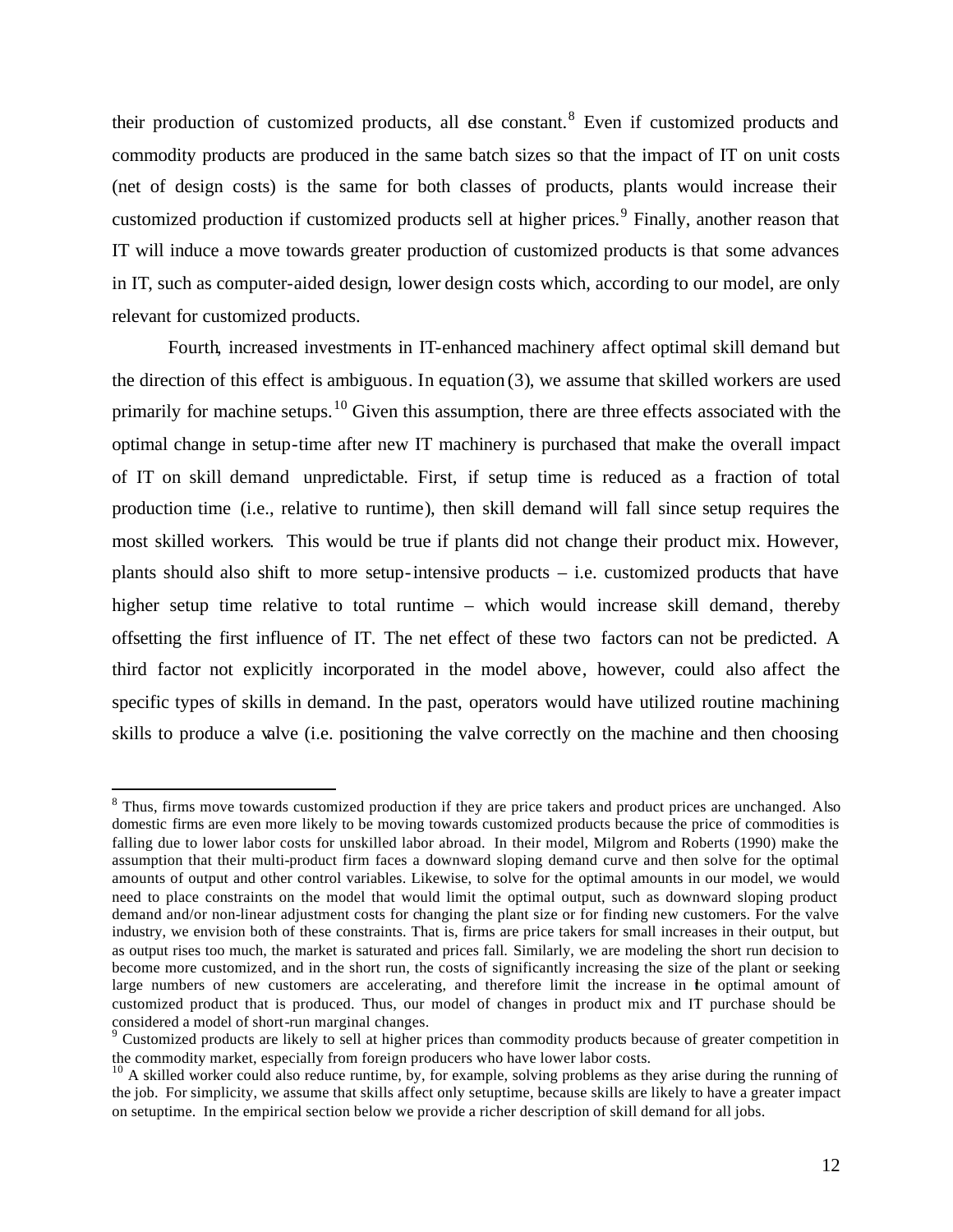the cutting tools from the tool fixture and moving the tools into place). Interviews during our plant visits offered examples of how new computer technologies have changed the na ture of skills demanded as the routine machining skills are increasingly done automatically by the newer CNC machines, while the demand for non-routine problem solving skills that are required to set up, monitor and correct the new sophisticated CNC machines appear to increase.

Finally, while the role of innovative human resource management (HRM) practices is not considered in the model above, a number of models (Milgrom and Roberts, 1990; Bresnahan, Brynolfsson and Hitt, 2002) conclude that the adoption of technically complex manufacturing equipment may require the adoption of new types of work practices, such as enhanced training in the new technologies and teamwork to solve technical problems. The data for this study permit us to examine whether the adoption of new technologies coincides with changes in HRM practices. In summary, we will test the following five hypotheses in the empirical work:

H1: Given falling costs of IT, there will be an increase in the adoption of IT-enhanced machinery. In the valve making industry, the IT-embedded machines include new CNC machines, FMS, computerized inspection equipment, and new 3D-CAD software.

H2: New IT-enhanced machines improve production process efficiency. Setup time, run time and inspection time fall after new IT-enhanced equipment in these stages is adopted.

H3: New IT promotes product customization and innovation.<sup>11</sup> New 3D-CAD technologies should directly affect the plant's capabilities of designing more customized valves, while other technologies that reduce setup time would also promote customization.

H4: IT adoption may increase (or decrease) skill demand.

H5: IT adoption may require new HRM practices.

 $\overline{a}$ 

An overarching point of these hypotheses is that investments in new IT-enhanced production equipment trigger an extensive set of changes for the business, including a change in the overall business strategy with the firm competing less in terms of lowering the production costs of commodity products and more in terms of customizing products to the needs of specific

<sup>&</sup>lt;sup>11</sup> Note that we are modeling the form of customization that requires product redesign and labor-intensive reconfiguring of machines in the setup process to produce a product that has never been produced before. Others have modeled 'mass customization,' as when customers can 'customize' their computer from a pre-set menu of options from the pc manufacturer. Mass-customization would have very different implications for skill demand. See, for example, the model of "competitive customization" by Pardaktark and Mendelson (2004) and the work cited therein.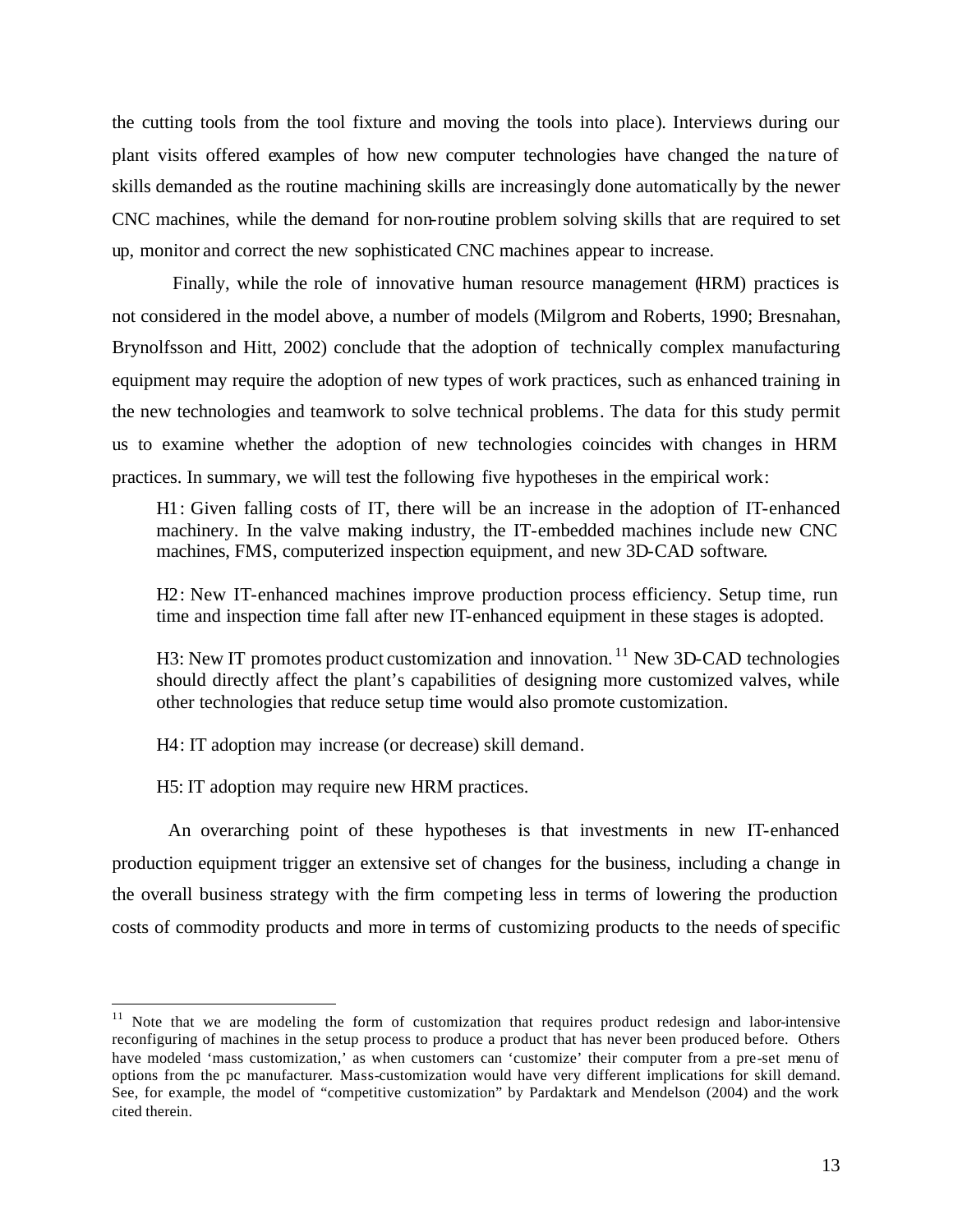customers.<sup>12</sup> In this way, our model complements other recent studies that model the effects of technological shocks on business strategy and skill demand. Goldin and Katz (1998) study the emergence of new technologies during the early part of the  $20<sup>th</sup>$  century and the ensuing evolution of production methods from manual production to factory assembly to continuousprocess batch methods, and emphasize the increase in skill demand and the proliferation of new products that accompanied these changes. Similarly, Mobius and Schoenle (2006) show how the greater product variety permitted by new information technology results in less predictable product demand which in turn increases the demand for more flexible or skilled workers. As in these prior studies, our model also posits that investments in new technology leads to greater product customization and variety, and may also lead an increase in demand for skills among shopfloor operators in this manufacturing industry.<sup>13</sup>

#### **IV. The Valve Industry Survey**

The plant visits and interviews with industry experts identify concrete examples of new IT-enhanced equipment and how these IT advances impact various stages of the production process. Several observations from this field research about the effects of new CNC technologies on setup and run times are supported by the econometric case study results shown in Table 1. To examine the impacts of IT investments on a broader set of outcomes beyond setup time and run time across a broad sample of plants in this industry, we developed a customized survey for valve plants. The field research informs how we designed survey questions that would yield reliable measures of investments in new IT-enhanced production machinery, changes in the setup, run, and inspection stages of valve-making, and the extent of customization of a plant's valve products. The survey also collects information on worker skills and HRM practices.

#### The Sample of Valve Industry Plants

 $\overline{a}$ 

After conducting the field research, we designed, pre-tested, and conducted a customized industry survey in 2002.<sup>14</sup> To identify the population of U.S. valve-making plants for this survey,

 $12$  The idea that the firm's strategy should change in response to an input price change was emphasized in exactly our context by Milgrom and Roberts (1990) in their description of the shift to "modern manufacturing" resulting from falling prices of IT. In their model, the entire "system" of production changes, resulting in more frequent product redesign, higher product quality, more frequent setups of smaller batches, lower inventories and faster shipment times.

<sup>&</sup>lt;sup>13</sup> See Chandler (1977) and Goldin and Katz (1998) for further evidence on the technological changes in the last century that increased the demand for skills and education on the shop-floor or within agriculture.

<sup>&</sup>lt;sup>14</sup> The Office for Survey Research at the Institute for Public Policy and Social Research at Michigan State University conducted the pre-tests and final surveys by telephone from July 31, 2002 through March 30, 2003. Interviews lasted an average of 20 minutes with an average of 7.6 phone contacts needed to complete the survey.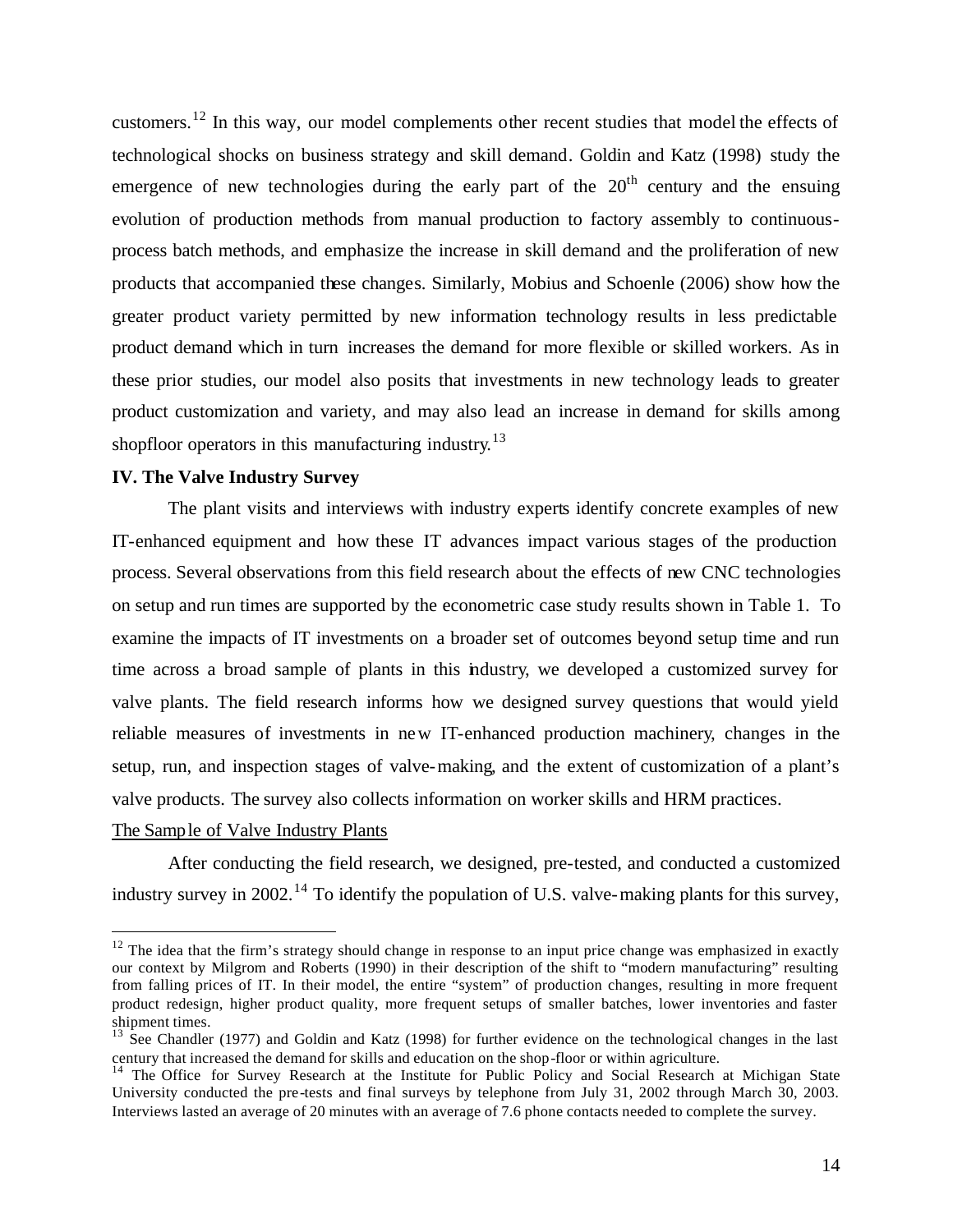we collected contact information from Survey Sampling, Inc. for any plant in a valve-making industry class (SICs 3491, 3492, 3494, and 3593) with more than 20 employees. Of a potential universe of 416 valve making plants of this size, 212 plants, or 51%, provided responses to the survey questions described in this section via telephone interviews.<sup>15</sup> Empirical results in the study are based on the responses from these 212 valve-making plants.<sup>16</sup>

### Production Process Efficiency Measures

As the field research reveals, plants produce a range of valve products. This product heterogeneity is an important consideration in developing measures of process efficiency. We therefore use a *product-specific* measure of efficiency gains in the plants' machining processes. We asked each respondent to look up data for "*the product you have produced the most over the last five years*" for the following key indicators of production efficiency:

*Setup-Time: About how much setup-time does (did) it take to produce one unit of this product today (and in 1997)?*

*Run Time: About how much run time does (did) it take to produce one unit of this product today (and in 1997)?*

*Inspection Time: About how long does (did) it take to inspect one unit of this product today (and in 1997)?*

#### Product Customization Measure

 $\overline{a}$ 

Increases in customization imply changes in the number of products a plant makes. Unlike the process efficiency measures that pertain to one product, this is a *plant-wide* measure about the range of products a plant makes. Based on discussions with managers, we measure the extent to which plants customize products for specific needs of customers with the questions:

*Percent Catalog: In 2002 (1997), what percentage of your customer orders are directly from your catalog with no design change?* 

<sup>&</sup>lt;sup>15</sup> Of 762 plants that Survey Sampling Inc. lists in the four valve-making SIC classifications, 200 were determined to have no production and another 70 were no longer in business. Assuming a similar rate of survey ineligibility for other plant names that could not be contacted yields the number of 416 valve-making plants.

<sup>&</sup>lt;sup>16</sup> Non-respondents do not differ significantly from the survey respondents in terms of sales and number of employees (the only two variables available for the non-respondents), according to values of a chi-square test. We were able to match 179 of our 212 plants to the plants in the 1997 Longitudinal Research Database. Comparing our survey plants to the other valve-makers that were in existence in 1997, we found that our survey plants had higher values of shipments, assets, production worker hours and materials costs, perhaps due to the fact that our survey was administered to plants with at least 20 employees according to the employment data reported in SSI.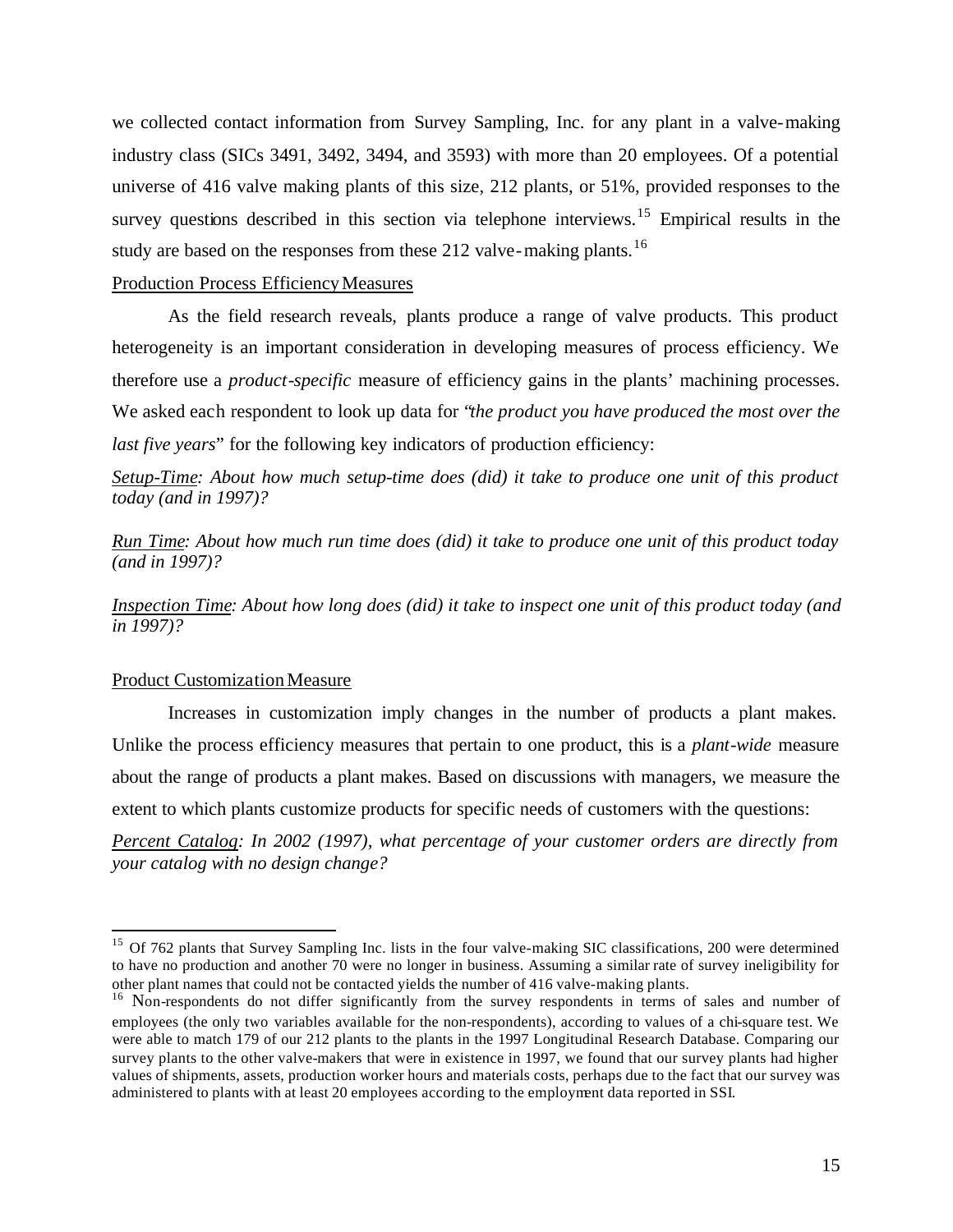There were 197 responses for the 2002 question, but only 70 for 1997 data. However, virtually all respondents answered a separate survey question that asked if the percent of orders from the catalog increased, decreased or stayed the same between 1997 and 2002 and we use this question to create categorical variables – percent catalog up, percent catalog down, and percent catalog unchanged – for longitudinal analyses of changes in customization between 1997 and 2002. *Decreases in the percent catalog measure* indicate a decline in the production of standardized products and thus *reflect an increase in the production of made-to-order customized products*. Information Technology Measures

The survey asks several questions to measure investments in the specific IT-enhanced equipment identified during our plant visits:

*Number of CNC Machines Used to Make the Plant's Main Product (CNC Quality Measure): Consider the product you have produced the most over the last five years. In order to produce one unit of this product today (and in 1997) how many CNC machines do (did) you employ?*

This is the measure of the technological sophistication of CNC machines that we use in models of product-specific improvements in production times. When a plant decreases the number of CNC machines it uses to produce a given product, then the machines being used have become more technologically advanced.<sup>17</sup> The remaining IT variables are plant-wide variables.

## *Total Number of CNC Machines in the Plant: How many CNC machines does the plant have?*

Additional survey questions ask for the year the plant purchased its first CNC machine and the year the plant purchased its most recent CNC machine.

*Flexible Manufacturing Systems (FMS): Does the plant have FMS technology (where two or more CNC machines are controlled by computers) and what was the year of adoption?*

*Automatic Inspection Sensors (Auto Sensors): Does the plant have automated inspection sensor equipment and what was the year of adoption?*

 $17$  As discussed above in the descriptions of technologies observed in the plant visits, we might prefer to measure whether CNC machines have specific IT capabilities (e.g. does the IT on this machine allow the machine to bore holes on multiple axes at the same time), but the number and detail of these questions made them infeasible for a broad-based survey of the industry. The data on other IT variables from this survey support the idea that plants that reduced the number of machines used to produce its main product have also purchased new machines. The correlation between a dummy variable that equals one if the number of machines used on the main product went down after 1997 and a dummy variable that equals one if the plant bought a new CNC machine since 1997 is positive and significant at the 5% level.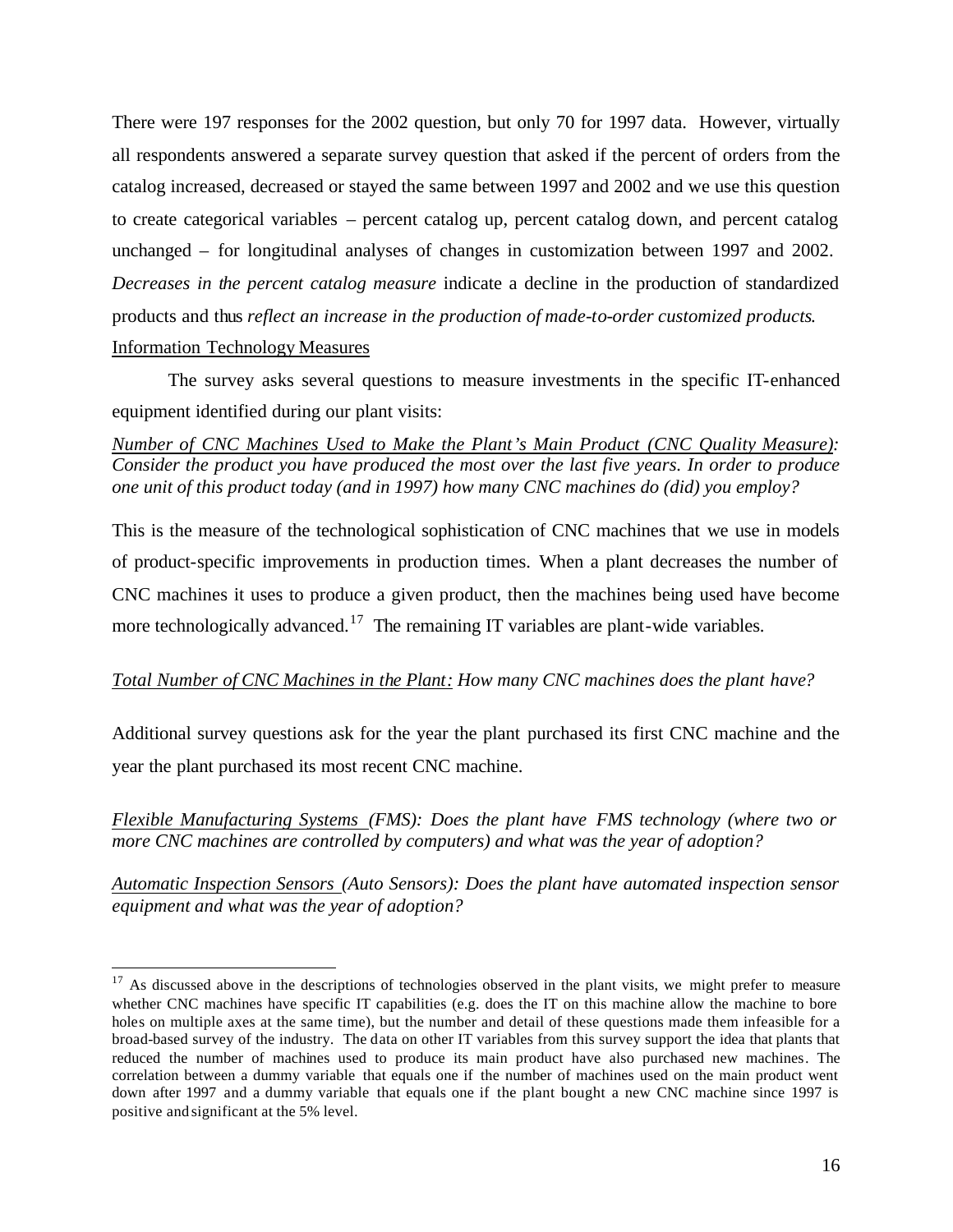*Three Dimensional CAD software: Does the plant use three-dimensional CAD software for designing new products and in what year was this software first used?* 

Other plant-level survey questions concerning the importance of different types of worker skills and human resource management practices are described below with the empirical results.

### **VI. Information Technology and Production Times**

This section reports estimates of the effects of the adoption of new IT-enhanced production equipment on measures of production process efficiency in three separate stages of the valve making process. Because of the considerable heterogeneity of the many valve products made in different plants, these models estimate the effects of changes in IT on changes in production times for the plant's main product. Before reporting results of these models, we present trends in adoption of IT equipment and in the efficiency measures.

#### Trends in the Adoption of IT

 $\overline{a}$ 

Figure 1 displays results from the survey on the plants' initial adoption of CNC machines, FMS technology, automated inspection sensors, and the three-dimensional CAD valve design technology. From 1980 through 2002, these technologies spread dramatically through the industry. In 1980, roughly one-quarter of all plants had already adopted their first CNC machines, and by 2002, nearly 90% of the sample's plants had at least one CNC machine. FMS and automated inspection equipment were both non-existent in the industry in 1980 and can now be found in approximately one-third of all plants. 3D-CAD technology was first adopted after 1980 in this industry and is now found in nearly three-fourths of all plants with particularly rapid increases in adoption since 1997. Our survey results confirm the most basic hypothesis of this study (H1) – the valve industry has witnessed a dramatic increase in the adoption of four types of IT equipment over time as a result of falling prices of computerization.<sup>18</sup>

The empirical analysis of the effects of these new technologies on production times and other outcomes focuses on the period from 1997 to 2002, and this five-year period also witnessed significant new investments in these technologies. While a vast majority of plants had already purchased their first CNC machine prior to 1997, 74 percent of the plants purchased at least one additional CNC machine between 1997 and 2002. Moreover, our study's measure of CNC

 $18$  We do not have hedonic price indices for these machines that document falling prices for each 'unit' of machine quality, but are assured by industry exp erts that the falling cost of IT (of chips, storage, speed) has reduced prices relative to benefits in these machines. Note also that the survey includes plants that were in existence as of 2002, and so percentages reported in Figure 1 on IT adoption will overestimate the diffusion of these technologies if plants that exited the industry are less likely to have introduced them.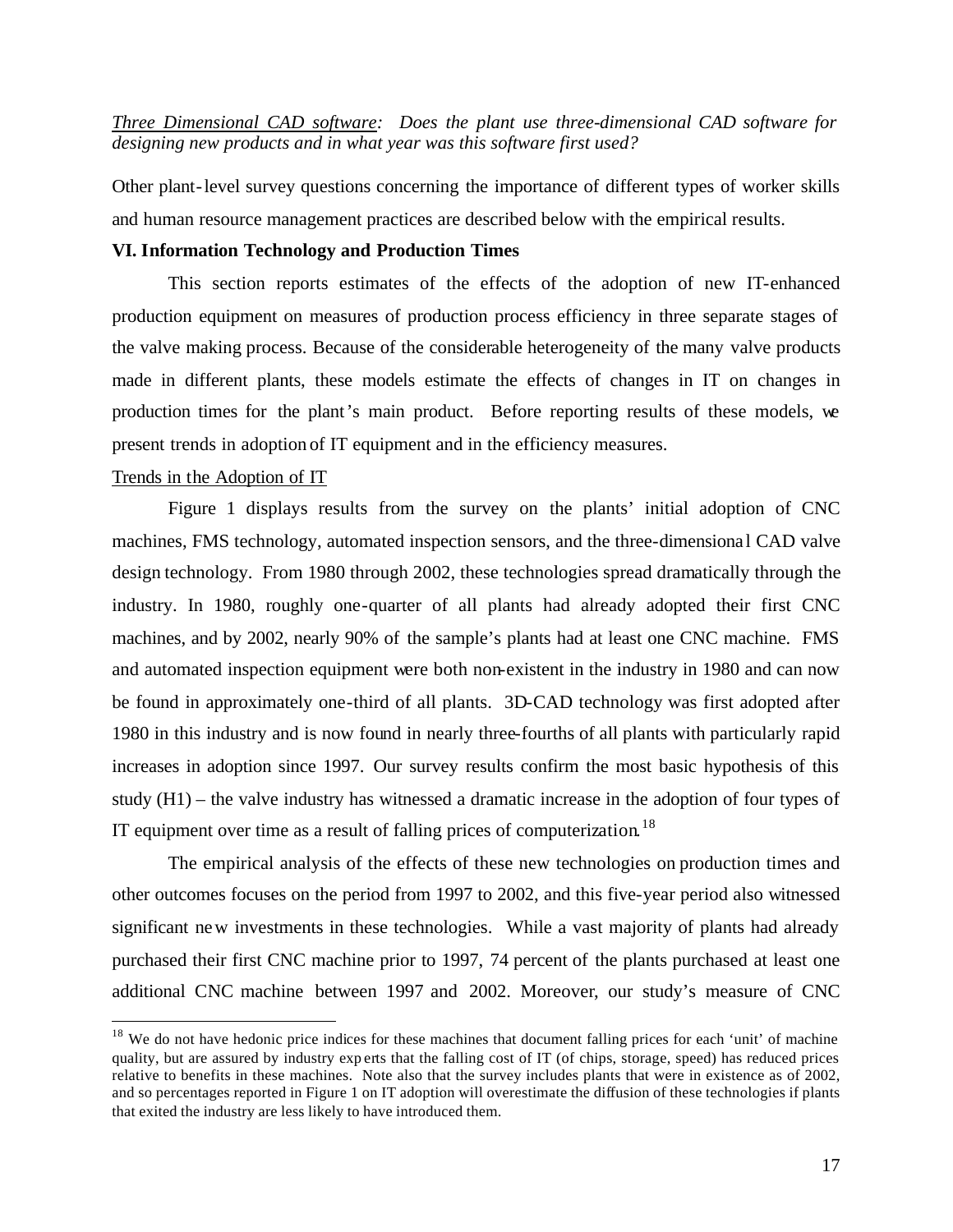quality – the number of CNC machines used to produce the plant's main product – also changes in this period. The median (and mean) number of machines used to produce a plant's main product was 6 (5.63) in 1997, and declined to 5 (4.97) in 2002. Among the subsample of plants that did reduce the number of machines used to make the main product, the average decline was 1.7 machines. FMS technology, automated inspection sensors, and 3D-CAD technology were also adopted by an additional 15%, 14%, and 39% of our sample of valve making establishments in this five year period. During the 1990s, plants in the valve-making industry invested heavily in new computer-based production technologies.

## Trends in Production Times

Table 2 reports summary statistics for production times in 1997 and 2002 for the plant's main product. Setup time statistics refer to the time it takes to set up one run of the product, while run time and inspection times are standardized to the time required for one unit of the product. On average, the time it takes a plant to produce its main valve product declines during the 1997-2002 period, and these reductions in production times occurred in all stages of the production process. The largest reduction was in the setup stage with an average reduction of 68%. The average reductions for the run time and inspection time statistics are 37% and 33% respectively. In all of these cross-plant production time distributions, median production times are always considerably less than mean production times, indicating that setup, run, and inspection times in some plants are relatively high. Comparing median production times in 1997 and 2002, one still finds clear evidence of very large declines in setup times, with smaller reductions in run times and inspection times.

The trends in IT investments and production process efficiency in Figure 1 and Table 2 show that this industry, like the larger U.S. economy, is characterized by increasing investments in new computer aided technologies and improved productivity. To examine whether plants that invest in new IT are the same ones that realize improvements in productivity, we estimate the following first difference productivity models in which time-based efficiency measures are expressed as a function of the adoption of new machining technologies and new HRM practices:

# (6) ?  $ln(ProductionTime) = a + b_1$ ? (**NewTechnology**) +  $b_2X + e_1$

The dependent variable in (6) is the log change in Production Time between 1997 and 2002 – where Production Time refers to setup-time, run time and inspection time. Again, these measures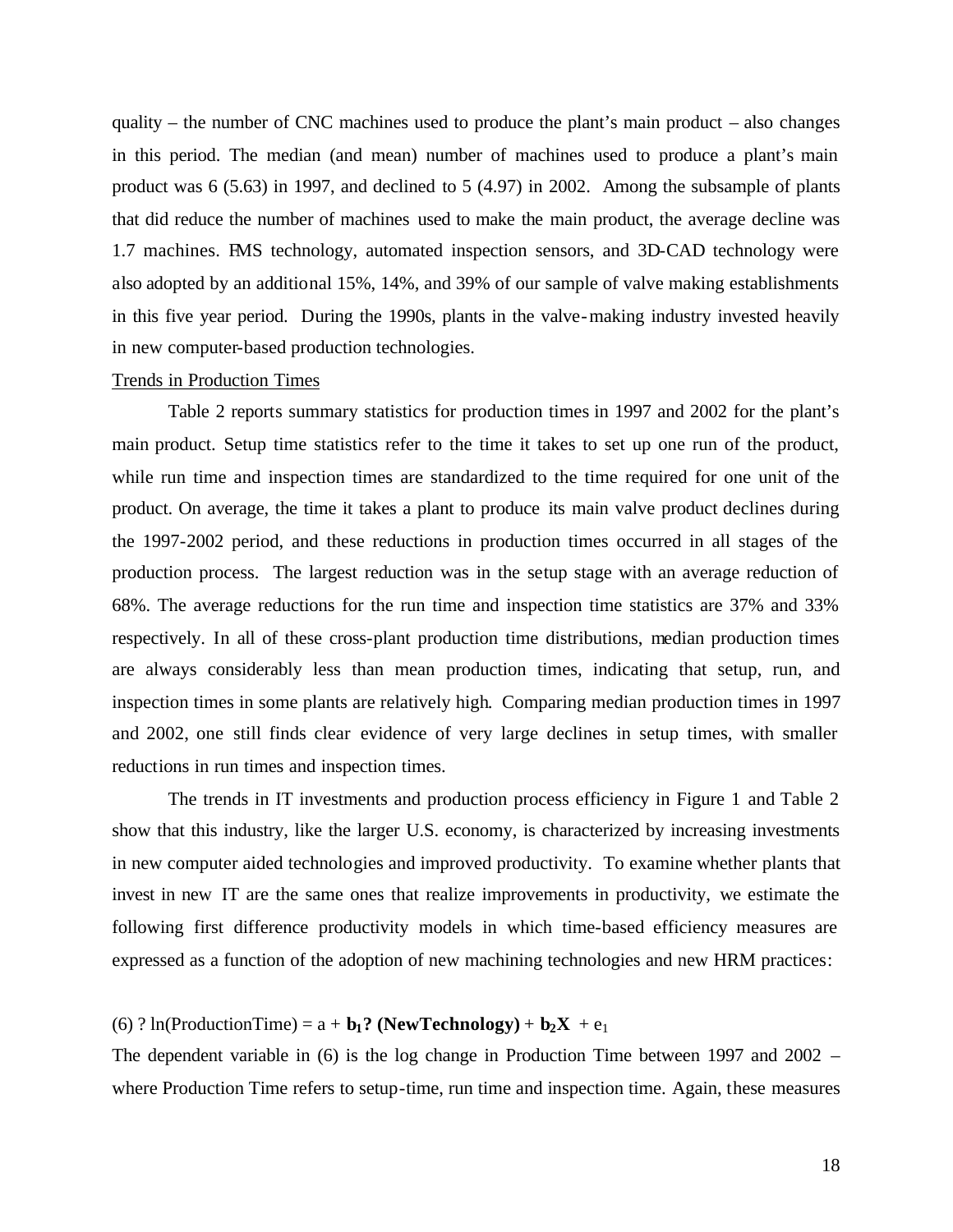refer to production times *for one product* – the product that the plant produced the most in the 1997-2002 period. The vector **?(NewTechnology)** measures the 1997-2002 adoption of new technologies expected to reduce these machining times – the adoption of higher-quality CNC machines (as measured by the change in the number of CNC machines needed to produce the plant's main product), FMS, or automated inspection sensors. **X** is a vector of controls including the age of the plant, union status, and plant size measured as number of shopfloor workers to test whether the change in production efficiency is affected by these additional factors. The vector of control variables also includes variables that measure the adoption of new HRM practices, such as work teams and technical training programs, during the 1997-2002 period. Because the distributions for each of these production time variables, as well as the change in the production times, has several large outliers,  $19$  we estimate equation (6) models when possible with both OLS and median regressions. <sup>20</sup>

## Estimates of the Effects of Specific Valve-Making Technologies on Machining Times

 The regression results reported in Table 3 are consistent with hypothesis H2 that new technologies reduce production times. Plants that invested in new IT-machinery have reduced production times in all stages of production. The results are remarkably straightforward and striking. While the effect of FMS adoption on setup times is sensitive to the choice of estimation method, the results show that the adoption of new technologies into a given stage of the machining process reduces production times in that stage significantly.

As in the econometric case study above, the variable "Increase CNC Quality" is the reduction in the number of CNC machines used to produce the product. The adoption of higherquality CNC machines reduces setup-time (columns 1 and 2) and runtime (column 3 and 4). Both of these results for this industry-wide sample of valve plants mirror the results from the econometric single-plant case study reported in Section II. Runtime also declines significantly in plants that adopt FMS technology. Results from the median regressions, but not the OLS regressions, show reductions in setup times when FMS technology is adopted. Inspection time declines with the introduction of new automated inspection sensors (column 5). The basic pattern

 $19$  In the regression sample, the percentage change in setup time ranges from a minimum of  $-7.50$  to a maximum of 1.10 with a mean of -0.722 and a median of -0.45; 33 percent of the sample has a value of zero and 5 percent has a value less than -2.5. In the case of the percentage change in runtime, the range is from -4.787 to 3.612 with a median of -0.354 and a median of -0.182; 38 percent of the sample has a value of zero and 5 percent of the sample has a value less than -2.08. The percentage change in inspection time ranges from a minimum of -7.09 to a maximum of 4.094 with a mean of -0.382 and a median of zero; 69% of the sample has a value of zero.

 $20$  Median regressions for the change in inspection time are not estimated as these models do not converge.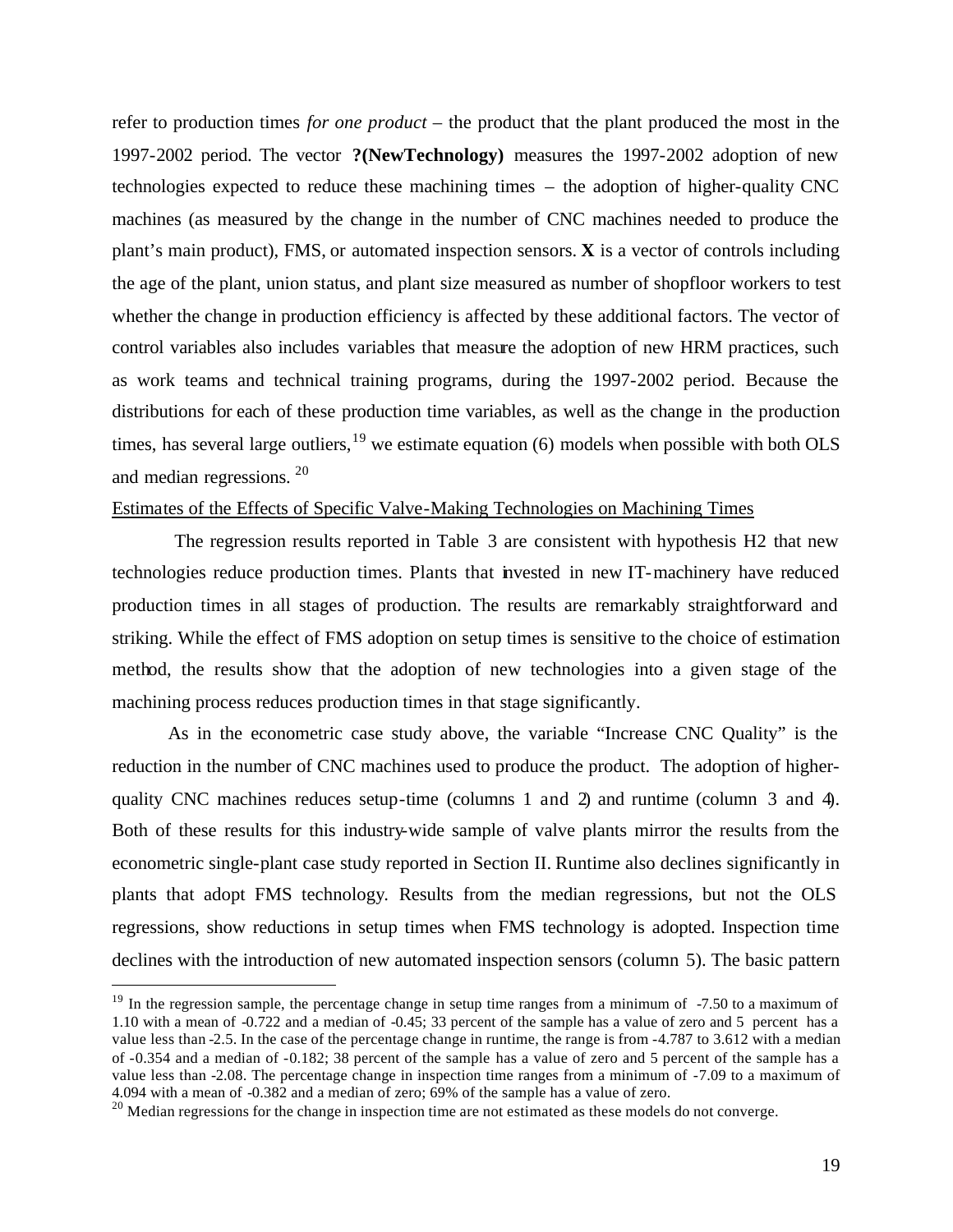of results in Table 3 can be summarized simply. *New IT-based production machinery is associated with an improvement in the efficiency of the stage of production in which it is involved. It does not improve the efficiency of phases of machining in which it is not involved.* 

The theoretical discussion of section III draws special attention to reductions in setup times. There we argued that reductions in setup time due to new IT investments make product changeovers faster and cheaper, resulting in a move toward greater customization. These estimated savings in setup times after the adoption of more advanced CNC machines shown in columns 1 and 2 of Table 3 are sizable. According to the means of the production time variables reported in Table 2, setup times in 1997 were the largest component of overall production time, accounting for almost one-half of overall production time. Among plants that experienced an improvement in CNC quality as measured by a decrease in machines after 1997, the median change in ln(machine) is -.54 (or approximately 1.7 machines). A change in the number of machines of this magnitude would reduce setup time by .42 ln-units (using the coefficient on CNC quality in column 2 of Table 3). This is 62 percent of the mean reduction in setup time for the full sample, or 50% of the mean reduction in setup time among those plants that reduced the number of CNC machines used to make their main product. A reduction of 1.7 CNC machines would reduce runtime by .237 ln-units (using the coefficient on CNC quality in column 4 of Table 3). This amounts to 64% of the mean reduction in runtime for the full sample, and 51% of the mean reduction in runtime experienced by plants that did reduce the number of CNC machines used to make their main product. $21$ 

The efficiency gains resulting from the improvement in CNC quality would increase net revenue for two reasons. First, hourly labor costs per valve fall. Since machine time determines labor time (one person per machine), labor costs fall when machine time falls, and thus net revenue per unit of product rises, all else constant. Since materials costs are unchanged, this should show up entirely as profits (minus the costs of the new IT and assuming no change in competitive conditions). Second, reduced setup time and runtime mean that the plant would be able to run more jobs per year on these new CNC machines, assuming sufficient demand for their valve products.

 $21$  The results from the column (2) median regression model indicate that the introduction of flexible manufacturing systems (FMS) reduces setup-time by an additional .184 ln-units, or 1.2 hours; however, the magnitude and significance of the FMS effect on setup times are much less in the column 1 OLS model.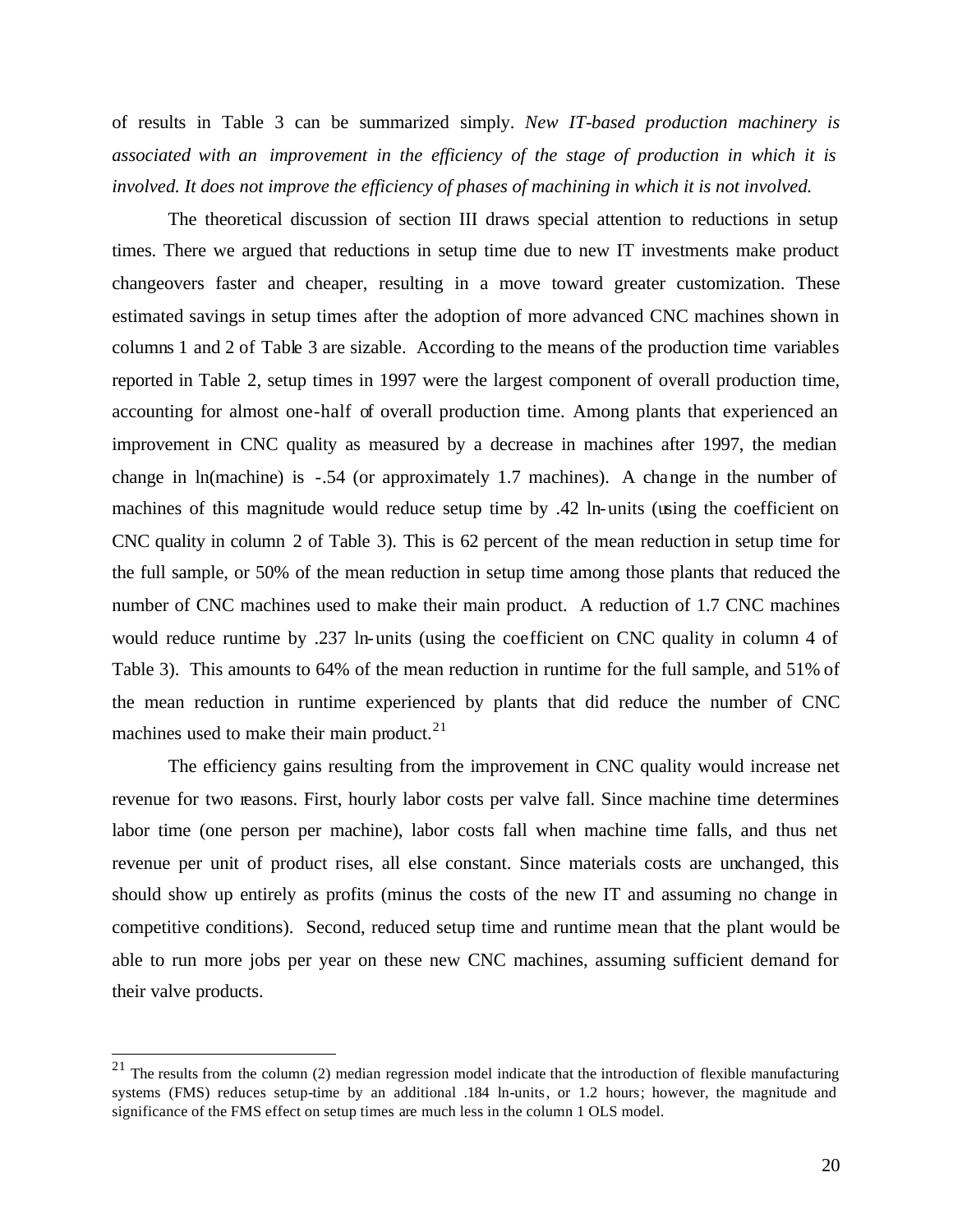Results in Table 3 also reveal that plants that introduce technical training programs realize an additional reduction in setup times and runtimes. While these efficiency regressions find no effects of teams, it is important to remember that these models pertain only to the efficiency gains over time for one specific product, not the overall efficiency of the plant. Teams may be less likely to have a direct effect on product efficiency for a run of a single product than on overall plant efficiency. The results in Table 3 demonstrate that *HRM policies designed to improve the specific skills needed to operate new technologies in the plant are in fact the initiatives that improve the speed of machining operations during a given product run.<sup>22</sup>*

## Assessing Potential Biases in Estimated Productivity Effects of IT

 $\overline{a}$ 

The Table 3 results are consistent with a conclusion that new IT equipment improves the efficiency of the production stages in which it operates. However, the IT equipment is not universally adopted, so the question naturally arises whether plants that have yet to adopt the new technologies would actually enjoy the estimated improvements in manufacturing times were they to adopt the new IT equipment or HRM practices. Is the adoption of IT and HRM practices limited because the non-adopters would not experience the kinds of improvements in efficiency suggested by the Table 3 results? Two observations are important when considering the question of whether the coefficients in Table 3 are biased estimates of the effects of new IT investments on production times among current non-adopters.

First, given the nature of the data used and models estimated, we suspect that some potential sources of bias are not important considerations. For example, there is no reason to expect endogeneity in which a decline in setup-time causes a decline in the number of machines in use. Furthermore, results of the stage-specific models reveal that new IT affects specific stages of production in a plant (e.g., automated inspection sensors reduce inspection time but not run time or setup-time, while new CNC's affect setup time and run time but not inspection time). Omitted plant-wide variables that should affect all stages of production, such as the quality of plant management, would not explain this overall pattern of results.<sup>23</sup>

 $22$  Unlike others who have found significant interaction terms between IT and HR practices using plant-level productivity measures (e.g.. Bresnahan, Brynjolfsson and Hitt, 2002), we do not find significant coefficients on interaction terms between IT and technical training in the context of product-specific efficiency models that focus on producing one product on a few machines. However, we later show that, at the plant level, the adoption of IT, specifically new CNC machines, and new HRM practices are highly correlated.

<sup>&</sup>lt;sup>23</sup> The estimated productivity gains from the increased quality of CNC machines could reflect improvements in engineering work on the CNC machines as well as the gains due to computerization of the machines since the use of more advanced CNCs may have to be accompanied by better engineering. Here, however, the interpretation would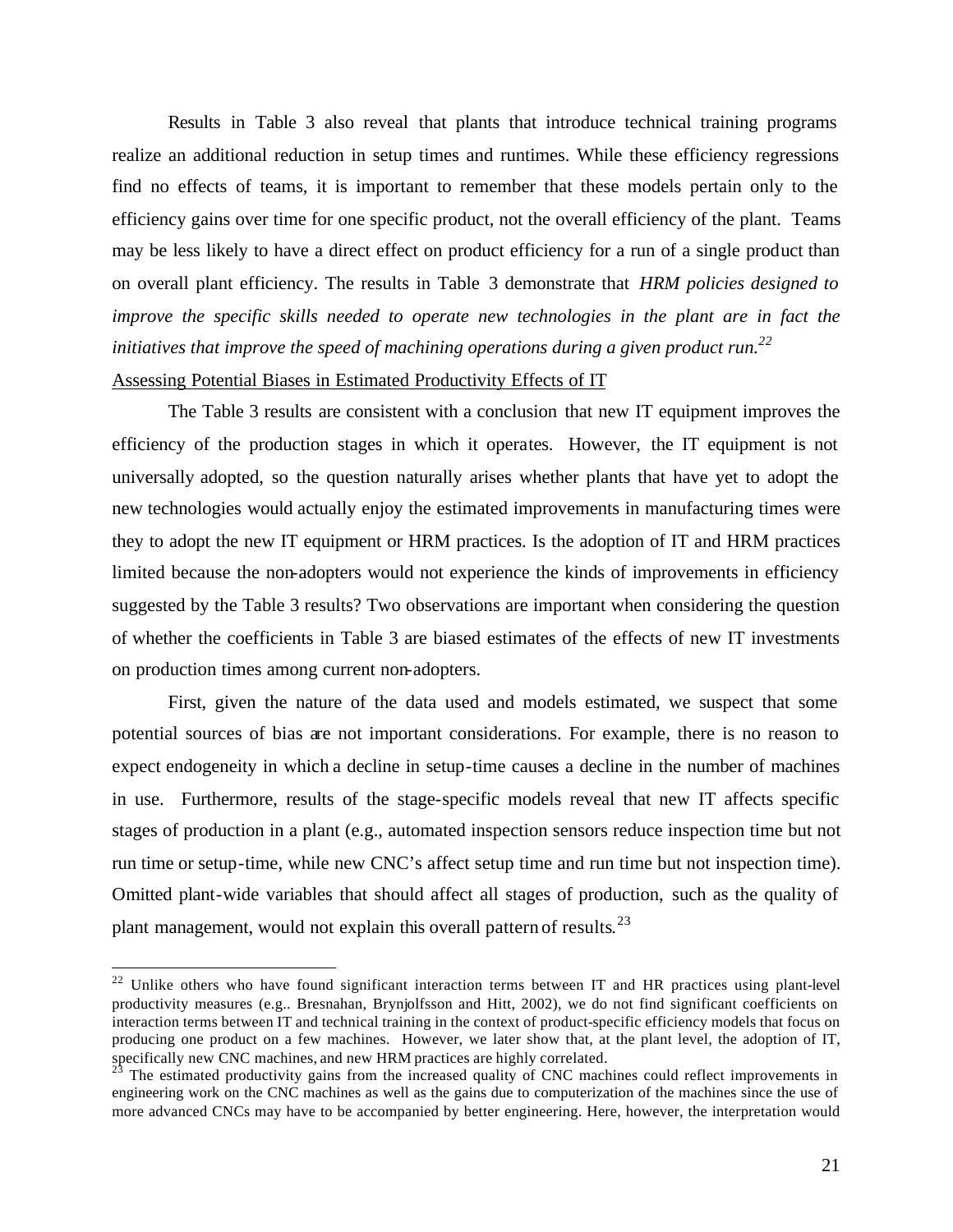Second, despite several useful features of these data, they are still not experimental data with random assignment of IT across plants. Thus, the Table 3 coefficients are still estimates of an average "treatment of the treated" effect – that is, the average expected reductions in production times among IT adopters.<sup>24</sup> Thus, certain sources of selectivity bias can still be important. The treatment of the treated estimates will overstate the effects of IT on production times among the plants that have yet to adopt the IT if IT adopters differ from the non-adopters according to unmeasured characteristics, and these characteristics increase the magnitude of the effects of IT on production times. While the carefully drawn intra-industry sample eliminates many sources of unobserved heterogeneity that could affect the magnitude of the effect of IT investments on production times, one reason why adopters might still experience greater reductions in production times than non-adopters is that the effects of IT may vary with differences in product attributes. For example, the Table 3 productivity regressions do not control for differences in the attributes or complexity of a plant's principal product, and thus the adoption of new CNC machines might reduce setup-times more for more complicated valve products with more customized features. In this case, adoption of new CNC's would be concentrated among custom valve makers.

We use our survey data to offer some evidence about this possibility. We estimate a probit model for the probability that a plant adopts a new CNC machine between 1997 and 2002. These models include a set of controls along with the variable for the 1997 percent catalog variable, our survey's measure of the extent of custom versus commodity production in 1997.<sup>25</sup> Results from these models are, at best, only suggestive since the sample size is greatly reduced (N=59) due to the limited response to the question on the 1997 percent catalog variable. The results from this CNC adoption model show that 1997 percent catalog variable is not a significant determinant of CNC adoption.

still be that improvements in the CNC technology matter, but these technological improvements are accompanied by changes in engineering quality.

<sup>&</sup>lt;sup>24</sup> For a review of alternative treatment effects see Heckman, LaLonde, and Smith (1999) and Heckman (1990).

<sup>&</sup>lt;sup>25</sup> Other control variables in this CNC adoption equation are the number of shopfloor employees, plant age dummies, unionization, and a dummy for competitiveness which equals one if the plant reported that more than six firms (the median value for this variable) produced a product that competed with the plant's main product. Larger plants and plants with more competitors are more likely to purchase a new CNC machines after 1997 than are other plants. When we re-estimate the model for the larger sample of plants after dropping the 1997 percent catalog variable for which data are often missing, these same patterns are still observed.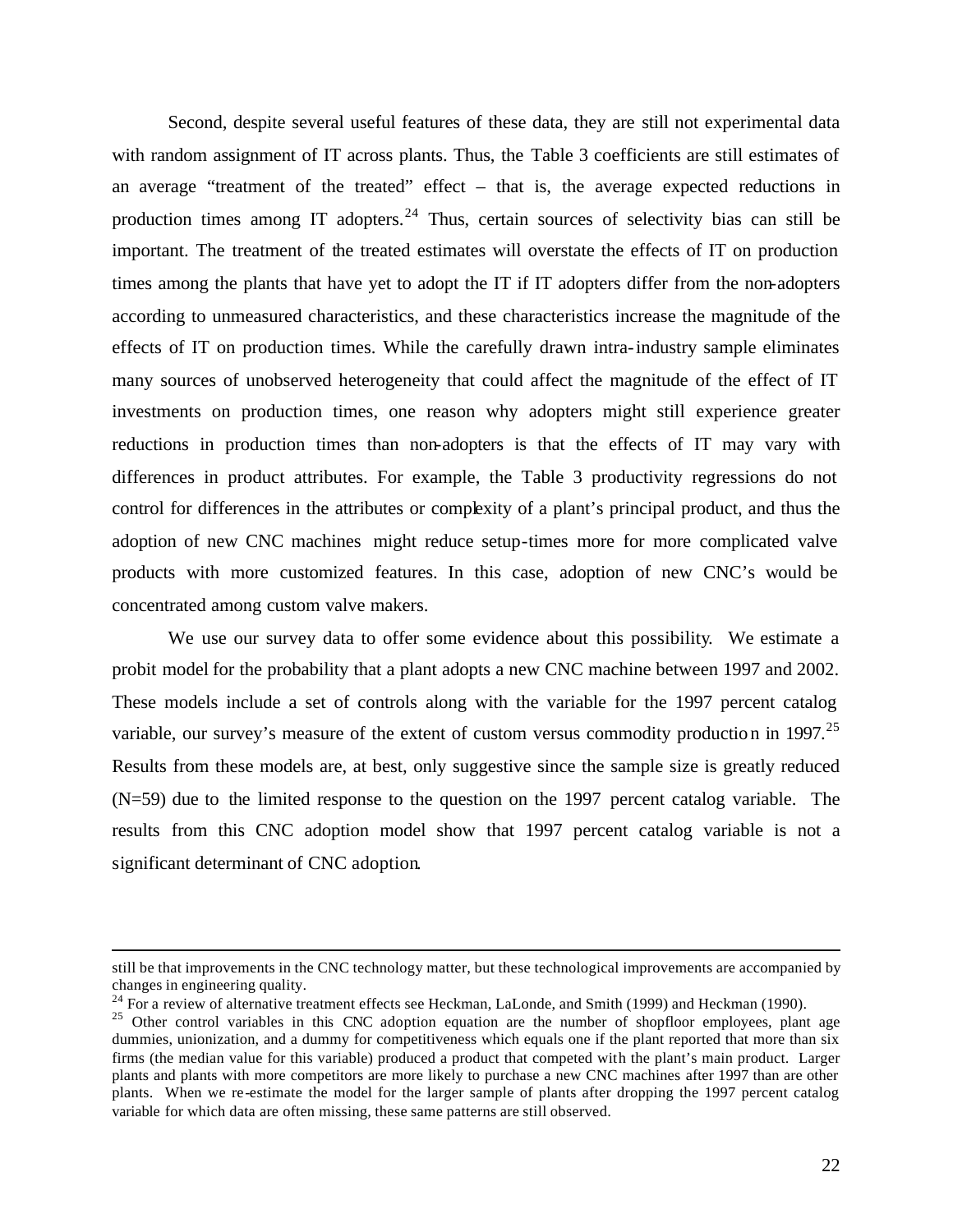It is important to note that these models do not test whether the adoption of IT promotes further customization (that is, whether adoption of new IT after 1997 affects the change in a plant's product customization between 1997 and 2002). Models in the next section test this hypothesis about the effects of new IT investments on subsequent increases in product customization. Before we examine this hypothesis, it is important to address the question of what accounts for the lack of adoption of new CNC's (or other new IT-enhanced equipment) among some valve plants. If the estimated "treatment of the treated" effects reported in Table 3 are reasonable estimates of the reductions in production times that non-adopters would experience, why don't all valve plants make these purchases? One possible reason why some plants might not adopt these technologies is that they may face greater adjustment costs than other plants after they adopt these technologies, perhaps due to an older workforce or a plant layout that is less flexible. Here, these IT investments would still generate the reductions in production times implied by the Table 3 regression coefficients, but the "net returns" (i.e., returns after accounting for adjustment costs) would be less for non-adopters than the adopters.<sup>26</sup> The literature on technology adoption also suggests that some plants delay IT purchases until more sophisticated machinery is available because IT prices keep falling and IT capabilities keep improving. In this case, the current non-adopters would actually experience bigger reductions in production times when they adopt because they will be implementing superior technologies. Still, we reiterate that the safest conclusion is that the Table 3 regressions provide evidence of sizable and significant "treatment of the treated" effects. At a minimum, reductions in production times after the adoption of IT-enhanced production equipment are large among those plants that purchased this capital.

### **VII. Information Technology and Product Customization**

 $\overline{a}$ 

For at least two reasons, estimates in Table 3 may understate the overall gains from IT. First, these models only consider reductions in production times on a plant's main product and the new IT investments could reduce production times on other products as well. Furthermore, as the model in Section III implies, new IT is also valuable because it allows plants to design and make new valves that are more complex. The empirical models in this section assess whether product customization rises after plants invest in new information technologies (H3).

<sup>&</sup>lt;sup>26</sup> A substantial literature emphasizes that adjustment costs play a large role in the adoption of new technologies (Bresnahan and Greenstein, 1996; David, 1986; Rose and Joskow, 1990; Karshenas and Stoneman, 1993; Stoneman, 1983).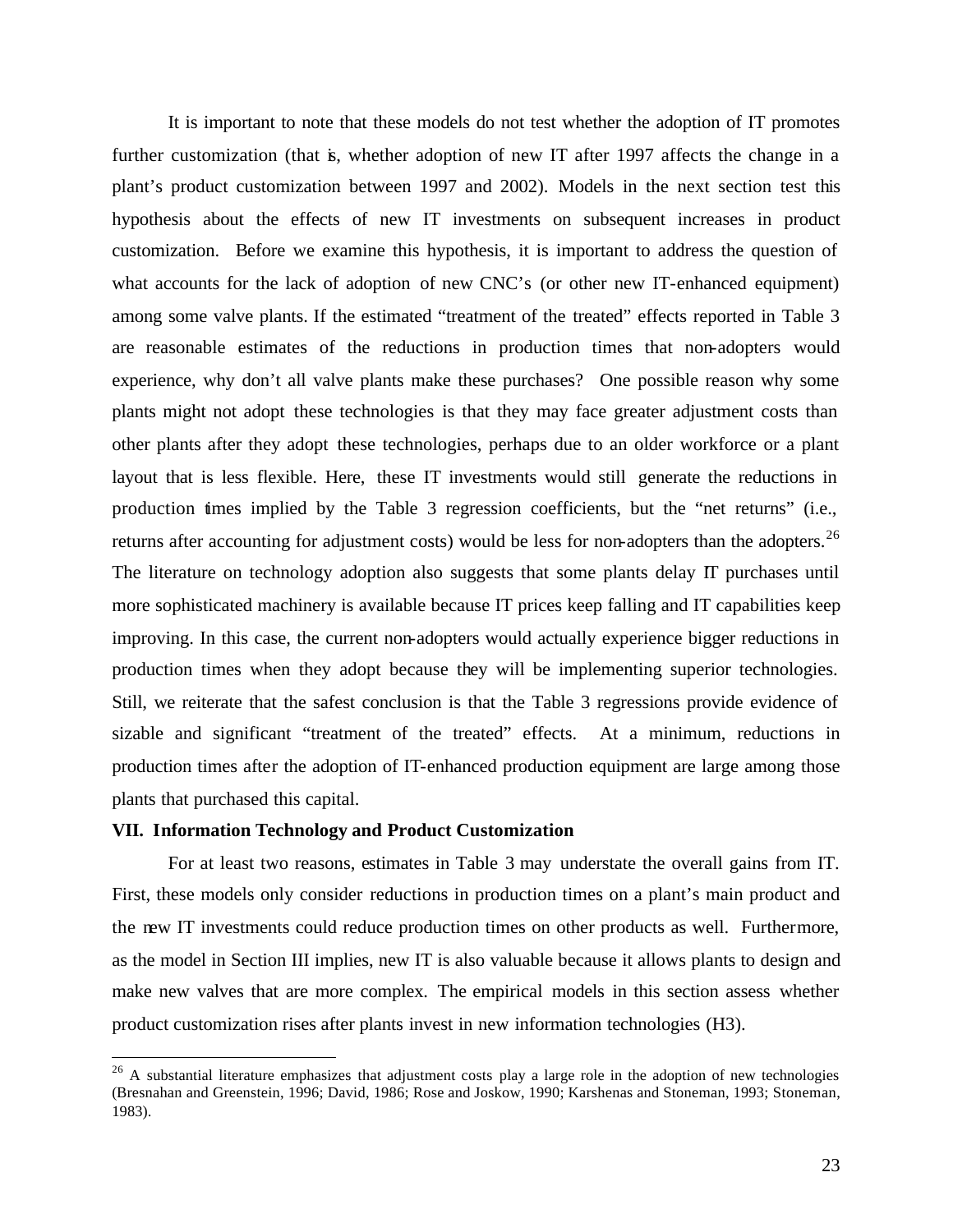#### Trends in Product Customization in the Industry

Unlike the analysis in Table 3 of changes in production time which refer to the plant's main product, changes in product customization refer to the range of products made in plants and is therefore a plant-level analysis. We measure changes in customization using survey information on whether the plant increased, decreased or experienced no change in the percent of customer orders that were directly from its catalog products with no design change between 1997 and 2002. Decreases in orders of catalog products reflect an increase in customized production. In the full sample, 62.5% of respondents report no change in the percentage of orders directly from catalog. 13% report an increase in catalog orders, and almost twice as many plants, or 24.5%, report a decline in catalog orders**.** The analysis to follow investigates whether decreases in production of catalog orders, and thus increases in customized production, are concentrated among plants that invested in different kinds of IT-enhanced production technologies.

### IT Adoption and Changes in Production of Customized Products

Table 4 reports the results of four models that express changes in the percent of products coming directly from the plant's product catalog during the 1997-2002 time period as a function of IT adoption. In these multinomial logit models, the dependent variable measures three categories – plants that experience an increase in the percent catalog measure between 1997 and 2002, a decrease in the percent catalog measure, and the (omitted) category of plants with no change in percent catalog.

Whether the IT variables are entered separately (columns 1-3 models) or jointly (column 4), the results are similar. First, plants that adopt CNC machines are more likely to experience a decrease in the percent of customer orders that come directly from their catalogs (line 1). This result concerning the relationship between CNC adoption and a move to more customized production support the predictions of the theoretical framework in Part III. The adoption of new CNC machines reduces setup time in all specifications in the Table 3 analysis, consistent with hypothesis H2. Since setup costs are a larger fraction of unit costs for customized products, the reduction in unit costs due to a reduction in setup time is greater for customized products than commodity products. Therefore, the adoption of new CNC machines also results in an increase in the production of customized products (H3).

Second, the adoption of 3D-CAD technology which facilitates the design of more customized valve products is also, not surprisingly, associated with a decline in catalog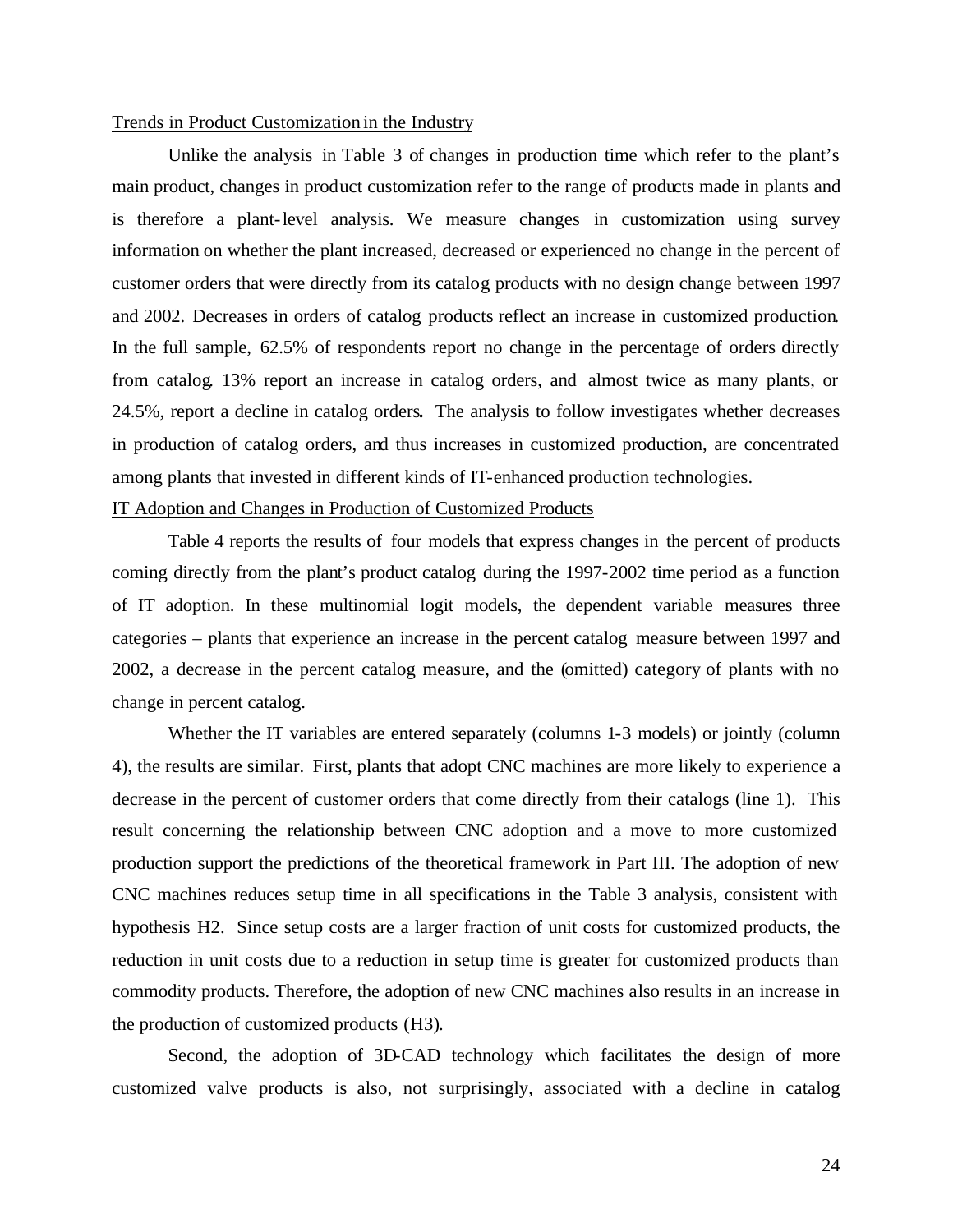production (line 2). While this result is expected, note that the introduction of 3D-CAD need not necessarily lead to an increase in customization if the impact of 3D-CAD is to reduce design to simple machine instructions which in turn enables actual fabrication to be done elsewhere. The results in Table 4, however, clearly show that in the valve manufacturing industry, the introduction of 3D-CAD facilitates an increase in customization.

Finally, the adoption of FMS technology is shown to have a negative relationship with the probability that a plant is in the "percent catalog down" category. While one might expect that the coordination of multiple CNC machines made possible by FMS adoption could promote the production of more customized valve products, plants that adopt FMS technology are less likely than other plants to reduce their sales of catalog products. In considering this pattern, it is worth noting that the results in Table 3 concerning the effects of FMS adoption on setup time are ambiguous and depend on the model specification. In contrast, all model specifications show setup times declining after plants begin using higher quality CNC machines. If FMS adoption does not reduce setup times as new CNC machines do, then the theoretical reason to expect that FMS adoption would lead to an increase in customization is less clear. Also, the Table 3 results do consistently show that FMS adoption reduces product runtimes. Depending on overall demand for valve products and the relative demand for catalog versus non-catalog products that FMS adopters face, these plants may increase production after they experience improvements in runtimes and this increased production could be concentrated among catalog products.

#### **VIII. Information Technology, Worker Skills and HRM Practices**

A large literature now considers the effects of new computer technologies on worker skills.This section explores this relationship in our sample of valve manufacturers, as well as the relationship between the adoption of new technologies and new HRM practices.

### IT and Operators' Skill Requirements

The data on the adoption of new IT in this study's intra-industry sample permits a different kind of test of the relationship between businesses' IT investments and worker skills than is generally available in existing research. Industry-level studies typically measure skill by the percentage of an industry's workers (or labor costs) who are non-production or white collar workers. These studies measure technology by expenditures on computing equipment or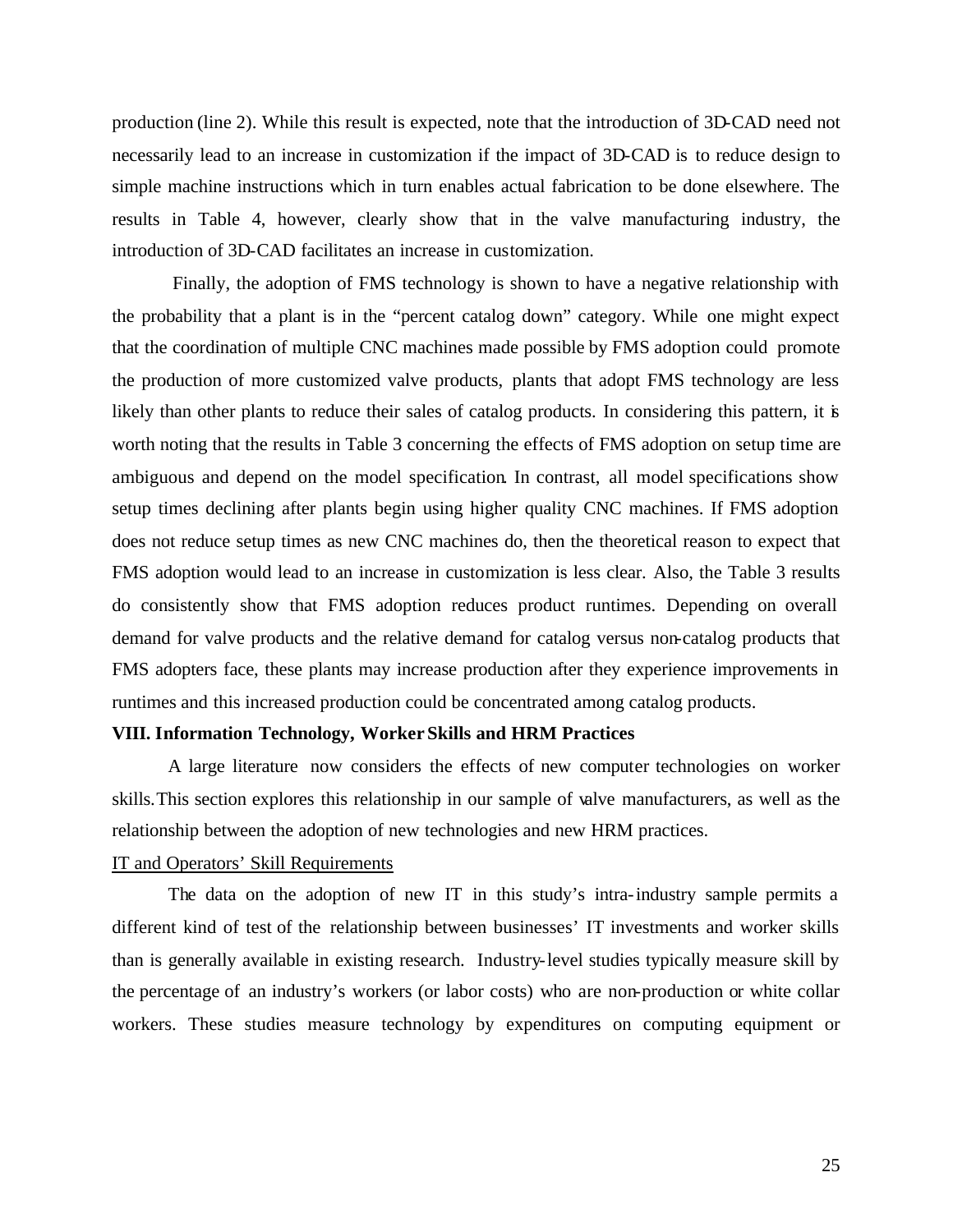estimates of the computer capital stock for the industry.<sup>27</sup> Several establishment-level studies also examine the relationship between IT and demand for skilled workers (Dunne and Schmitz, 1995; Doms, Dunne and Troske, 1997), and while these studies use detailed measures of technology such as the use of computer-automated design or flexible manufacturing cells, they also measure worker skill by the share of production workers in the plant's labor force or the education level of the plant's workers. The conclusion from these studies is that there is a positive correlation between the use of advanced technologies and proportion of white-collar workers in an industry or the proportion of non-production workers in establishments, although these relationships are often not evident in longitudinal analyses. The detailed data in our survey enable us to address a somewhat different question. Our survey asks about the importance of specific skills within the narrowly defined occupation of machine operators. Therefore, the analysis here considers whether skill requirements change within this narrowly defined group of high-school educated workers after the introduction of IT and not whether an industry or plant workforce now has a larger proportion of white-collar employees.<sup>28</sup>

Table 5 reports results from five separate probit models where the dependent variable equals one if the plant reports that a given skill became more important for operators over the 1997-2002 period. We collected data on five types of skills for machine operators: math skills, computer skills, skills for programming machine operations, problem-solving skills, and engineering knowledge. The survey items ask respondents whether each of these skills has become more important since 1997, less important, or is still equally important. As the means at the bottom of each column indicate, a majority of plants report that each of these skills became more important.<sup>29</sup> The models include variables for the adoption of new IT over this period along with controls. The results are straightforward. These models consistently show that it is primarily the purchase of new CNC's – the central production technology in the industry – that is associated with many skills becoming more important. As described in Section II, the new fusion controlled CNC machines require more sophisticated programming, engineering and problem-

 $27$  As examples, Berman, Bound and Griliches (1994), Berndt, Morrison and Rosenblum (1994), and Autor, Katz and Krueger (1998) find a positive correlation between increases in computer investment and increases in the share of skilled labor within an industry.

<sup>&</sup>lt;sup>28</sup> In our sample of valve plants, the educational requirement for machine operators is primarily a high school diploma (71%) or some high school (9%). Only 4% of the plants required a certificate from a technical school and 5% required an apprenticeship. Nine percent of the plants had no educational requirement for their operators.

<sup>&</sup>lt;sup>29</sup> The corresponding values for "decreased in importance" are Math: 0.16; Computer: 0.02; Programming, 0.07; Problem-Solving, 0.07; and Engineering Knowledge, 0.12.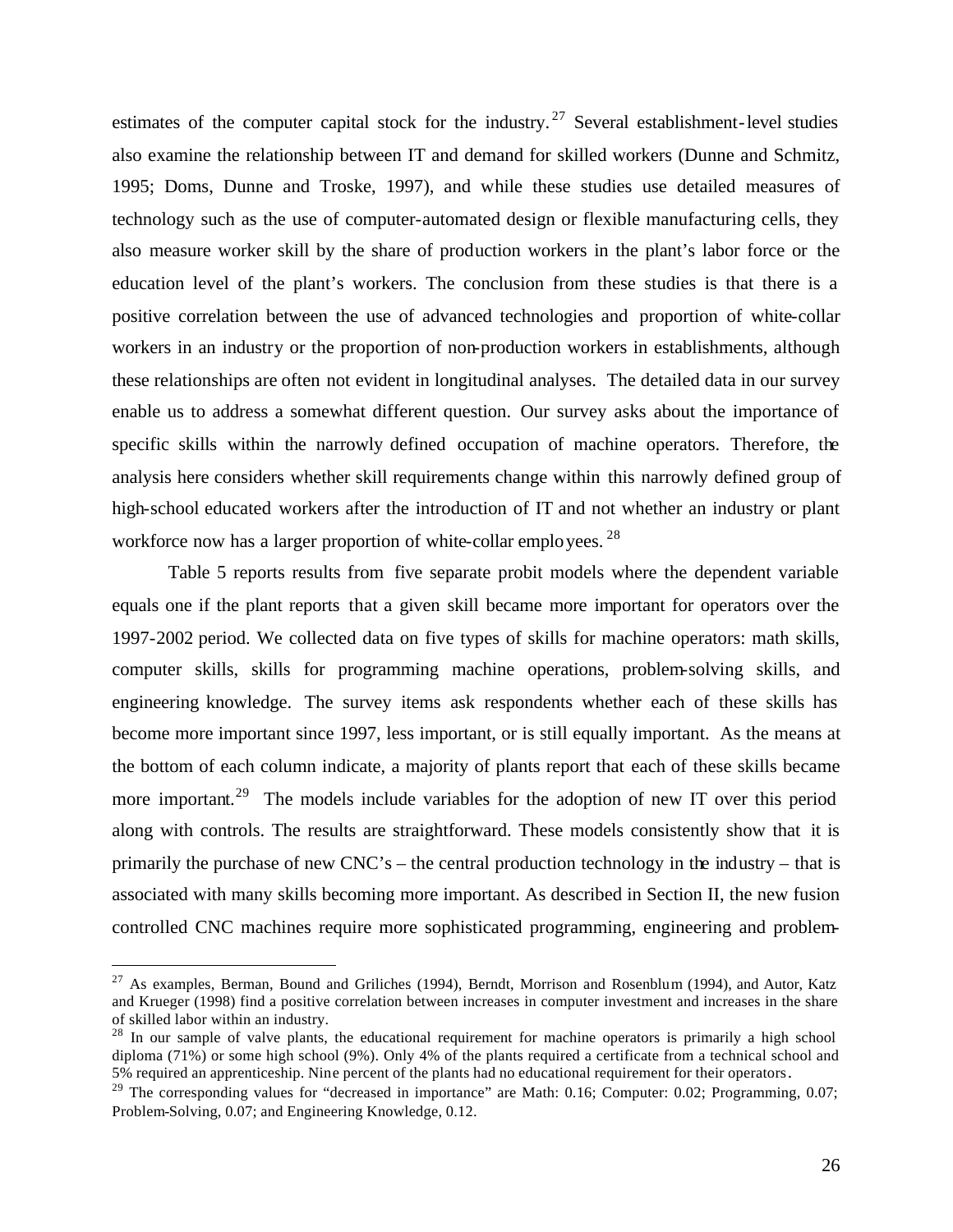solving skills to program complicated valve devices and then to trouble-shoot and re-program after the first prototype valve device is produced and tested. Consistent with this example, the results in Table 5 show that plants that purchase a new CNC also report an increased demand for programming and computer skills, engineering knowledge, and problem-solving skills.

Data on within-plant employment shifts corroborate the conclusion that skill demand has risen in relative terms. We asked plants for the number of CNC operators in 1997 and 2002 and the number of total shopfloor production workers. Among plants that purchased new CNC machines during this period, the number of CNC operators went up by an average of one CNC operator and the ratio of CNC operators per machine held constant at  $1.4$ <sup>30</sup> Furthermore, among those plants that purchased new CNC machines, the number of other "non-CNC" production workers (i.e., total shopfloor production workers minus CNC operators) fell by 14 workers per plant, and thus the ratio of Other Production Workers to CNC machines fell by 13 per machine to 7 per machine. The reason for this decline is that when a plant purchased a new CNC machine it took multiple older machines out of operation and thus significantly lowered the demand for non-CNC operators.<sup>31</sup> In contrast, the plants that did not purchase new CNC machines saw no significant change in their numbers of CNC operators or of non-CNC operators.<sup>32</sup>

Managers offer a straightforward interpretation of these results related to skill demand. When plants purchased new IT-embedded CNC machines, they changed their demand for skills among their machine operators. These plants no longer demanded the routine machining skills that operators used on older-vintage CNC machines or non-CNC machines. Their investments in IT that is embedded in new CNC's substituted for routine machining skills, and the number of operators fell. IT did not substitute for the most highly skilled: the number of CNC operators was unchanged per machine. Thus, demand for the more skilled CNC operators rose in relative terms, and moreover, the nature of the skills changed, requiring deeper levels of engineering,

 $30$  Our theoretical model assumes one operator per machine, and the 1.4 ratio confirms this, given multiple shifts of workers running machines in some plants. Note that the mean number of CNC operators is 25 in 2002 relative to the total shopfloor workers of 96. The data on the change in number of CNC operators has a sizable number of missing values because the sample size falls to 113 plants for those who answered the question on number of CNC operators in 1997. However, this subsample of respondents does not differ from the entire sample in terms of the percent of shopfloor employees who are CNC operators or in terms of its plant size.

 $31$  We focus on numbers of workers per CNC machine because we did not obtain data on the number of manual machines in operation in 1997. Thus, when the number of non-CNC operators per CNC machine falls over time, we presume it is because, as our interviews suggest, new CNC machines often replaced multiple older machines.

 $32$  Regression analysis confirms that plants that purchased new CNC machines from 1997 to 2002 are the plants that experienced highly significant losses in non-CNC operators, even with controls for other technology, the number of shopfloor workers, and unionization rates.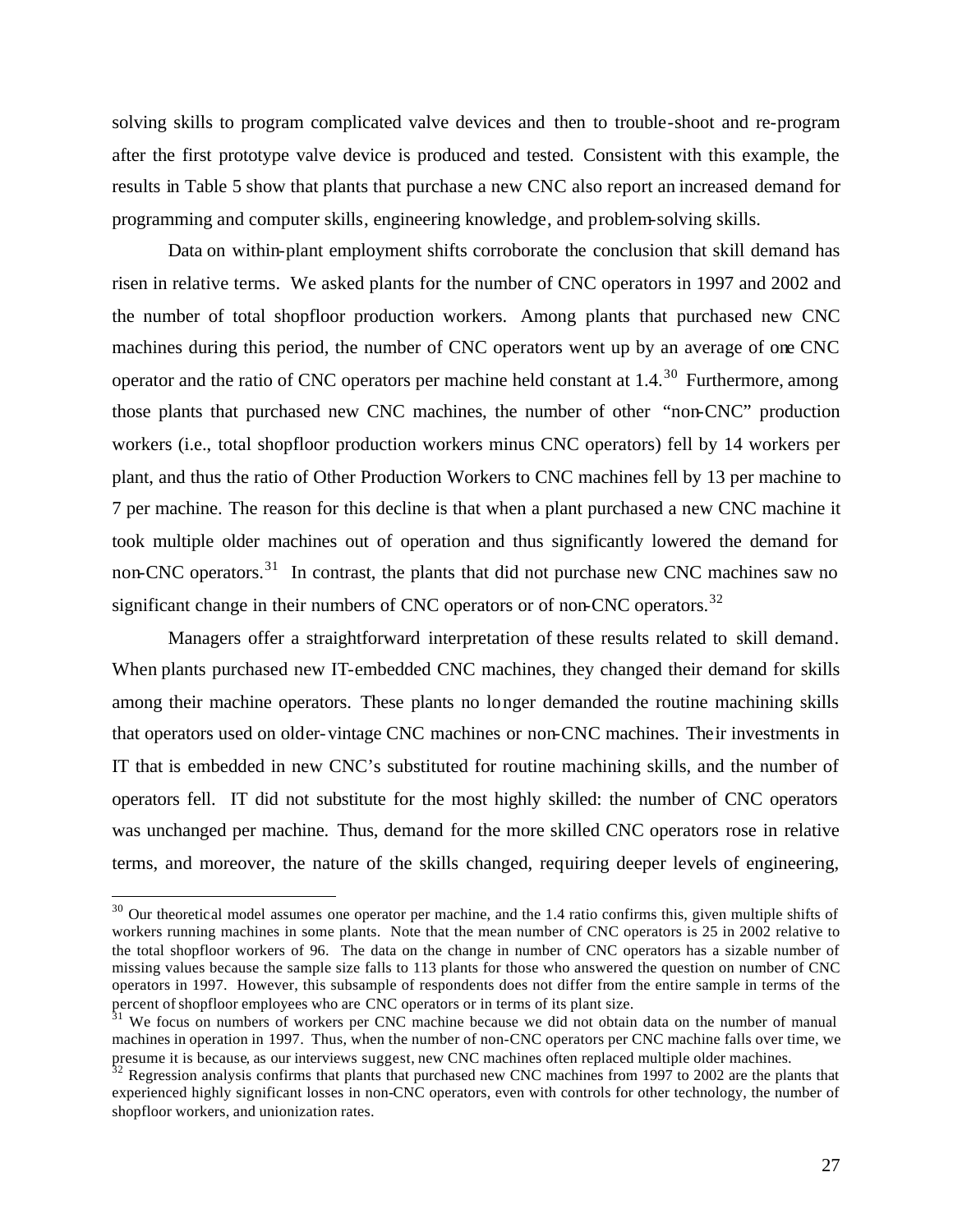programming, and problem solving skills among the CNC operators and less routine machine skills.

This interpretation of the empirical results – that new IT investments increase the demand for non-routine problem solving skills but decrease the demand for routine skills – is consistent with the findings of previous case study and empirical research. For example, Levy and Murnane (2004) report that skill demand increases with increases in computerization due to the give-andtake problem solving that is required with new product design and manufacturing for the case of circuit board design and production. These non-routine cognitive skills are likely to reflect expert thinking (or the expert recognition of subtle patterns too complex for computers to identify) or complex communications between experts (such as communications between designers and customers) to solve problems. Autor, Levy, and Murnane (2003) find that increased computerization has been accompanied by an increase in the demand for non-routine cognitive skills. Analyzing data on the U.S. labor market, Autor, Katz, and Kearney (2005, 2006) show that during the past fifteen years of rapidly falling computer prices, wages and employment have increased dramatically in the polar ends of the wage distribution: wages rose in occupations that employ the most highly skilled workers whose skills complement computerization, and wages rose in very low-skilled jobs for which there is no computer substitute. In contrast, employment and wages among median-wage workers have not grown over time, consistent with an interpretation that computers are more likely to substitute for the routine tasks these workers do. Our data look at a manufacturing industry that employs approximately median wage workers, and we conclude that job losses in this industry are occurring among those production workers with routine skills, but those workers possessing non-routine problem-solving skills complement the increased computerization of the industry and are not suffering employment losses within plants.

## IT and HRM Practices

While the role of HRM practices is not incorporated explicitly in our model, a number of studies (Bresnahan, Brynjolfsson and Hitt, 2002; Black and Lynch, 2001; Bresnahan and Greenstein, 1996; and Mendelson, 2000) find a link between the adoption of new computer technologies and the adoption of new types of work practices. Table 6 analyzes the relationship between the adoption of IT and HRM practices in the valve-manufacturing industry during the 1997-2002 time period. We study the adoption of three HRM practices: teams, shopfloor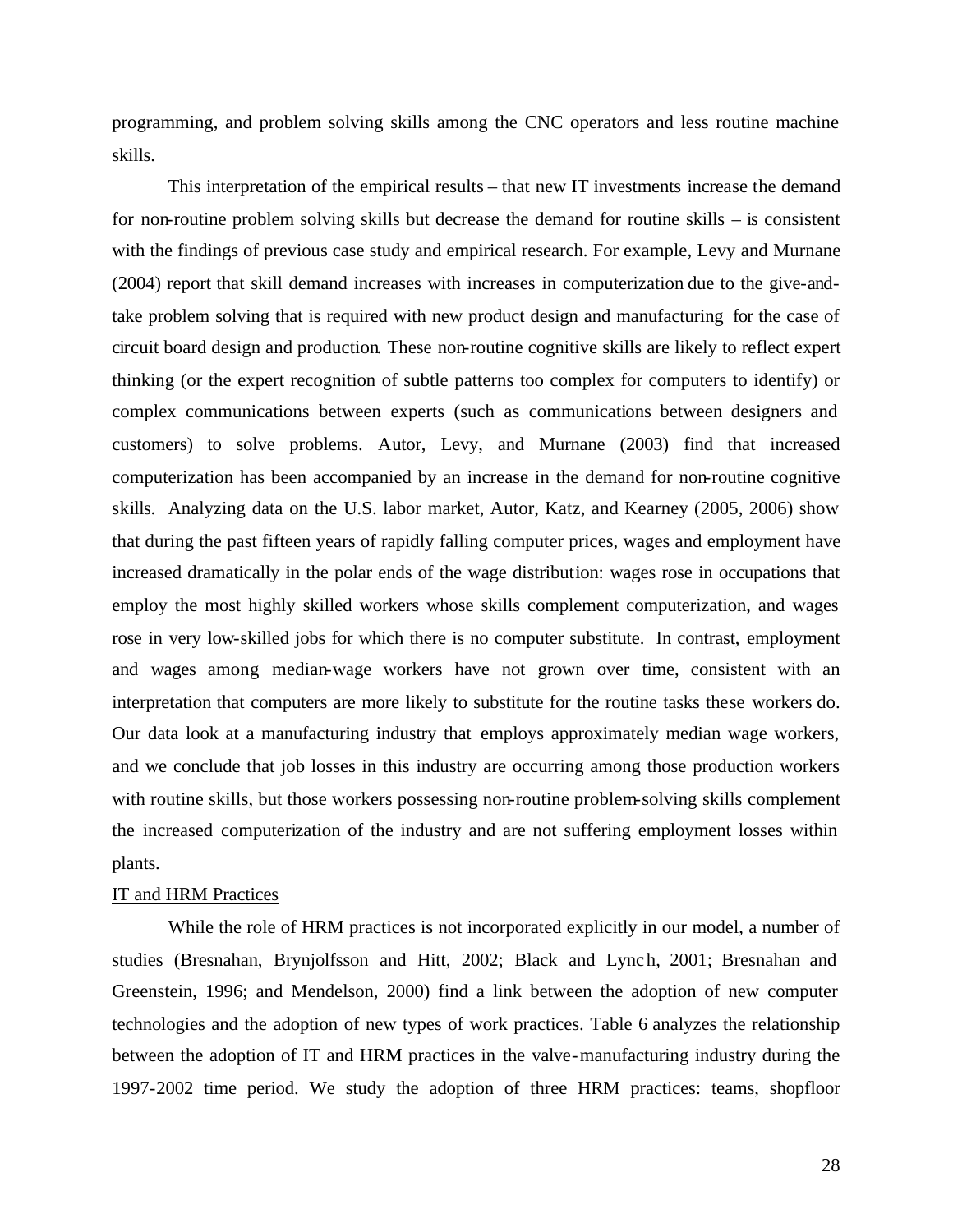meetings for information sharing, and training in technical skills. These policies had already been adopted by 34%, 60% and 49% of our sample of valve plants by 1997. Still, during the 1997-2002 that we analyze here, an additional 30%, 35% and 21% of the sample adopted these HRM practices for the first time. In Table 6, we report results from three separate probit models in which the dependent variables measure the adoption of these practices. The samples for these three probit models include those observations that did not have the given practices as of 1997, and the dependent variable equals one for those plants that adopt the given practice by 2002.<sup>33</sup>

The results in Table 6 show a positive and significant correlation between the adoption of IT and HRM, but as in the Table 5 models that investigate the relationship between worker skills and IT adoption, it is the adoption of new CNCs in the period that is correlated with the adoption of these new HRM practices. When a plant makes a new investment in more technologically advanced versions of the central CNC production technology, it is also more likely to institute technical training programs, problem solving teams, and shopfloor meetings. These findings are consistent with the Table 5 results regarding the impact of computerization on skill demand. Computers take care of the routine tasks that were done by machinists in the past, but machinists continue to be needed to solve problems, both individually and in teams. In addition, these machinists must be trained in the use of the specific computer software so that they can undertake the non-routine problem-solving that is a key part of their job.

## **IX. Conclusion**

 $\overline{a}$ 

The central proposition of this study is that new information technologies adopted in the 1990s changed manufacturing businesses in fundamental ways. Business strategies favor more customized production, and work processes are carried out by more skilled operators under new HRM practices. Firms in the U.S. increasingly shifted to the production of customized products, and this shift in strategy occurred because the falling cost of information technologies produced productivity gains, especially faster machine setup times, that favored the production of customized products instead of commodities. Theorists have previously made this point but data have been lacking to test the proposition. Testing this proposition requires the collection of unique data – data that identifies what IT really means in the context of the production process, data on the productivity gains from IT at the process level, and data on product customization.

 $33$  The means of the dependent variables in Table 6 are the percentage of the plants that had not adopted the practice by 1997 but adopted the practice by 2002.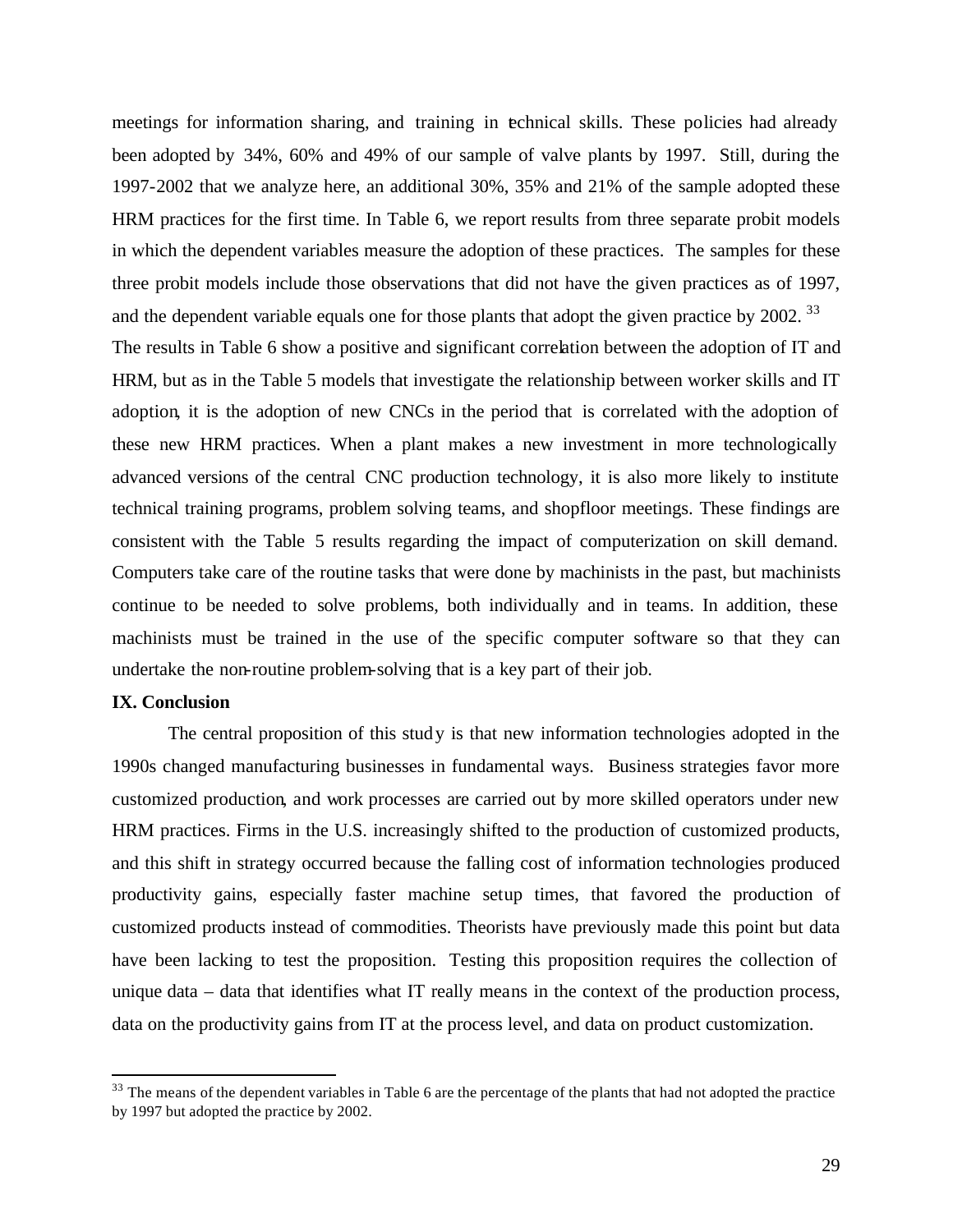Unique data on specific IT investments, productivity measures, worker skills and work practices from valve-making plants map out a very clear pattern of findings that is consistent with the study's main proposition and that pinpoints some of the detailed mechanisms that permit this change in business strategy. In the valve-making industry, new computerized technologies raise productivity by lowering the time it takes to setup the production line for new product runs, and also lowering the runtime and the inspection time during production. We also document that IT adopters increase the customization of their products, and the efficiency gains due to new IT investments offer an explanation for this change in business strategy. Lower setup times increase the efficiency and lower the cost of customized production. Plants that adopt new IT experience an even broader set of organizational changes as these plants exhibit an increase in the demand for technical and problem-solving skills and also adopt new work practices that support these skills. In sum, the falling price of an input – the price of computerized capital – changes not only the quantity of that input and related inputs, but it also changes a business's competitive strategy as well as the skill requirements and work practices needed to implement the new strategy. Once a business invests in new IT-based production machinery and installs the equipment on the factory floor, it will be changing the fundamental nature of what it does and how it does it.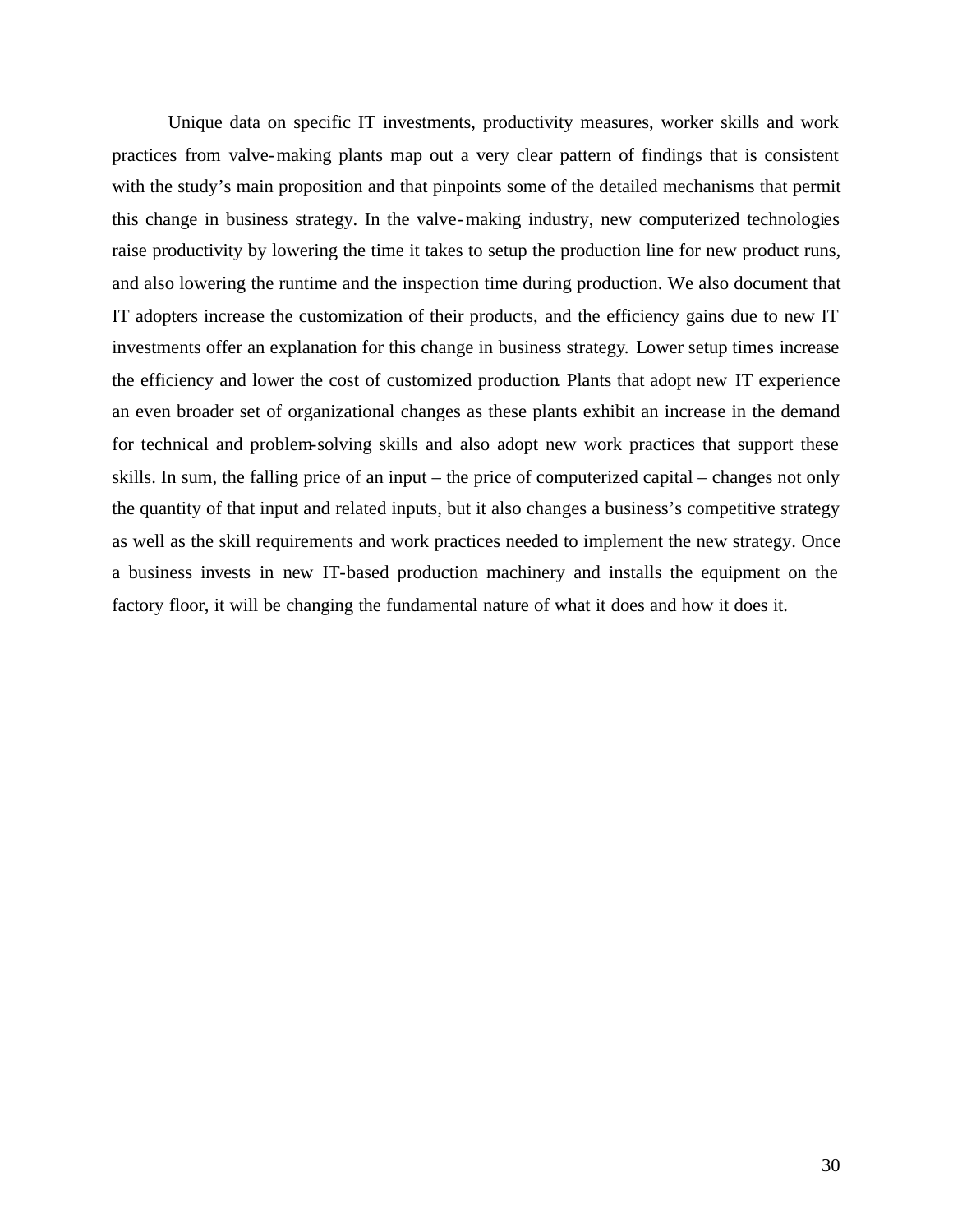## **References**

Autor, David, Lawrence Katz and Alan Krueger (1998). "Computing Inequality: Have Computers Changed the Labor Market?" *Quarterly Journal of Economics*, vol. 113, pp.1169- 1214.

Autor, David, Frank Levy and Richard Murnane (2003). "The Skill Content of Recent Technological Change: An Empirical Exploration, *Quarterly Journal of Economics*, vol 118, no. 4, pp. 1279-1333.

Autor, David, Lawrence Katz and Melissa Kearny (2005). "Trends in U.S. Wage Inequality: Re-Assessing the Revisionists", NBER Working Paper No. 11627, September.

Autor, David, Lawrence Katz and Melissa Kearny (2006). "The Polarization of the U.S. Labor Market," NBER Working Paper No. 11986, January.

Bartel, Ann, Casey Ichniowski and Kathryn Shaw (2004) "Using "Insider Econometrics" to Study Productivity, " *American Economic Review*, vol. 94, no. 2, pp. 217-222.

Berman, Eli, John Bound and Zvi Griliches (1994). "Changes in the Demand for Skilled Labor Within U.S. Manufacturing Industries: Evidence from the Annual Survey of Manufacturing," *Quarterly Journal of Economics*, vol. 109, pp. 367-397.

Berndt, Ernst, Catherine Morrison, and Larry Rosenblum (1994). "High-Tech Capital Formation and Labor Composition in U.S. Manufacturing Industries: An Exploratory Analysis," Journal of Econometrics, vol.65, no. 1, pp. 9-43.

Black, Sandra and Lisa M. Lynch (2001). "How to Compete: The Impact of Workplace Practices and Information Technology on Productivity," *Review of Economics and Statistics*, 83(3), 434- 445.

Bresnahan, Timothy F. and Shane Greenstein (1996). "Technical Progress in Computing and in the Uses of Computers," *Brookings Papers on Economic Activity, Microeconomics,* pp. 1-83.

Bresnahan, Timothy, Erik Brynjolfsson, and Loren Hitt (2002). "Information Technology, Work Organization, and the Demand for Skill Labor: Firm-Level Evidence." *Quarterly Journal of Economics*, vol. 14, no. 4, pp. 23-48.

Brynjolfsson, Erik, Michael D. Smith, and Yu (Jeffrey) Hu (2003). "Consumer Surplus in the Digital Economy: Estimating the Value of Increased Product Variety at Online Booksellers" *Management Science*, Vol. 49, No. 11, pp. 1580-1596.

Caroli, Eve and John Van Reenen (2001). "Skill-Biased Organizational Change? Evidence from British and French Establishments" *Quarterly Journal of Economics,* vol. 116, no. 4, pp. 1449- 1492.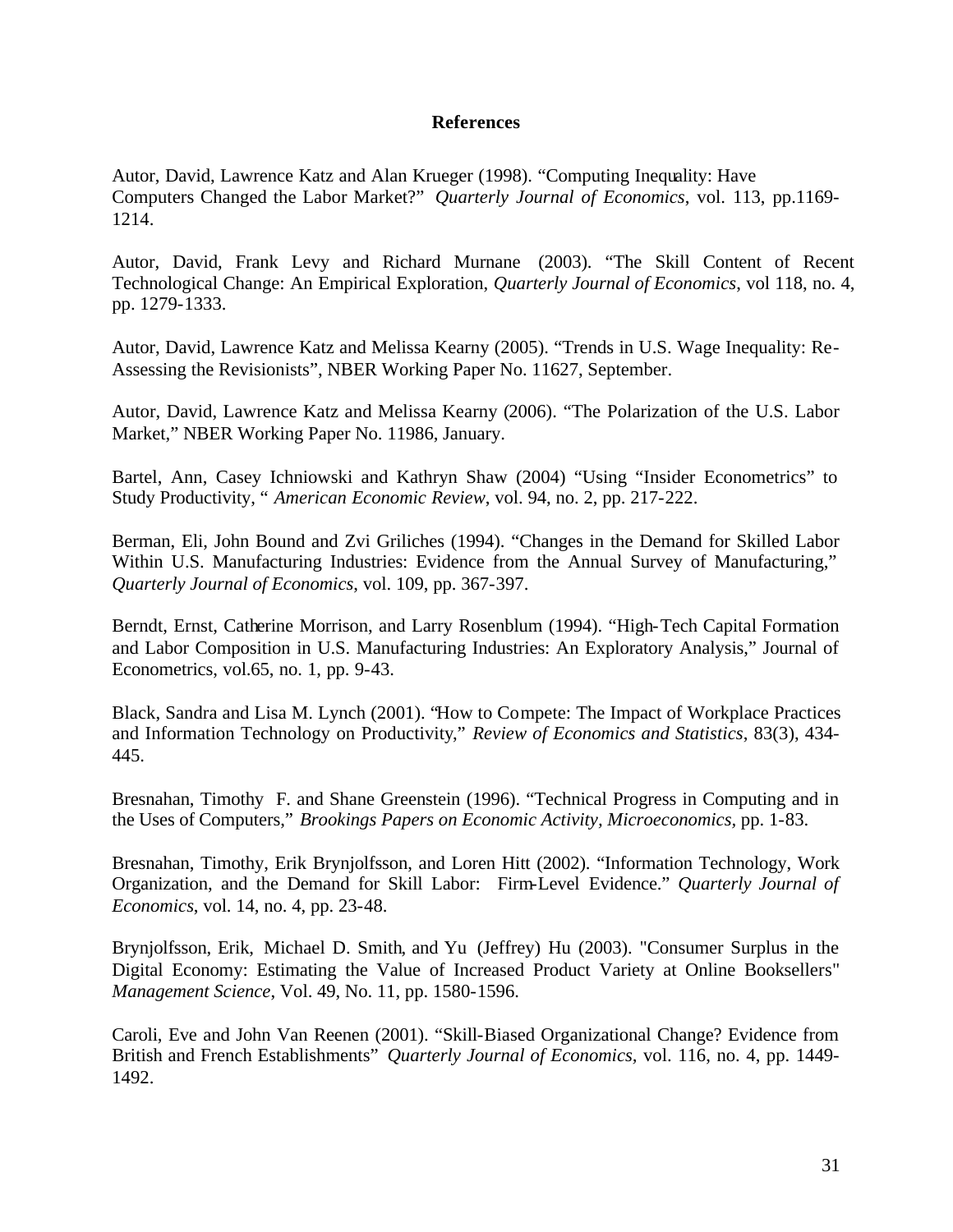Chandler, Alfred D. Jr. (1977), The Visible Hand: The Managerial Revolution in American Business, Cambridge, MA: Belknap Press of Harvard University Press.

David, Paul, "Technology Diffusion, Public Policy, and Industrial Competitiveness" (1986). In R. Landau and N. Rosenberg, eds., *The Positive Sum Strategy: Harnessing Technology for Economic Growth.* Washington, DC: National Academy Press.

Doms, Mark, Timothy Dunne and Kenneth R. Troske. (1997) "Workers, Wages and Technology," *Quarterly Journal of Economics*. vol. 112, no.1, pp. 253-290.

Dunne, Timothy and James Schmitz (1995). "Wages, Employment Structure and Employer Size-Wage Premia: Their Relationship to Advanced-Technology Usage at U.S. Manufacturing Establishments," *Economica,* vol. 62, pp. 89-107.

Dunne, Timothy, John Haltiwanger and Lucia Foster (2000). "Wage and Productivity Dispersion in U.S. Manufacturing: The Role of Computer Investment". NBER Working Paper no. 7465.

Gabor, Andrea, "Running a Hospital Like a Factory, in a Good Way," *The New York Times*, February 22, 2004.

Goldin, Claudia and Lawrence F. Katz (1998), "The Origins of Technology-Skill Complementarity," *The Quarterly Journal of Economics*, vol. 113, no. 3, pp.693-732.

Heckman, James (1990), "Varieties of Selection Bias," *American Economic Review*, vol. 80, no. 2, pp. 313-318.

Heckman, James, Robert Lalonde and James Smith (1999), "The Economics and Econometrics of Active Labor Market Policies," in *The Handbook of Labor Economics*, eds. Orley Ashenfelter and David Card, Amsterdam: North Holland.

Hubbard, Thomas N. (2003) "Information, Decisions and Productivity: On-Board Computers and Capacity Utilization in Trucking," *American Economic Review*, vol 93, no. 4, pp. 1328- 1353.

Jorgenson, Dale W., Mun C. Ho and Kevin Stiroh (2003) "Growth of U.S. Industries and Investments in Information Technology and Higher Education," in NBER/CRIW Conference on Measurement of Capital in the New Economy.

Karshenas, Massoud and Paul Stoneman (1993). "Rank, Stock, Order and Epidemic Effects in the Diffusion of New Process Technologies: An Empirical Model," *Rand Journal of Economics* Vol. 24, No. 4, pp. 503-528.

Levy, Frank and Richard J. Murnane (2004). *The New Division of Labor: How Computers are Creating the Next Job Market*. Princeton, NJ: Princeton University Press.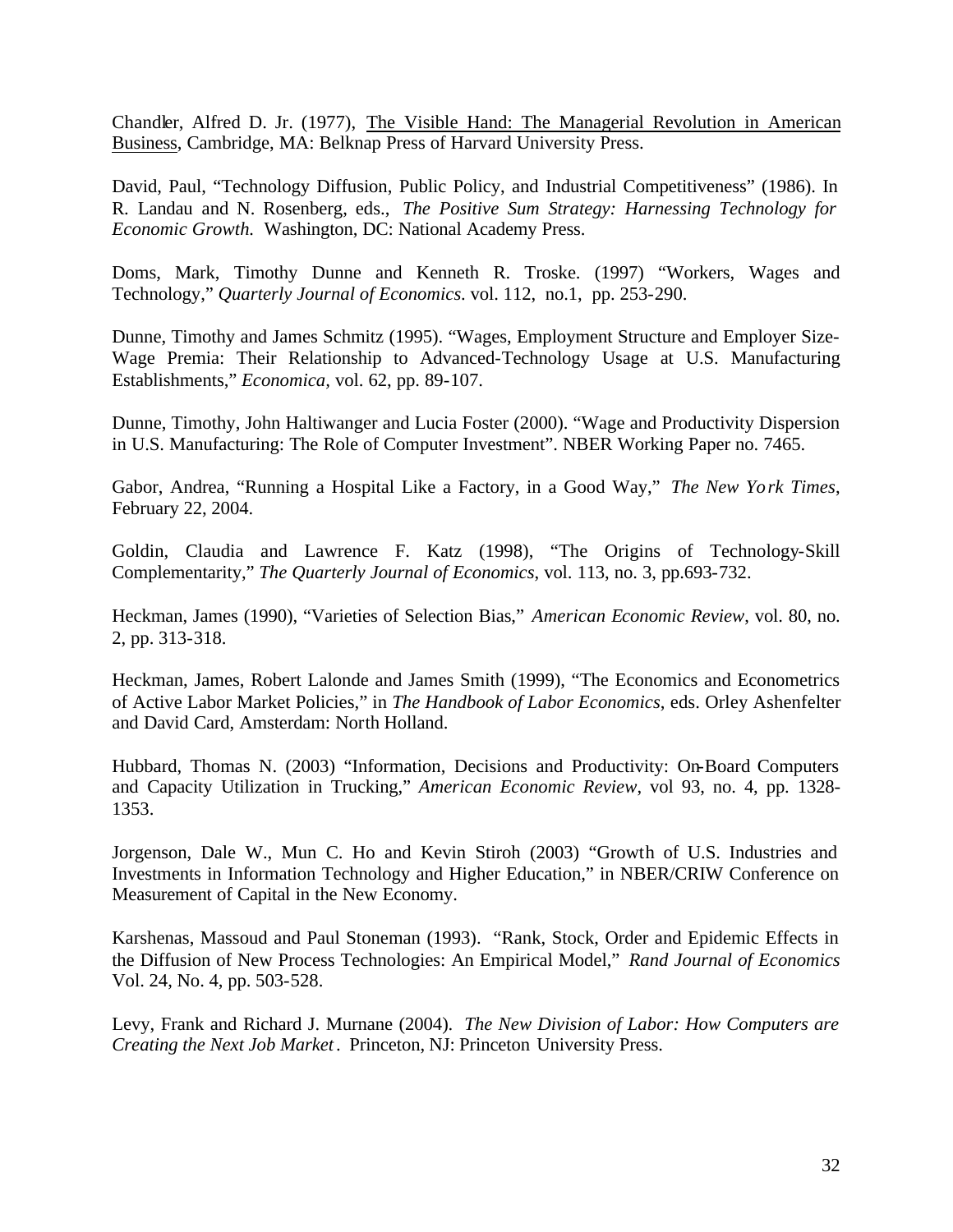Mendelson, Haim (2000). "Organizational Architecture and Success in the Information Technology Industry," *Management Science*, Vol. 46, No.4, pp. 513-529.

Milgrom, Paul and John Roberts (1990) "The Economics of Modern Manufacturing: Technology, Strategy and Organization" *American Economic Review*, vol. 80, no. 3, pp. 511- 528.

Mobius, Markus M. and Raphael Schoenle (2006). "The Evolution of Work," unpublished manuscript.

Oliner, Stephen D. and Daniel E. Sichel (2000). "The Resurgence of Growth in the Late 1990s: Is Information Technology the Story?" *Journal of Economic Perspectives*, vol. 14, no. 4, pp. 3- 22.

Rose, Nancy and Paul Joskow (1990) "The Diffusion of New Technologies: Evidence from the Electric utility Industry," *Rand Journal of Economics*, Vol. 21, pp.354-373.

Stoneman, P (1983). *The Economics of Technological Change*. Oxford: Oxford University Press.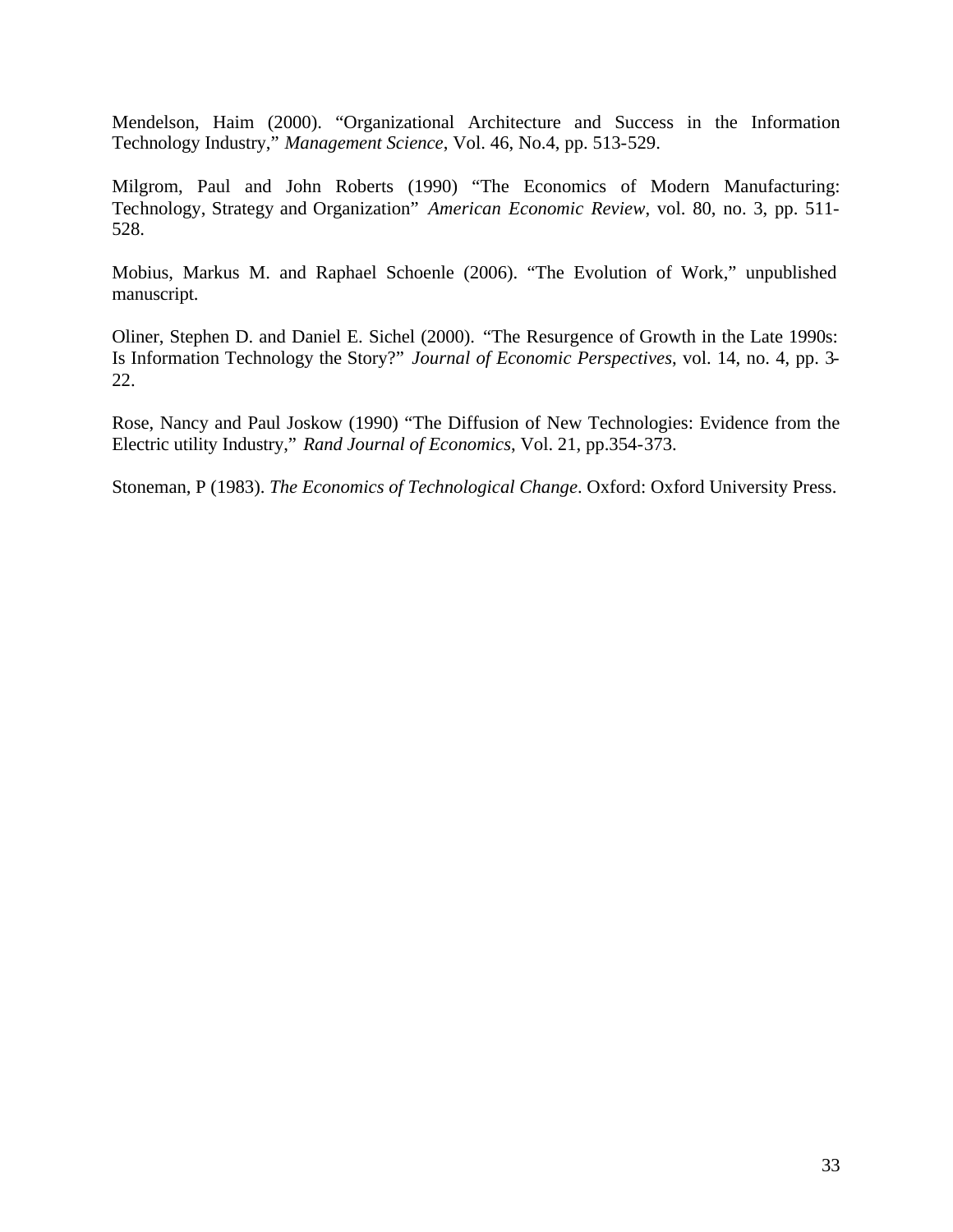

**Figure 1 Proportion of Plants with Computer-Aided Production Technologies**

Data source: Personal survey of 212 valve making plants.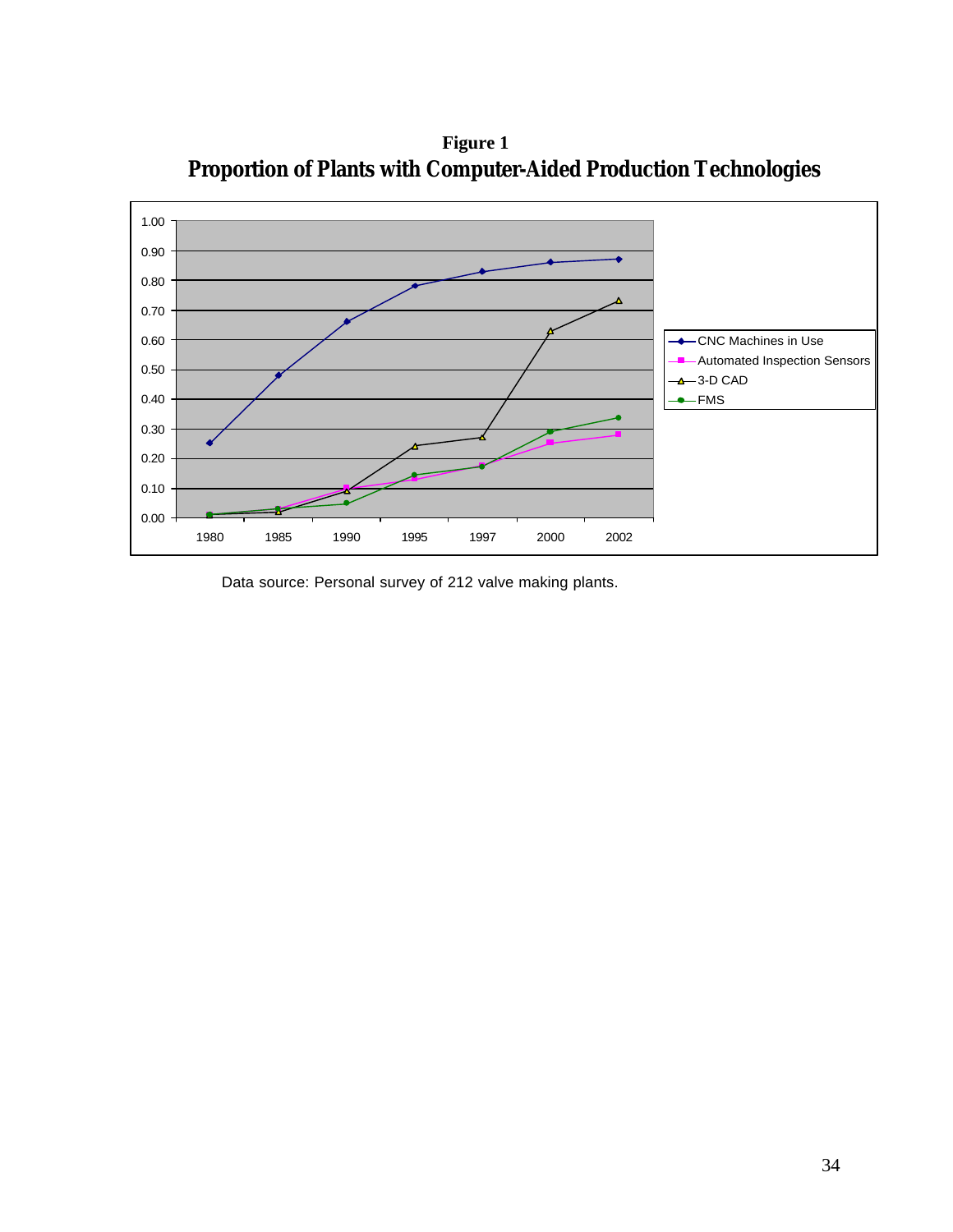| <b>Dependent Variable</b> | Log (Setup  | Log (Setup  | Log         | Log         |  |
|---------------------------|-------------|-------------|-------------|-------------|--|
|                           | time)       | time)       | (Runtime)   | (Runtime)   |  |
| Log("CNC                  | $-0.876***$ | $-0.903***$ | $-0.602***$ | $-0.632***$ |  |
| Quality") $^{\rm b}$      | (0.048)     | (0.051)     | (0.046)     | (0.048)     |  |
| <b>Yearly Time Trend</b>  |             | 0.005       |             | 0.003       |  |
|                           |             | (0.003)     |             | (0.003)     |  |
| $R^2$ - within            | 0.42        | 0.43        | 0.27        | 0.29        |  |
| between                   | 0.68        | 0.68        | 0.57        | 0.56        |  |
| overall                   | 0.60        | 0.61        | 0.48        | 0.49        |  |
| N                         | 790         | 762         | 790         | 762         |  |
| <b>Mean of Dependent</b>  |             |             |             |             |  |
| <b>Variable</b>           | 6.15        |             | 3.93        |             |  |
| (s.d.)                    | (0.81)      |             | (1.43)      |             |  |
| <b>Median</b>             | 6.20        |             | 3.82        |             |  |

# **Table 1 The Effects of IT on Production Efficiency within One Plant Dependent Variables: Product-Specific Production Times<sup>a</sup>**

<sup>a</sup>Models control for product-specific fixed effects. Setup-time and run-time are measured for each of the 331 products for each time period the product was produced at the plant.

<sup>b</sup> "CNC quality" is measured by the negative of the number of machines used to make the plant's main valve product. A decrease in the number of CNC machines used to produce a given product indicates that the plant has begun using a smaller number of newer, more flexible and capable, CNC machines to make the given product. Thus, in these fixed effects models, the coefficient on "CNC quality" measures the change in production times due to a reduction in number of (newer) CNC machines used to make the product.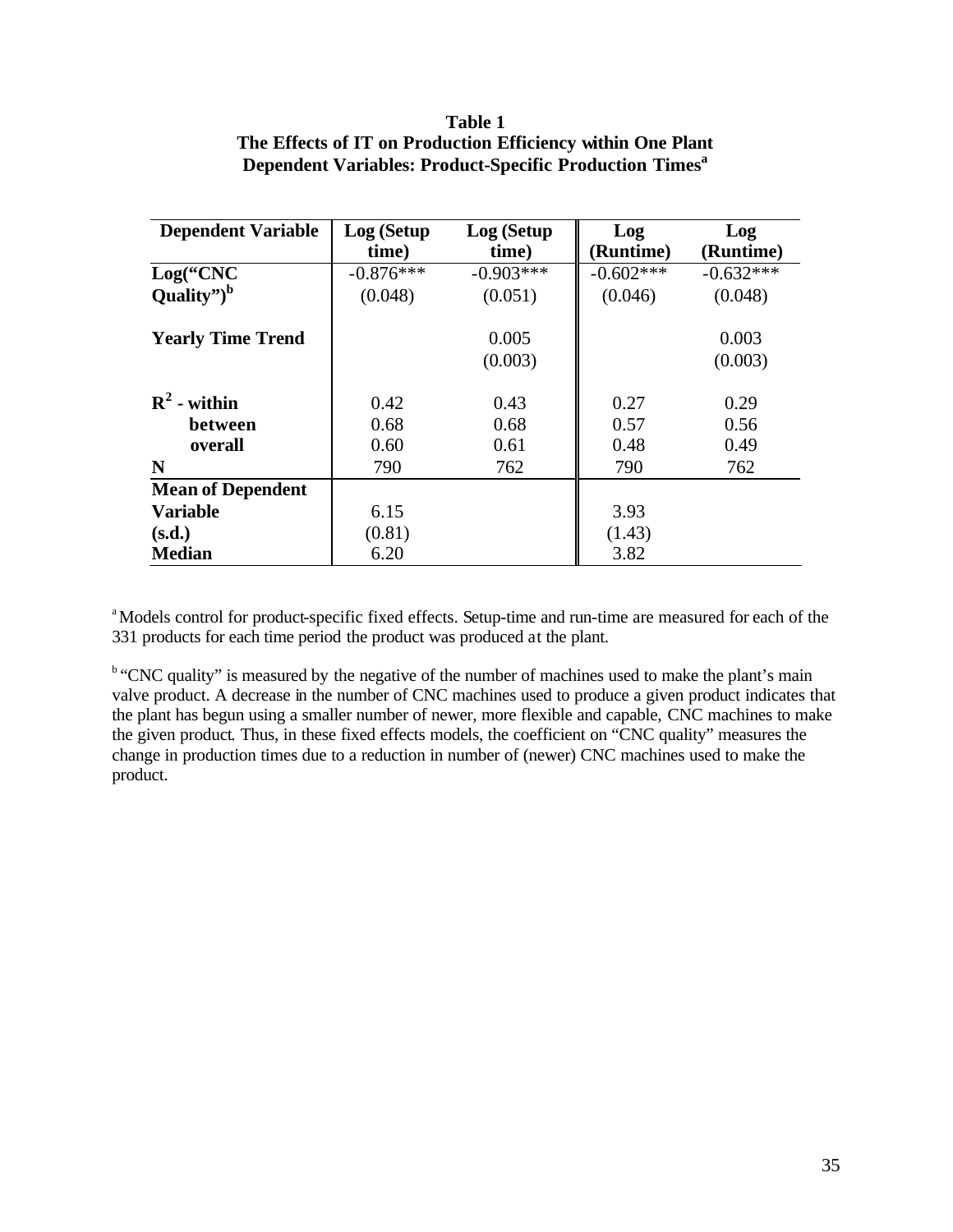# **Table 2 Changes in Product-Specific Production Efficiency Measures, 1997-2002**

|                                    | <b>Medians</b> |          | <b>Means</b> |          | <b>Mean of</b>                              |  |
|------------------------------------|----------------|----------|--------------|----------|---------------------------------------------|--|
| <b>Product-Specific Production</b> |                | $2002^a$ |              | $2002^a$ | Log(2002)<br><b>Production Time</b> )       |  |
| <b>Efficiency Measures</b>         | $1997^a$       |          | $1997^a$     |          | minus Log (1997<br><b>Production Time</b> ) |  |
| Setup time                         | 3.00           | 1.50     | 11.03        | 6.04     | $-0.681$                                    |  |
| Run time                           | 0.25           | 0.17     | 10.77        | 9.32     | $-0.371$                                    |  |
| Inspection time                    | 0.17           | 0.14     | 1.22         | 0.84     | $-0.334$                                    |  |
| Total time                         | 5.00           | 3.00     | 24.08        | 16.59    | $-0.488$                                    |  |

*a In hours.Times pertain to typical time to setup, run, or inspect the given plant's main product.*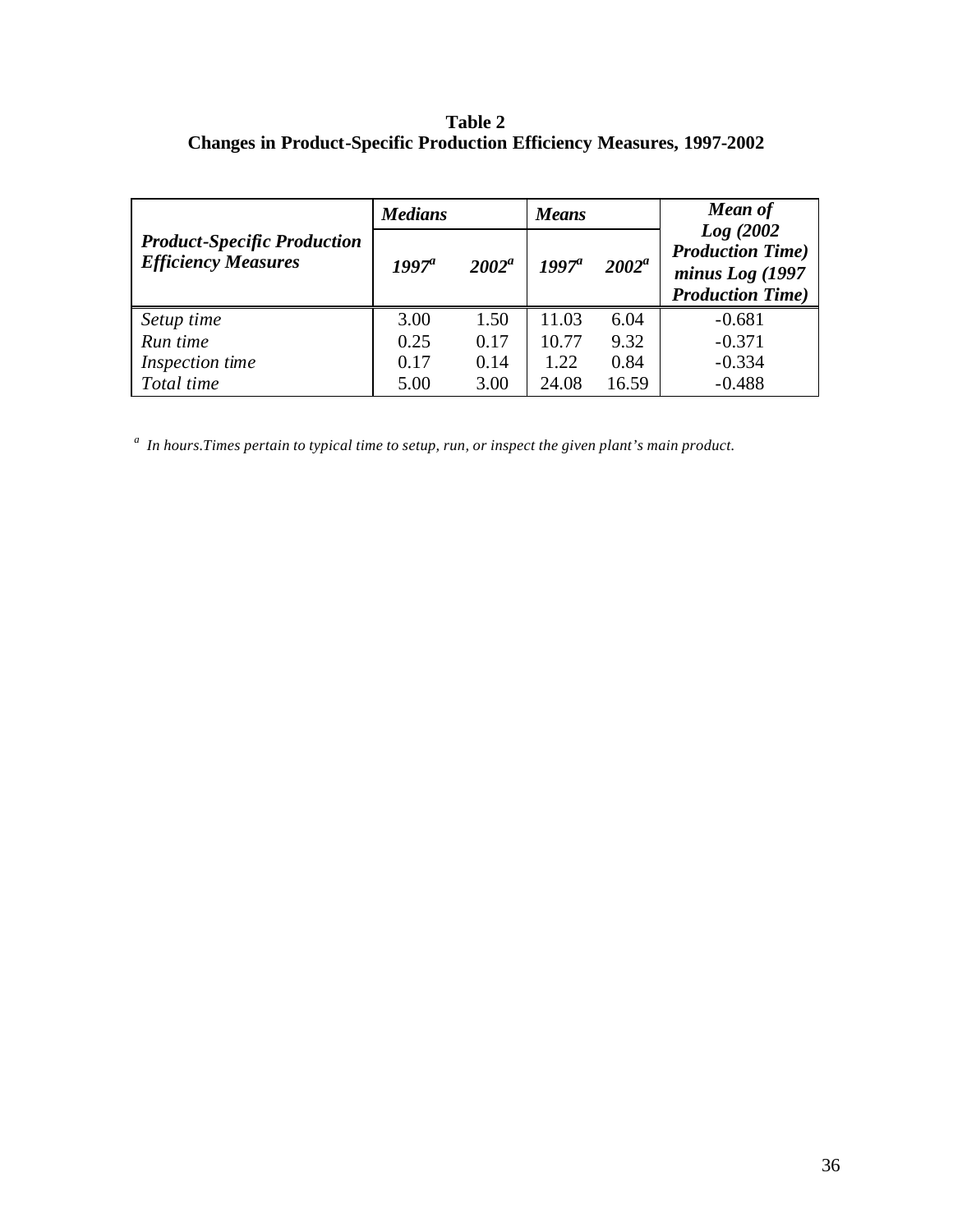# **Table 3 The Effects of IT and HRM on Production Efficiency, 1997-2002<sup>a</sup> Dependent Variables: Product –Specific Production Times**

| Dependent                   | Percentage Change | Percentage Change   | Percentage Change | Percentage Change   | Percentage Change in   |
|-----------------------------|-------------------|---------------------|-------------------|---------------------|------------------------|
| Variable:                   | in Setup-Time     | in Setup-Time       | in Runtime        | in Runtime          | <b>Inspection Time</b> |
|                             | (OLS)             | (Median Regression) | (OLS)             | (Median Regression) | (OLS)                  |
| Log (Change in              | $-0.798***$       | $-0.778***$         | $-0.378*$         | $-0.438***$         | $-0.139$               |
| "CNC Quality") <sup>b</sup> | (0.346)           | (0.047)             | (0.222)           | (0.075)             | (0.222)                |
|                             |                   |                     |                   |                     |                        |
| Adopted                     | 0.085             | $-0.184***$         | $-0.408*$         | $-0.191**$          | 0.237                  |
| Flexible                    | (0.263)           | (0.051)             | (0.238)           | (0.084)             | (0.221)                |
| Manuf. System               |                   |                     |                   |                     |                        |
| Adopted                     | 0.014             | $-0.043$            | 0.257             | 0.057               | $-0.884***$            |
| Automated                   | (0.263)           | (0.059)             | (0.252)           | (0.092)             | (0.446)                |
| <b>Inspection Sensors</b>   |                   |                     |                   |                     |                        |
| Adopted                     | $-0.549**$        | $-0.549***$         | $-0.432*$         | $-0.308***$         | $-0.266$               |
| Technical                   | (0.217)           | (0.050)             | (0.193)           | (0.078)             | (0.354)                |
| <b>Training</b>             |                   |                     |                   |                     |                        |
| Adopted                     | 0.358             | 0.014               | 0.188             | 0.041               | $-0.417$               |
| Teams                       | (0.211)           | (0.044)             | (0.175)           | (0.069)             | (0.338)                |
| Observations                | 146               | 146                 | 140               | 140                 | 151                    |
| $R^2$ /Pseudo $R^2$         | 0.14              | 0.12                | 0.24              | 0.15                | 0.10                   |

Huber-White robust standard errors in parentheses.

\* significant at 10%; \*\* significant at 5%; \*\*\*significant at 1%

<sup>a</sup> All regressions include controls for age of plants (five age dummies), number of shopfloor workers and dummy for unionization

**b** Change in "CNC quality" is measured by the decline in the number of CNC machines used to produce the plant's main product; or, -(# of CNCs to produce the main product in 2002 - # of CNC's used in 1997). A decrease in the number of CNC machines used to produce a given product indicates an increase in the quality of the CNC machines being used. See Section IV of text for explanation.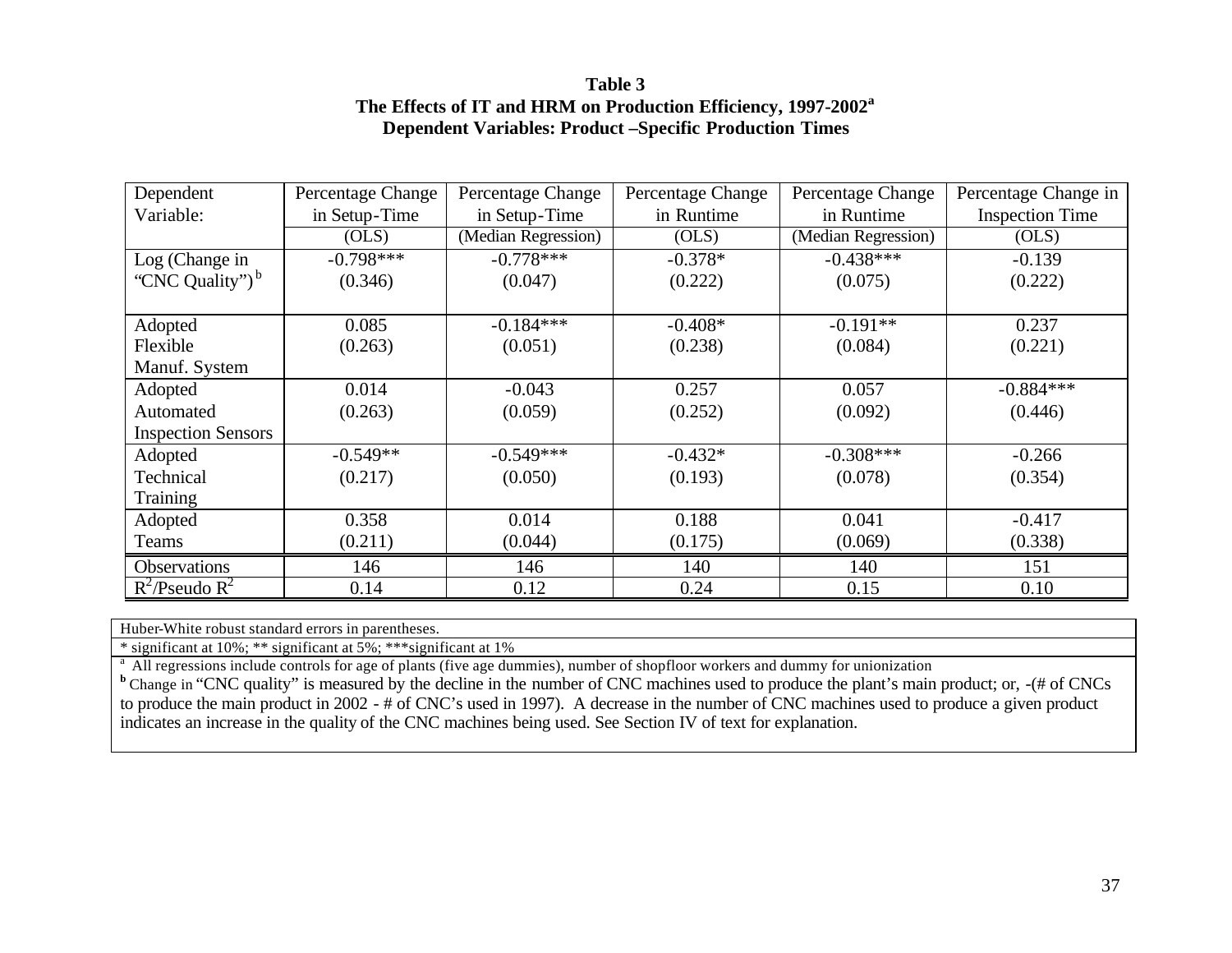| <b>Table 4</b>                                                               |         |                   |          |                   |         |                   |          |                   |  |
|------------------------------------------------------------------------------|---------|-------------------|----------|-------------------|---------|-------------------|----------|-------------------|--|
| The Effects of IT on Change in Product Customization, 1997-2002 <sup>a</sup> |         |                   |          |                   |         |                   |          |                   |  |
|                                                                              |         |                   |          |                   |         |                   |          |                   |  |
|                                                                              | (1a)    | (1b)              | (2a)     | (2b)              | (3a)    | (3b)              | (4a)     | (4b)              |  |
| Dependent                                                                    | Percent | Percent           | Percent  | Percent           | Percent | Percent           | Percent  | Percent           |  |
| Variable:                                                                    | Catalog | Catalog           | Catalog  | Catalog           | Catalog | Catalog           | Catalog  | Catalog           |  |
|                                                                              | $Up^b$  | Down <sup>b</sup> | $Up^b$   | Down <sup>b</sup> | $Up^b$  | Down <sup>b</sup> | $Up^b$   | Down <sup>p</sup> |  |
| <b>Bought New CNC</b>                                                        | 0.757   | $1.045**$         |          |                   |         |                   | 0.797    | $1.018**$         |  |
| Machine                                                                      | (0.600) | (0.494)           |          |                   |         |                   | (0.603)  | (0.521)           |  |
| Adopted                                                                      |         |                   | $-0.249$ | $0.868**$         |         |                   | $-0.246$ | $0.852**$         |  |
| 3D-CAD                                                                       |         |                   | (0.502)  | (0.396)           |         |                   | (0.512)  | (0.423)           |  |
| <b>Adopted Flexible</b>                                                      |         |                   |          |                   | 0.361   | $-2.415**$        | 0.360    | $-2.433**$        |  |
| Manufacturing                                                                |         |                   |          |                   | (0.613) | (1.111)           | (0.635)  | (1.085)           |  |
| System                                                                       |         |                   |          |                   |         |                   |          |                   |  |
| <b>Adopted Automated</b>                                                     |         |                   |          |                   |         |                   | $-1.063$ | $-0.379$          |  |
| <b>Inspection Sensors</b>                                                    |         |                   |          |                   |         |                   | (0.692)  | (0.612)           |  |
| <b>Observations</b>                                                          | 182     | 182               | 182      | 182               | 182     | 182               | 182      | 182               |  |
| Pseudo R-squared                                                             | 0.0872  | 0.0872            | 0.0880   | 0.0880            | 0.1028  | 0.1028            | 0.1406   | 0.1406            |  |

Huber-White robust standard errors in parentheses. \*Significant at 10%; \*\* Significant at 5%; \*\*\* Significant at 1%

<sup>a</sup> Regressions include controls for age of plants (five age dummies), number of shopfloor workers, and dummy for unionization

<sup>b</sup> The dependent variable has 3 categories: the *percent catalog down* category includes plants that report that the percentage of customer orders that were valves in the product catalog with no modifications went down between 1997 and 2002; the percent catalog up category includes plants that report that this percentage went up between 1997 and 2002; and the (omitted) category includes plants that reported that this percentage was unchanged between 1997 and 2002. The percent catalog up (down) category identifies plants with decreases (increases) in customized production over this five-year period.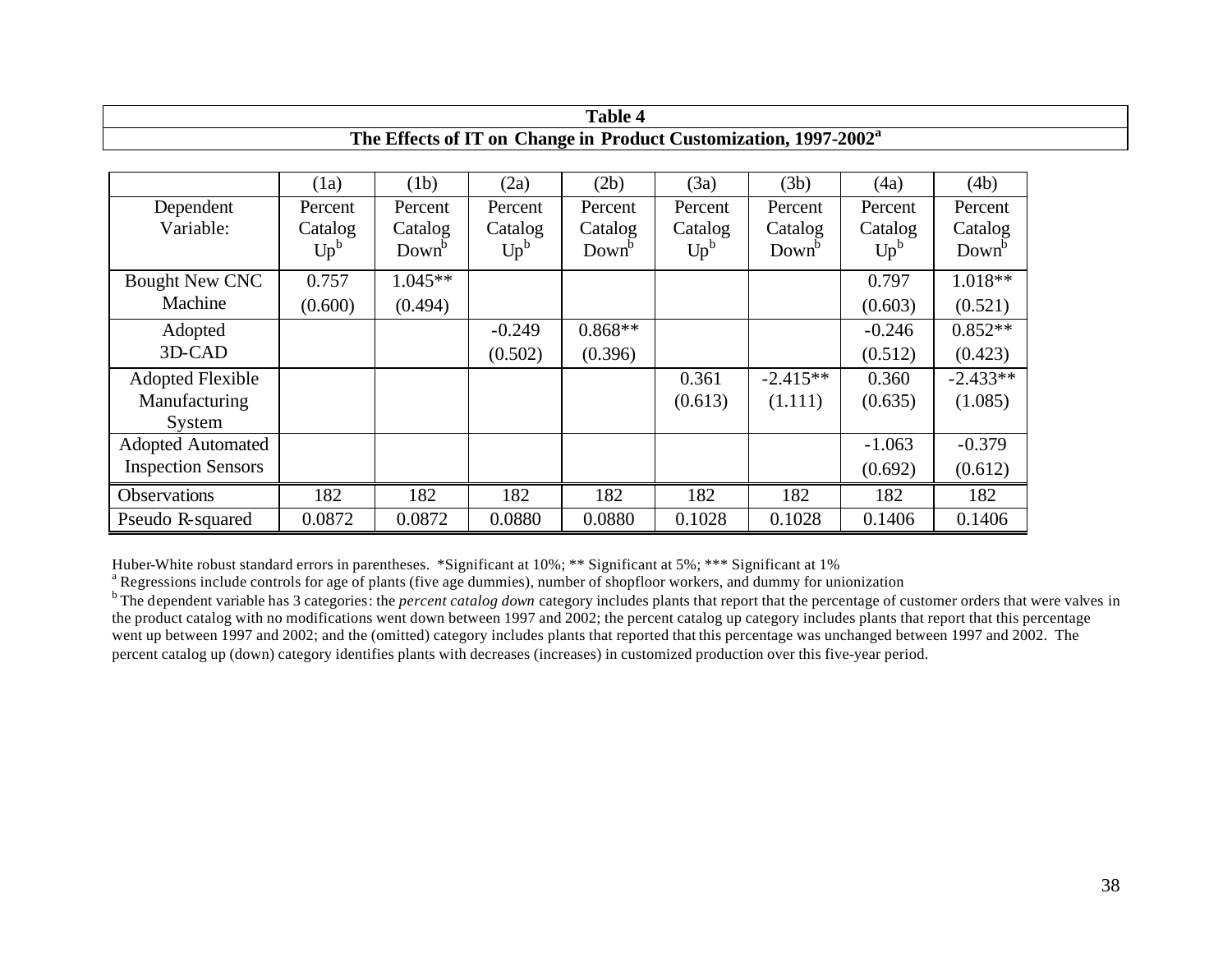# **Table 5**

# **The Effects of IT Adoption on Increased Importance of Different Types of Skills<sup>a</sup> Dependent Variable: Equals One if Skill's Importance Increased Between 1997 and 2002**

|                             | (1)        | (2)      | (3)         | (4)             | (5)         |
|-----------------------------|------------|----------|-------------|-----------------|-------------|
|                             | Math       | Computer | Programming | <b>Problem-</b> | Engineering |
|                             |            |          |             | Solving         | Knowledge   |
| <b>Bought New CNC</b>       | 0.121      | $0.142*$ | $0.275***$  | $0.137*$        | $0.185**$   |
| Machine                     | (0.087)    | (0.082)  | (0.089)     | (0.084)         | (0.086)     |
| Adopted 3D-CAD              | $-0.083$   | 0.104    | 0.066       | $-0.102$        | $-0.072$    |
|                             | (0.077)    | (0.067)  | (0.079)     | (0.074)         | (0.079)     |
| <b>Adopted Flexible</b>     | $0.274***$ | 0.092    | $-0.057$    | 0.026           | 0.064       |
| <b>Manufacturing System</b> | (0.083)    | (0.081)  | (0.106)     | (0.092)         | (0.101)     |
|                             |            |          |             |                 |             |
| <b>Adopted Automated</b>    | 0.026      | 0.024    | 0.053       | $-0.066$        | 0.168       |
| <b>Inspection Sensors</b>   | (0.116)    | (0.102)  | (0.116)     | (0.110)         | (0.108)     |
| Pseudo- $R^2$               | 0.07       | 0.07     | 0.12        | 0.05            | 0.06        |
| Sample Size                 | 201        | 200      | 196         | 200             | 200         |
| Means                       | 0.57       | 0.71     | 0.53        | 0.68            | 0.52        |

Huber-White robust standard errors in parentheses.

\*Significant at 10%; \*\* Significant at 5%; \*\*\* Significant at 1%

<sup>a</sup> Probit coefficients evaluated at the mean are shown . Regressions include controls for age of plants (five age dummies), number of shopfloor workers, and dummy for unionization